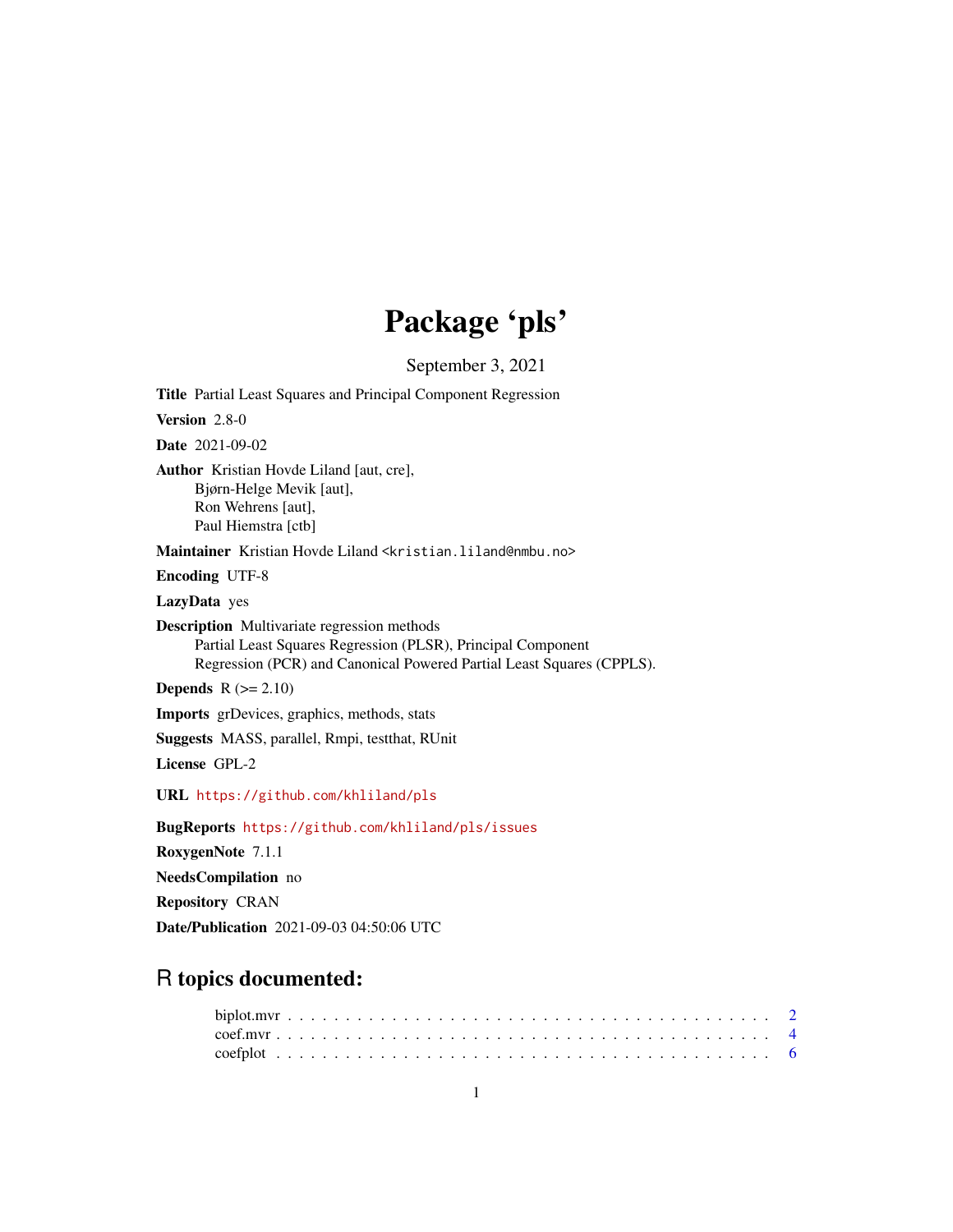<span id="page-1-0"></span>

| cppls.fit                                                                                                              | 9  |
|------------------------------------------------------------------------------------------------------------------------|----|
|                                                                                                                        | 12 |
|                                                                                                                        | 15 |
|                                                                                                                        | 17 |
|                                                                                                                        | 17 |
|                                                                                                                        | 19 |
|                                                                                                                        | 21 |
| msc                                                                                                                    | 21 |
| mvr                                                                                                                    | 23 |
|                                                                                                                        | 27 |
|                                                                                                                        | 30 |
| oliveoil                                                                                                               | 33 |
| oscorespls.fit                                                                                                         | 33 |
| $plot.mvr$                                                                                                             | 35 |
| pls                                                                                                                    | 36 |
|                                                                                                                        | 36 |
|                                                                                                                        | 38 |
| $predplot \dots \dots \dots \dots \dots \dots \dots \dots \dots \dots \dots \dots \dots \dots \dots \dots \dots \dots$ | 40 |
| print.myr                                                                                                              | 43 |
|                                                                                                                        | 44 |
|                                                                                                                        | 48 |
| selectNcomp                                                                                                            | 49 |
|                                                                                                                        | 51 |
| stdize                                                                                                                 | 53 |
|                                                                                                                        | 54 |
|                                                                                                                        | 56 |
| var.jack                                                                                                               | 58 |
|                                                                                                                        | 60 |
|                                                                                                                        | 62 |
|                                                                                                                        |    |
|                                                                                                                        | 63 |

## **Index**

<span id="page-1-1"></span>biplot.mvr

Biplots of PLSR and PCR Models.

## **Description**

Biplot method for mvr objects.

## **Usage**

```
## S3 method for class 'mvr'
biplot(
 x,
 comps = 1:2,
 which = c("x", "y", "scores", "loading"),varaxes = FALSE,xlabs,
```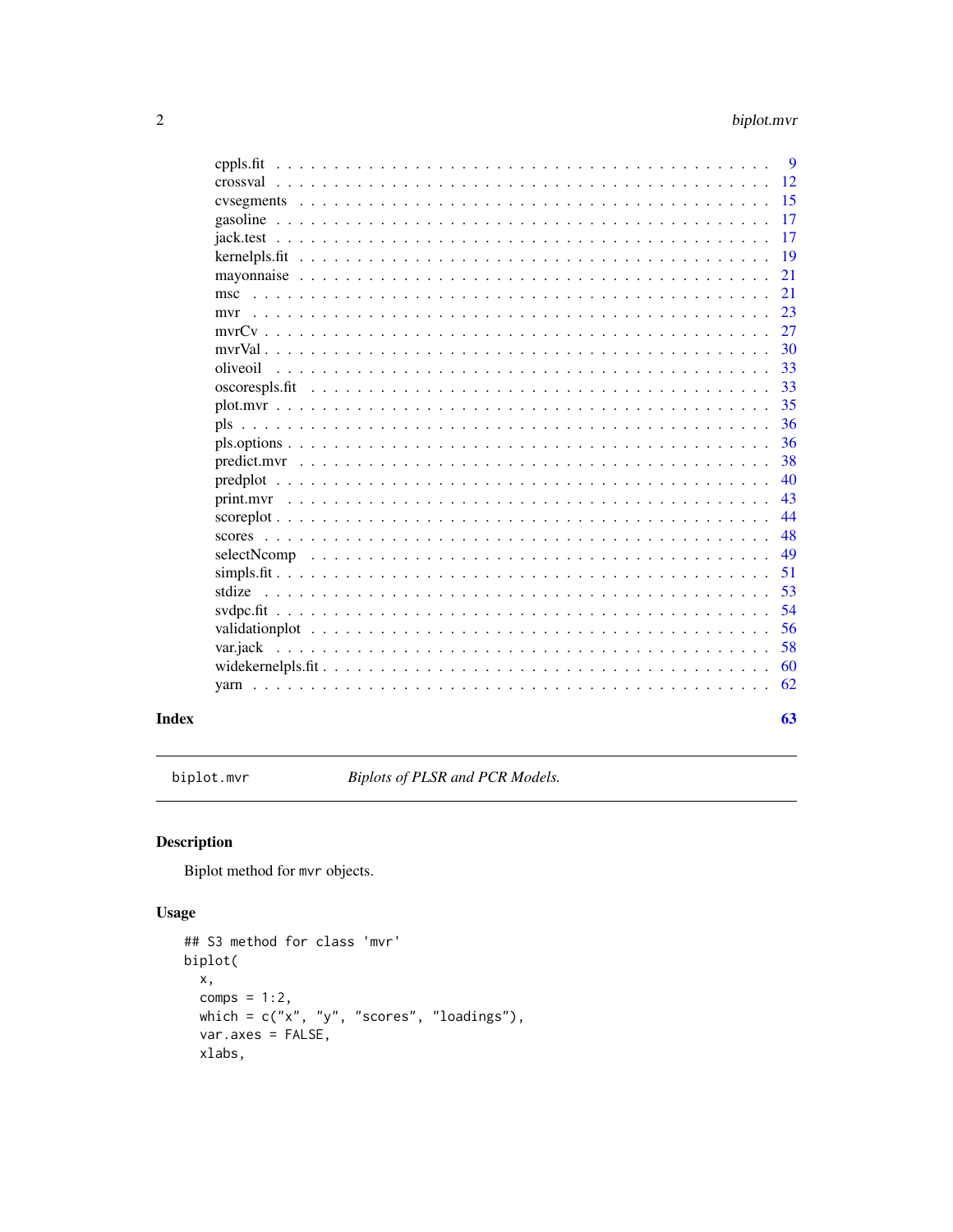## <span id="page-2-0"></span>biplot.mvr 3

ylabs, main, ...  $\mathcal{L}$ 

## Arguments

| X        | an mvr object.                                                                                                                                                                         |
|----------|----------------------------------------------------------------------------------------------------------------------------------------------------------------------------------------|
| comps    | integer vector of length two. The components to plot.                                                                                                                                  |
| which    | character. Which matrices to plot. One of " $x$ " (X scores and loadings), " $y$ " (Y<br>scores and loadings), "scores" $(X$ and $Y$ scores) and "loadings" $(X$ and $Y$<br>loadings). |
| var.axes | logical. If TRUE, the second set of points have arrows representing them.                                                                                                              |
| xlabs    | either a character vector of labels for the first set of points, or FALSE for no<br>labels. If missing, the row names of the first matrix is used as labels.                           |
| ylabs    | either a character vector of labels for the second set of points, or FALSE for no<br>labels. If missing, the row names of the second matrix is used as labels.                         |
| main     | character. Title of plot. If missing, a title is constructed by biplot. mvr.                                                                                                           |
| $\cdots$ | Further arguments passed on to biplot. default.                                                                                                                                        |

## Details

biplot.mvr can also be called through the mvr plot method by specifying plottype = "biplot".

## Author(s)

Ron Wehrens and Bjørn-Helge Mevik

## See Also

[mvr](#page-22-1), [plot.mvr](#page-34-1), [biplot.default](#page-0-0)

## Examples

```
data(oliveoil)
mod <- plsr(sensory ~ chemical, data = oliveoil)
## Not run:
## These are equivalent
biplot(mod)
plot(mod, plottype = "biplot")
## The four combinations of x and y points:
par(mfrow = c(2,2))biplot(mod, which = "x") # Default
biplot(mod, which = "y")
biplot(mod, which = "scores")
biplot(mod, which = "loadings")
```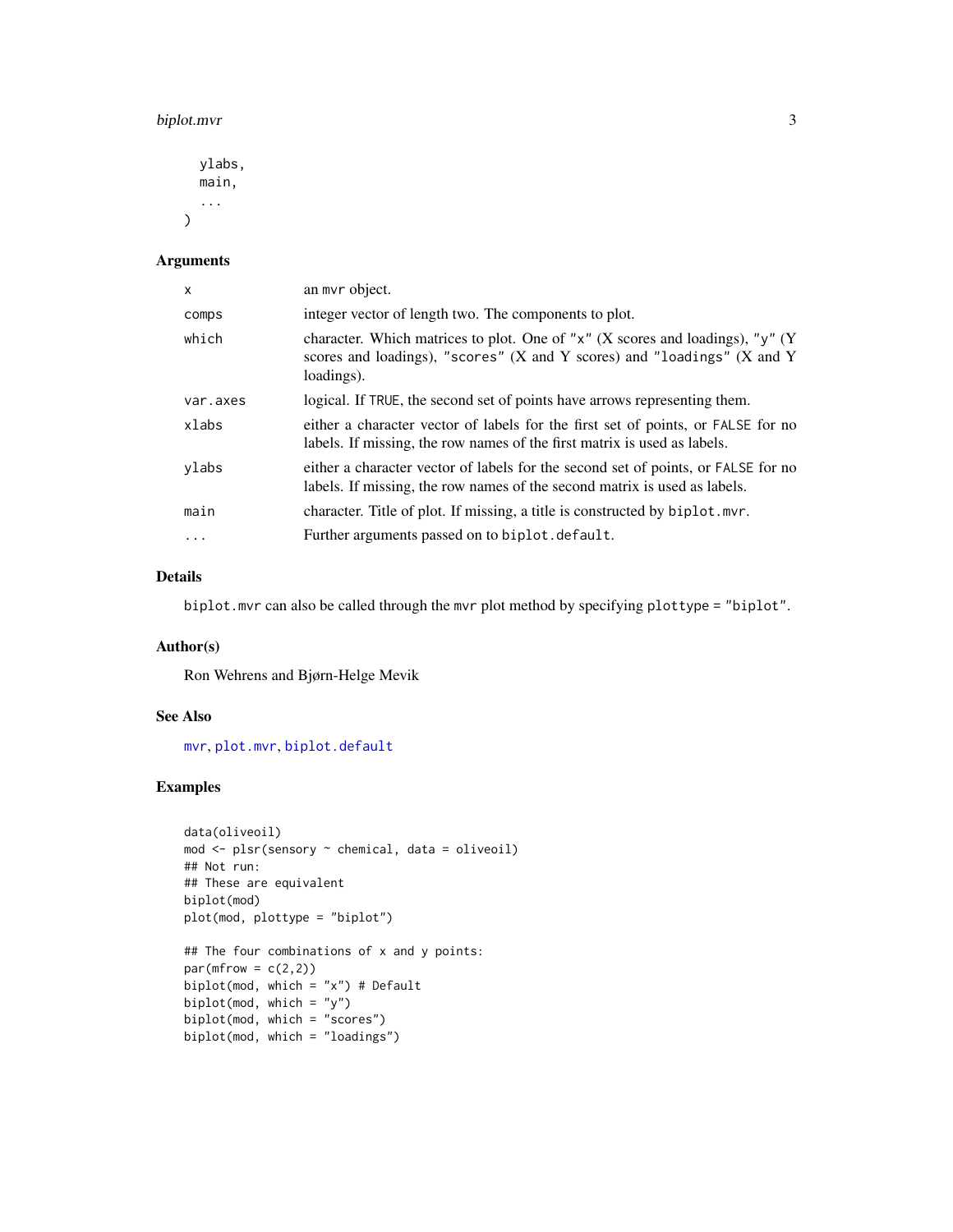<span id="page-3-0"></span>## End(Not run)

<span id="page-3-1"></span>coef.mvr *Extract Information From a Fitted PLSR or PCR Model*

## <span id="page-3-2"></span>Description

Functions to extract information from mvr objects: Regression coefficients, fitted values, residuals, the model frame, the model matrix, names of the variables and components, and the  $X$  variance explained by the components.

## Usage

```
## S3 method for class 'mvr'
coef(object, ncomp = object$ncomp, comps, intercept = FALSE, ...)
## S3 method for class 'mvr'
fitted(object, ...)
## S3 method for class 'mvr'
residuals(object, ...)
## S3 method for class 'mvr'
model.frame(formula, ...)
## S3 method for class 'mvr'
model.matrix(object, ...)
respnames(object)
prednames(object, intercept = FALSE)
compnames(object, comps, explvar = FALSE, ...)
explvar(object)
```
#### Arguments

object, formula

|              | an myr object. The fitted model.                                                                                         |
|--------------|--------------------------------------------------------------------------------------------------------------------------|
| ncomp, comps | vector of positive integers. The components to include in the coefficients or to<br>extract the names of. See below.     |
| intercept    | logical. Whether coefficients for the intercept should be included. Ignored if<br>comps is specified. Defaults to FALSE. |
| .            | other arguments sent to underlying functions. Currently only used for model. frame. mvr<br>and model.matrix.mvr.         |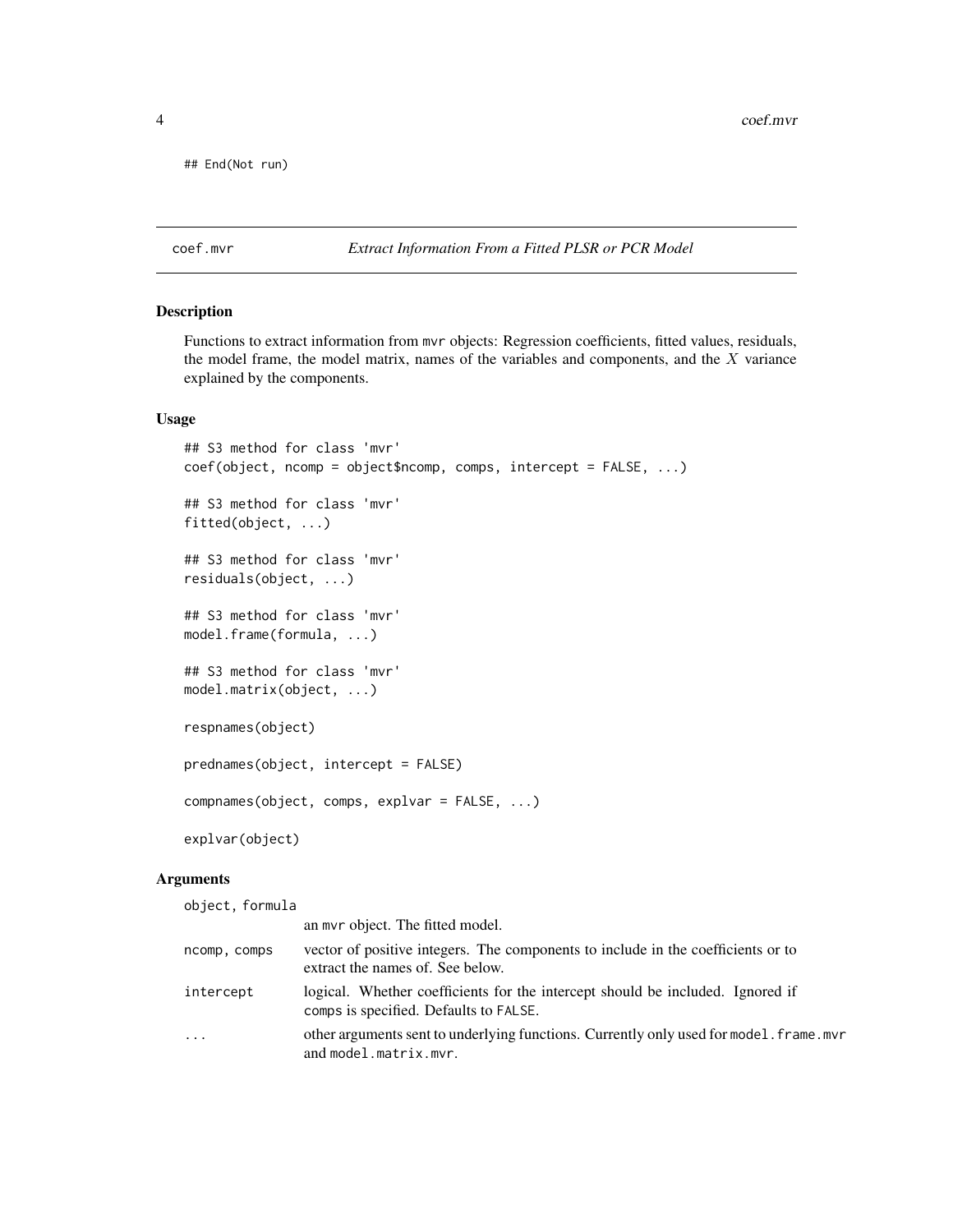#### <span id="page-4-0"></span>coef.mvr 5

explvar logical. Whether the explained  $X$  variance should be appended to the component names.

#### Details

These functions are mostly used inside other functions. (Functions coef.mvr, fitted.mvr and residuals.mvr are usually called through their generic functions [coef](#page-0-0), [fitted](#page-0-0) and [residuals](#page-0-0), respectively.)

coef.mvr is used to extract the regression coefficients of a model, i.e. the B in  $y = XB$  (for the Q in  $y = TQ$  where T is the scores, see [Yloadings](#page-47-1)). An array of dimension c(nxvar,nyvar,length(ncomp)) or c(nxvar, nyvar, length(comps)) is returned.

If comps is missing (or is NULL),  $\text{coef}()$ [, ncomp[i]] are the coefficients for models with ncomp[i] components, for  $i = 1, \ldots$ , length(ncomp). Also, if intercept = TRUE, the first dimension is  $nxvar + 1$ , with the intercept coefficients as the first row.

If comps is given, however,  $\text{coef}()$ [,, $\text{comps}[i]$ ] are the coefficients for a model with only the component comps[i], i.e. the contribution of the component comps[i] on the regression coefficients.

fitted.mvr and residuals.mvr return the fitted values and residuals, respectively. If the model was fitted with na.action = na.exclude (or after setting the default na.action to "na.exclude" with [options](#page-0-0)), the fitted values (or residuals) corresponding to excluded observations are returned as NA; otherwise, they are omitted.

model.frame.mvr returns the model frame; i.e. a data frame with all variables neccessary to generate the model matrix. See model, frame for details.

[model.matrix](#page-0-0).mvr returns the (possibly coded) matrix used as  $X$  in the fitting. See model.matrix for details.

prednames, respnames and compnames extract the names of the  $X$  variables, responses and components, respectively. With intercept = TRUE in prednames, the name of the intercept variable (i.e. "(Intercept)") is returned as well. compnames can also extract component names from score and loading matrices. If explvar = TRUE in compnames, the explained variance for each component (if available) is appended to the component names. For optimal formatting of the explained variances when not all components are to be used, one should specify the desired components with the argument comps.

explvar extracts the amount of  $X$  variance (in per cent) explained by each component in the model. It can also handle score and loading matrices returned by [scores](#page-47-2) and [loadings](#page-47-1).

## Value

coef.mvr returns an array of regression coefficients.

fitted.mvr returns an array with fitted values.

residuals.mvr returns an array with residuals.

model.frame.mvr returns a data frame.

model.matrix.mvr returns the  $X$  matrix.

prednames, respnames and compnames return a character vector with the corresponding names.

explvar returns a numeric vector with the explained variances, or NULL if not available.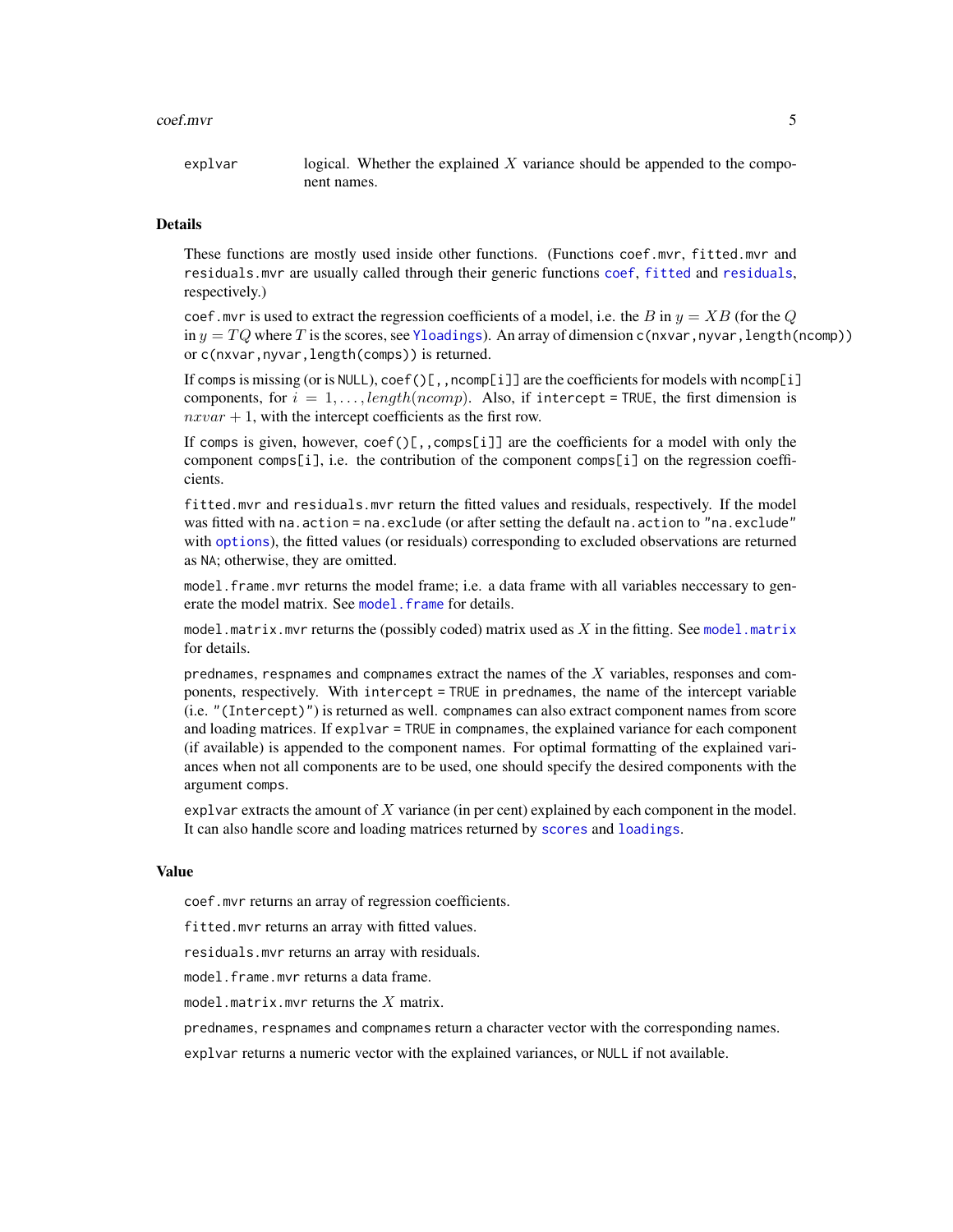#### <span id="page-5-0"></span>Author(s)

Ron Wehrens and Bjørn-Helge Mevik

#### See Also

[mvr](#page-22-1), [coef](#page-0-0), [fitted](#page-0-0), [residuals](#page-0-0), [model.frame](#page-0-0), [model.matrix](#page-0-0), [na.omit](#page-0-0)

## Examples

```
data(yarn)
mod \le pcr(density \le NIR, data = yarn[yarn$train,], ncomp = 5)
B <- coef(mod, ncomp = 3, intercept = TRUE)
## A manual predict method:
stopifnot(drop(B[1,,]+yarn$NIR[!yarn$train,]<math display="inline">% 17(1,0.5) ==
          drop(predict(mod, ncomp = 3, newdata = yarn[!yarn$train,])))
## Note the difference in formatting:
mod2 <- pcr(density ~ NIR, data = yarn[yarn$train,])
compnames(mod2, explvar = TRUE)[1:3]
compnames(mod2, comps = 1:3, explvar = TRUE)
```
<span id="page-5-1"></span>coefplot *Plot Regression Coefficients of PLSR and PCR models*

## Description

Function to plot the regression coefficients of an mvr object.

#### Usage

```
coefplot(
  object,
  ncomp = object$ncomp,
  comps,
  intercept = FALSE,
  separate = FALSE,
  se.whiskers = FALSE,
  nCols,
  nRows,
  labels,
  type = "1",lty,
  lwd = NULL,
  pch,
  cex = NULL,col,
```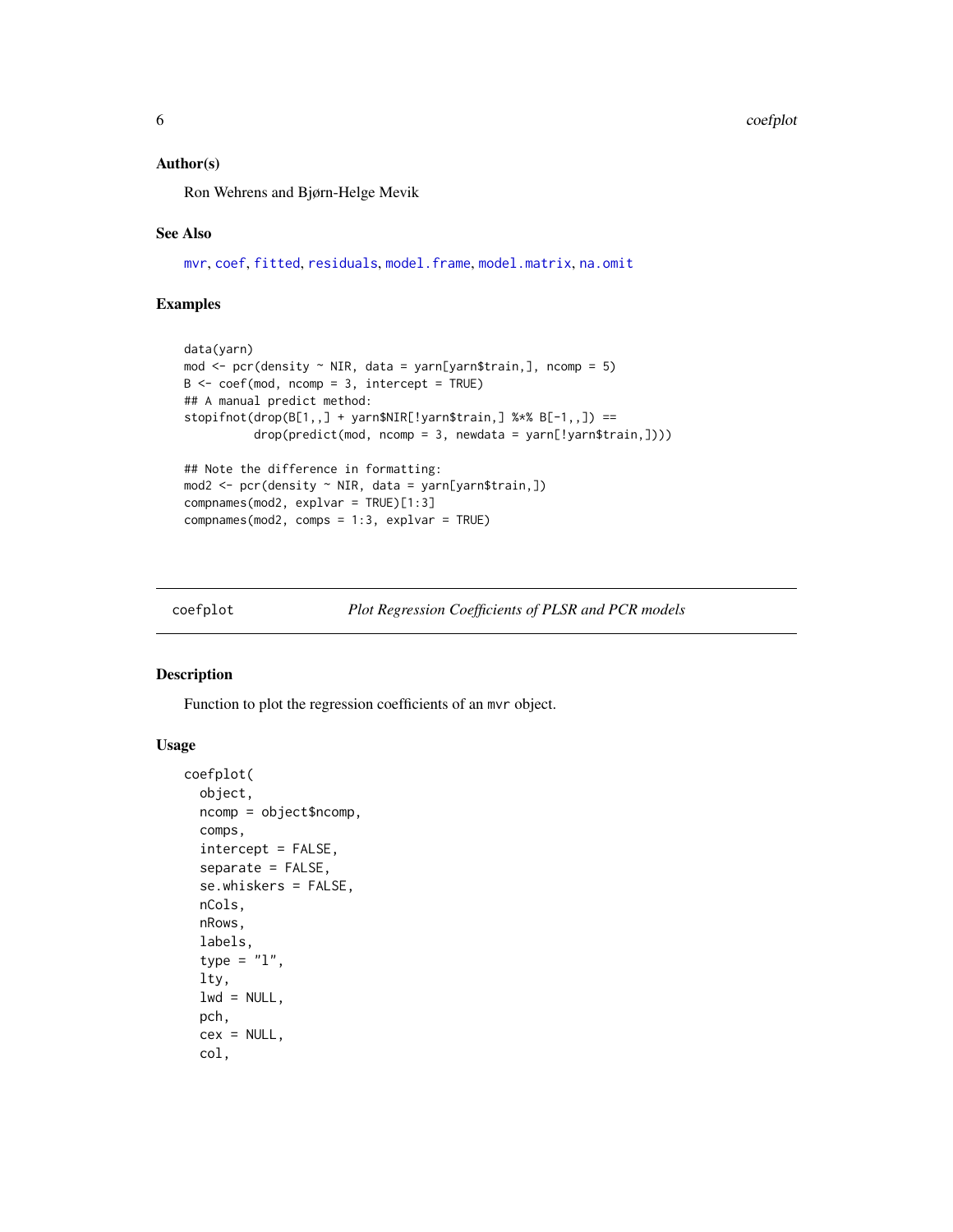#### <span id="page-6-0"></span>coefplot 7

```
legendpos,
 xlab = "variable",
 ylab = "regression coefficient",
 main,
 pretty.xlabels = TRUE,
 xlim,
 ylim,
 ask = nRows * nCols < nPlots && dev.interactive(),
  ...
)
```

| object       | an mvr object. The fitted model.                                                                                                                                                                                                                                                                                                                                                                                              |
|--------------|-------------------------------------------------------------------------------------------------------------------------------------------------------------------------------------------------------------------------------------------------------------------------------------------------------------------------------------------------------------------------------------------------------------------------------|
| ncomp, comps | vector of positive integers. The components to plot. See coef. mvr for details.                                                                                                                                                                                                                                                                                                                                               |
| intercept    | logical. Whether coefficients for the intercept should be plotted. Ignored if<br>comps is specified. Defaults to FALSE. See coef. mvr for details.                                                                                                                                                                                                                                                                            |
| separate     | logical. If TRUE, coefficients for different model sizes are blotted in separate<br>plots.                                                                                                                                                                                                                                                                                                                                    |
| se.whiskers  | logical. If TRUE, whiskers at plus/minus 1 estimated standard error are added to<br>the plot. This is only available if the model was cross-validated with jackknife<br>= TRUE. Also, in the current implementation, intercept must be FALSE, and<br>separate must be TRUE if length (ncomp) > 1.                                                                                                                             |
| nCols, nRows | integer. The number of coloumns and rows the plots will be laid out in. If not<br>specified, coefplot tries to be intelligent.                                                                                                                                                                                                                                                                                                |
| labels       | optional. Alternative $x$ axis labels. See Details.                                                                                                                                                                                                                                                                                                                                                                           |
| type         | character. What type of plot to make. Defaults to "1" (lines). Alternative types<br>include "p" (points) and "b" (both). See plot for a complete list of types.                                                                                                                                                                                                                                                               |
| lty          | vector of line types (recycled as neccessary). Line types can be specified as<br>integers or character strings (see par for the details).                                                                                                                                                                                                                                                                                     |
| lwd          | vector of positive numbers (recycled as neccessary), giving the width of the<br>lines.                                                                                                                                                                                                                                                                                                                                        |
| pch          | plot character. A character string or a vector of single characters or integers<br>(recycled as necessary). See points for all alternatives.                                                                                                                                                                                                                                                                                  |
| cex          | numeric vector of character expansion sizes (recycled as neccessary) for the<br>plotted symbols.                                                                                                                                                                                                                                                                                                                              |
| col          | character or integer vector of colors for plotted lines and symbols (recycled as<br>neccessary). See par for the details.                                                                                                                                                                                                                                                                                                     |
| legendpos    | Legend position. Optional. Ignored if separate is TRUE. If present, a legend<br>is drawn at the given position. The position can be specified symbolically<br>(e.g., legendpos = "topright"). This requires $\ge$ 2.1.0. Alternatively, the<br>position can be specified explicitly (legendpos = $t(c(x, y))$ ) or interactively<br>(legendpos = $location()$ ). This only works well for plots of single-response<br>models. |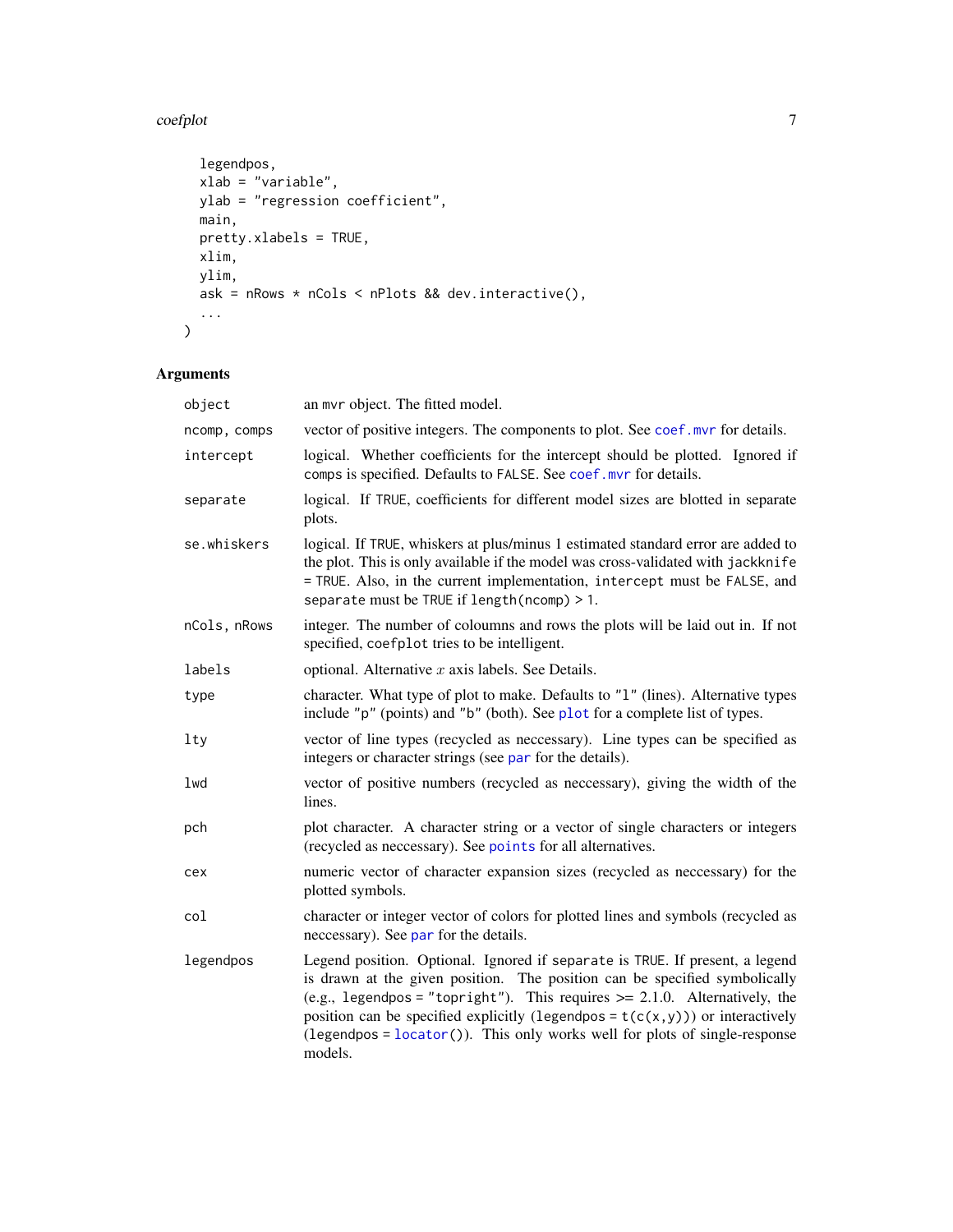<span id="page-7-0"></span>

| xlab, ylab | titles for x and y axes. Typically character strings, but can be expressions (e.g.,<br>expression $(R^2)$ or lists. See title for details. |
|------------|--------------------------------------------------------------------------------------------------------------------------------------------|
| main       | optional main title for the plot. See Details.                                                                                             |
|            | pretty. xlabels logical. If TRUE, coefplot tries to plot the x labels more nicely. See Details.                                            |
| xlim, ylim | optional vector of length two, with the x or y limits of the plot.                                                                         |
| ask        | logical. Whether to ask the user before each page of a plot.                                                                               |
| $\cdots$   | Further arguments sent to the underlying plot functions.                                                                                   |
|            |                                                                                                                                            |

#### Details

coefplot handles multiple responses by making one plot for each response. If separate is TRUE, separate plots are made for each combination of model size and response. The plots are laid out in a rectangular fashion.

If legendpos is given, a legend is drawn at the given position (unless separate is TRUE).

The argument labels can be a vector of labels or one of "names" and "numbers". The labels are used as  $x$  axis labels. If labels is "names" or "numbers", the variable names are used as labels, the difference being that with "numbers", the variable names are converted to numbers, if possible. Variable names of the forms '"number"' or '"number text"' (where the space is optional), are handled.

The argument main can be used to specify the main title of the plot. It is handled in a non-standard way. If there is only on (sub) plot, main will be used as the main title of the plot. If there is *more* than one (sub) plot, however, the presence of main will produce a corresponding 'global' title on the page. Any graphical parametres, e.g., cex.main, supplied to coefplot will only affect the 'ordinary' plot titles, not the 'global' one. Its appearance can be changed by setting the parameters with [par](#page-0-0), which will affect *both* titles. (To have different settings for the two titles, one can override the par settings with arguments to coefplot.)

The argument pretty.xlabels is only used when labels is specified. If TRUE (default), the code tries to use a 'pretty' selection of labels. If labels is "numbers", it also uses the numerical values of the labels for horisontal spacing. If one has excluded parts of the spectral region, one might therefore want to use pretty.xlabels = FALSE.

When separate is TRUE, the arguments lty, col, and pch default to their par() setting. Otherwise, the default for all of them is 1:nLines, where nLines is the number of model sizes specified, i.e., the length of ncomp or comps.

The function can also be called through the mvr plot method by specifying plottype = "coefficients".

#### **Note**

[legend](#page-0-0) has many options. If you want greater control over the appearance of the legend, omit the legendpos argument and call legend manually.

The handling of labels and pretty.xlabels is experimental.

## Author(s)

Ron Wehrens and Bjørn-Helge Mevik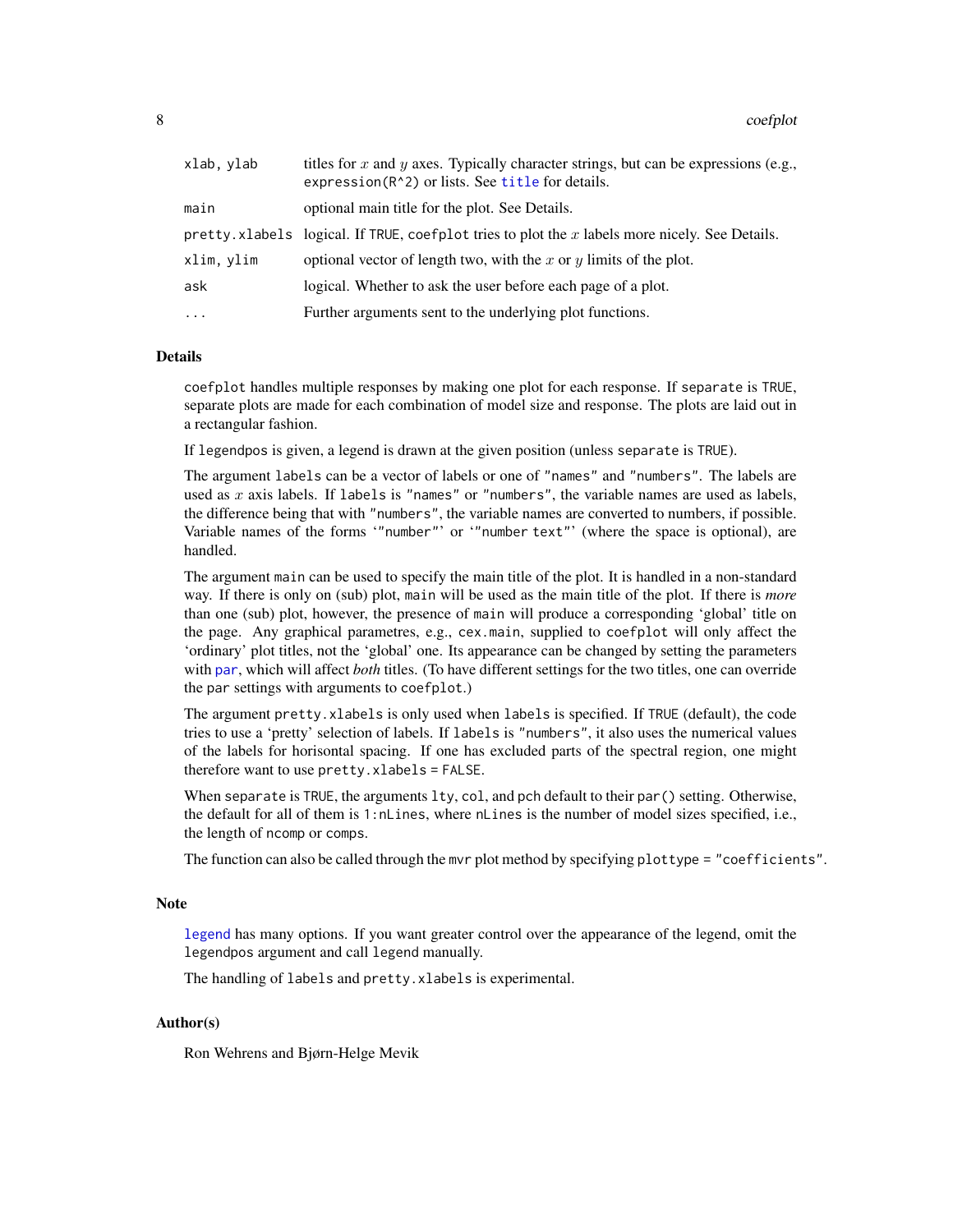#### <span id="page-8-0"></span>cppls.fit 9

## See Also

[mvr](#page-22-1), [plot.mvr](#page-34-1), [coef.mvr](#page-3-1), [plot](#page-0-0), [legend](#page-0-0)

#### Examples

```
data(yarn)
mod.nir <- plsr(density \sim NIR, ncomp = 8, data = yarn)
## Not run:
coefplot(mod.nir, ncomp = 1:6)
plot(mod.nir, plottype = "coefficients", ncomp = 1:6) # Equivalent to the previous
## Plot with legend:
coefplot(mod.nir, ncom = 1:6, legendpos = "bottomright")
## End(Not run)
data(oliveoil)
mod.sens <- plsr(sensory ~ chemical, ncomp = 4, data = oliveoil)
## Not run: coefplot(mod.sens, ncomp = 2:4, separate = TRUE)
```
<span id="page-8-1"></span>cppls.fit *CPPLS (Indahl et al.)*

## Description

Fits a PLS model using the CPPLS algorithm.

#### Usage

```
cppls.fit(
  X,
  Y,
  ncomp,
  Y.add = NULL,center = TRUE,
  stripped = FALSE,
  lower = 0.5,
  upper = 0.5,
  trunc.pow = FALSE,
  weights = NULL,
  ...
\mathcal{L}
```

| a matrix of observations. NAs and Infs are not allowed.        |
|----------------------------------------------------------------|
| a vector or matrix of responses. NAs and Infs are not allowed. |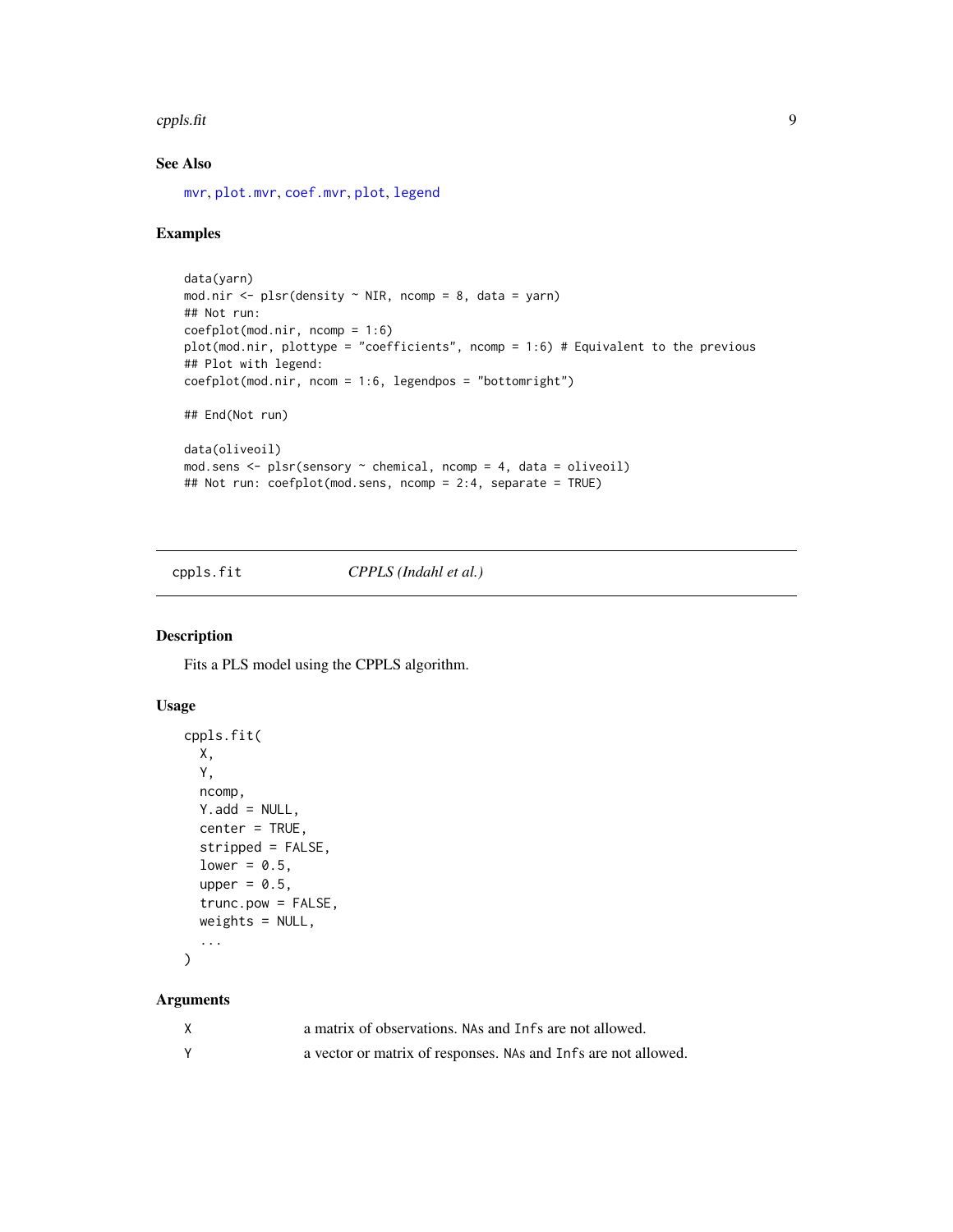| ncomp     | the number of components to be used in the modelling.                                                                                                                                                    |
|-----------|----------------------------------------------------------------------------------------------------------------------------------------------------------------------------------------------------------|
| Y.add     | a vector or matrix of additional responses containing relevant information about<br>the observations.                                                                                                    |
| center    | logical, determines if the $X$ and $Y$ matrices are mean centered or not. Default<br>is to perform mean centering.                                                                                       |
| stripped  | logical. If TRUE the calculations are stripped as much as possible for speed; this<br>is meant for use with cross-validation or simulations when only the coefficients<br>are needed. Defaults to FALSE. |
| lower     | a vector of lower limits for power optimisation. Defaults to 0.5.                                                                                                                                        |
| upper     | a vector of upper limits for power optimisation. Defaults to $0.5$ .                                                                                                                                     |
| trunc.pow | logical. If TRUE an experimental alternative power algorithm is used. (Optional)                                                                                                                         |
| weights   | a vector of individual weights for the observations. (Optional)                                                                                                                                          |
| $\cdots$  | other arguments. Currently ignored.                                                                                                                                                                      |

#### Details

This function should not be called directly, but through the generic functions cppls or mvr with the argument method="cppls". Canonical Powered PLS (CPPLS) is a generalisation of PLS incorporating discrete and continuous responses (also simultaneously), additional responses, individual weighting of observations and power methodology for sharpening focus on groups of variables. Depending on the input to cppls it can produce the following special cases:

- PLS: uni-response continuous Y
- PPLS: uni-response continuous Y, (lower || upper) != 0.5
- PLS-DA (using correlation maximisation B/W): dummy-coded descrete response Y
- PPLS-DA: dummy-coded descrete response Y, (lower || upper) != 0.5
- CPLS: multi-response Y (continuous, discrete or combination)
- CPPLS: multi-response Y (continuous, discrete or combination), (lower || upper) != 0.5

The name "canonical" comes from canonical correlation analysis which is used when calculating vectors of loading weights, while "powered" refers to a reparameterisation of the vectors of loading weights which can be optimised over a given interval.

#### Value

A list containing the following components is returned:

| coefficients    | an array of regression coefficients for $1, \ldots$ , noomp components. The dimen-<br>sions of coefficients are c(nvar, npred, ncomp) with nvar the number of X<br>variables and npred the number of variables to be predicted in Y. |
|-----------------|--------------------------------------------------------------------------------------------------------------------------------------------------------------------------------------------------------------------------------------|
| scores          | a matrix of scores.                                                                                                                                                                                                                  |
| loadings        | a matrix of loadings.                                                                                                                                                                                                                |
| loading.weights |                                                                                                                                                                                                                                      |
|                 | a matrix of loading weights.                                                                                                                                                                                                         |
| Yscores         | a matrix of Y-scores.                                                                                                                                                                                                                |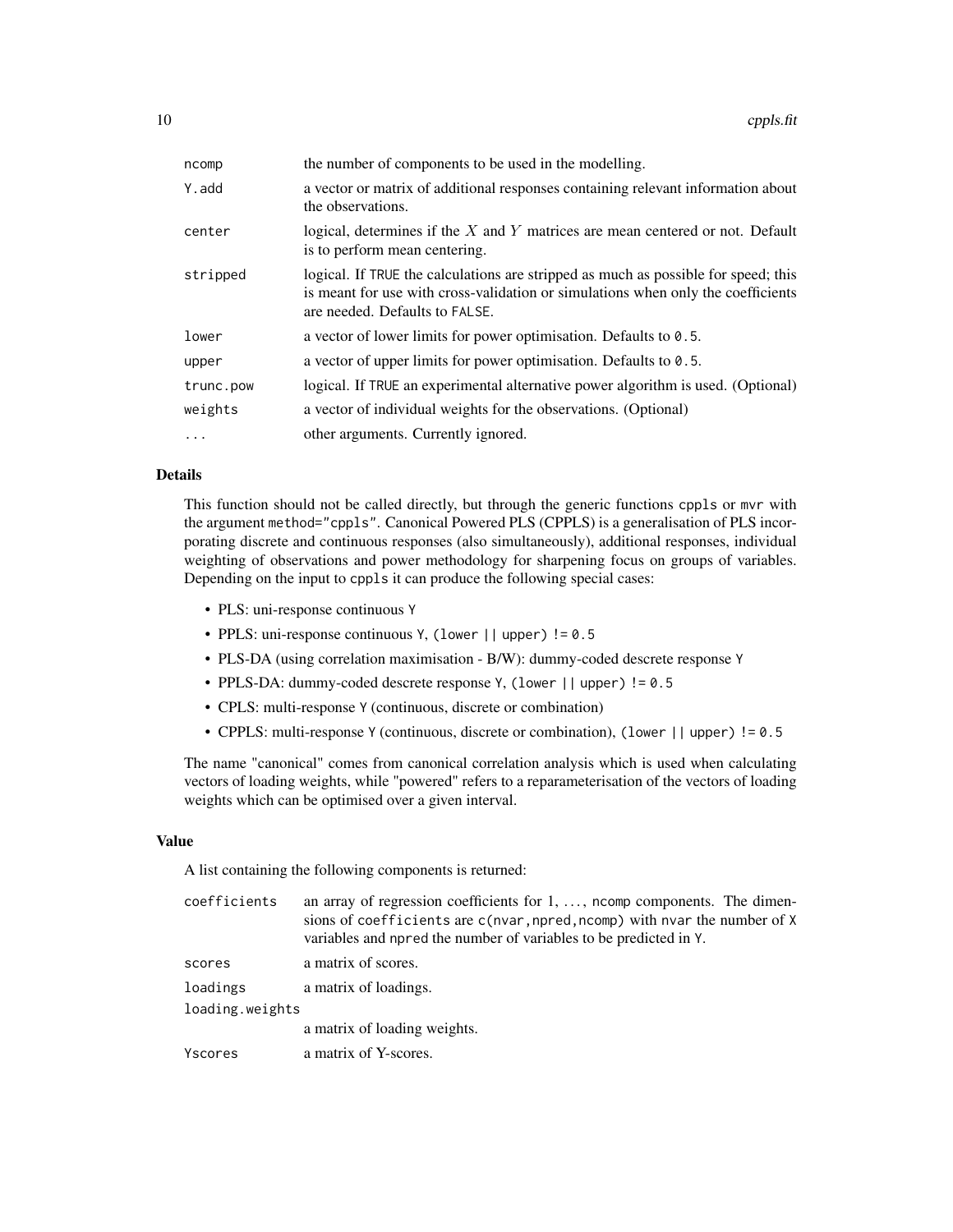#### <span id="page-10-0"></span>cppls.fit the contract of the contract of the contract of the contract of the contract of the contract of the contract of the contract of the contract of the contract of the contract of the contract of the contract of the

| a matrix of Y-loadings.                                                                                                                                   |
|-----------------------------------------------------------------------------------------------------------------------------------------------------------|
| the projection matrix used to convert X to scores.                                                                                                        |
| a vector of means of the X variables.                                                                                                                     |
| a vector of means of the Y variables.                                                                                                                     |
| an array of fitted values. The dimensions of fitted values are c(nobj, npred, ncomp)<br>with nobj the number samples and npred the number of Y variables. |
| an array of regression residuals. It has the same dimensions as fitted, values.                                                                           |
| a vector with the amount of X-variance explained by each component.                                                                                       |
| total variance in X.                                                                                                                                      |
| gamma-values obtained in power optimisation.                                                                                                              |
| canonical.correlations                                                                                                                                    |
| Canonical correlation values from the calculations of loading weights.                                                                                    |
| matrix containing vectors of weights a from canonical correlation (cor (Za, Yb)).                                                                         |
| vector of indices of explanatory variables of length close to or equal to 0.                                                                              |
|                                                                                                                                                           |

If stripped is TRUE, only the components coefficients, Xmeans, Ymeans and gammas are returned.

#### Author(s)

Kristian Hovde Liland

#### References

Indahl, U. (2005) A twist to partial least squares regression. *Journal of Chemometrics*, 19, 32–44.

Liland, K.H and Indahl, U.G (2009) Powered partial least squares discriminant analysis, *Journal of Chemometrics*, 23, 7–18.

Indahl, U.G., Liland, K.H. and Næs, T. (2009) Canonical partial least squares - a unified PLS approach to classification and regression problems. *Journal of Chemometrics*, 23, 495–504.

#### See Also

[mvr](#page-22-1) [plsr](#page-22-2) [pcr](#page-22-2) [widekernelpls.fit](#page-59-1) [simpls.fit](#page-50-1) [oscorespls.fit](#page-32-1)

## Examples

```
data(mayonnaise)
# Create dummy response
mayonnaise$dummy <-
    I(model.matrix(\gamma-1, data-frame(y = factor(mayonnaisefoil_type))))# Predict CPLS scores for test data
may.cpls <- cppls(dummy ~ NIR, 10, data = mayonnaise, subset = train)
may.test <- predict(may.cpls, newdata = mayonnaise[!mayonnaise$train,], type = "score")
```
# Predict CPLS scores for test data (experimental used design as additional Y information)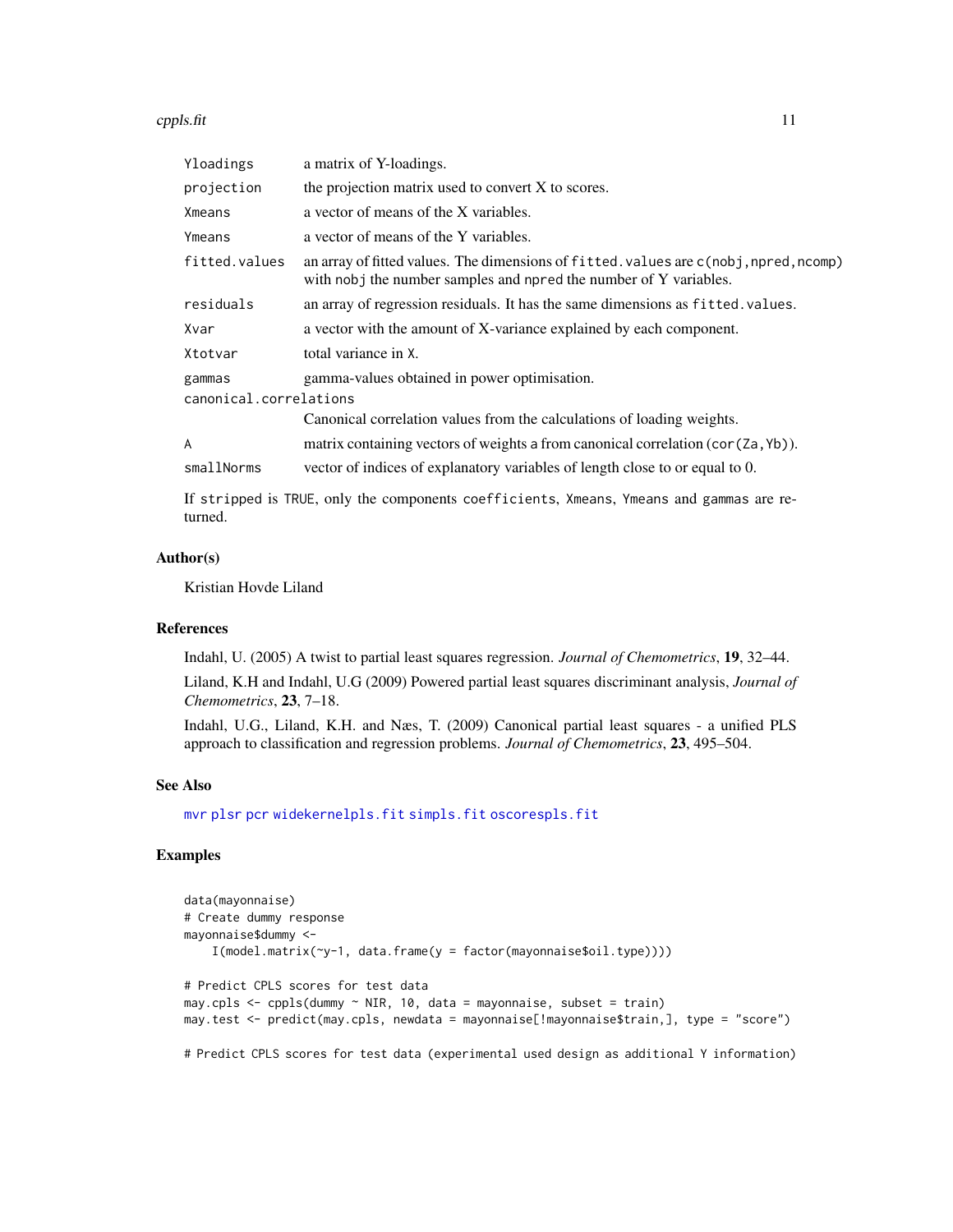```
may.cpls.yadd <- cppls(dummy ~ NIR, 10, data = mayonnaise, subset = train, Y.add=design)
may.test.yadd <- predict(may.cpls.yadd, newdata = mayonnaise[!mayonnaise$train,], type = "score")
# Classification by linear discriminant analysis (LDA)
library(MASS)
error < - matrix(ncol = 10, nrow = 2)
dimnames(error) <- list(Model = c('CPLS', 'CPLS (Y.add)'), ncomp = 1:10)
for (i in 1:10) {
    fitdata1 <- data.frame(oil.type = mayonnaise$oil.type[mayonnaise$train],
                           NIR.score = I(may.cpls$scores[,1:i,drop=FALSE]))
    testdata1 <- data.frame(oil.type = mayonnaise$oil.type[!mayonnaise$train],
                            NIR.score = I(may.test[,1:i,drop=FALSE]))
    error[1,i] < -(42 - sum(predict(lda(oil.type ~ NIR.score, data = fitdata1),
                  newdata = testdata1)$class == testdata1$oil.type)) / 42
    fitdata2 <- data.frame(oil.type = mayonnaise$oil.type[mayonnaise$train],
                           NIR.score = I(may.cpls.yadd$scores[,1:i,drop=FALSE]))
    testdata2 <- data.frame(oil.type = mayonnaise$oil.type[!mayonnaise$train],
                            NIR.score = I(may.test.yadd[,1:i,drop=FALSE]))
    error[2,i] < -(42 - sum(predict(lda(oil.type ~ NIR.score, data = fitdata2),
                  newdata = testdata2)$class == testdata2$oil.type)) / 42
}
round(error,2)
```
<span id="page-11-1"></span>

```
crossval Cross-validation of PLSR and PCR models
```
#### Description

A "stand alone" cross-validation function for mvr objects.

#### Usage

```
crossval(
  object,
  segments = 10,
  segment.type = c("random", "consecutive", "interleaved"),
  length.seg,
  jackknife = FALSE,
  trace = 15,
  ...
)
```

| object   | an myr object; the regression to cross-validate.                    |
|----------|---------------------------------------------------------------------|
| segments | the number of segments to use, or a list with segments (see below). |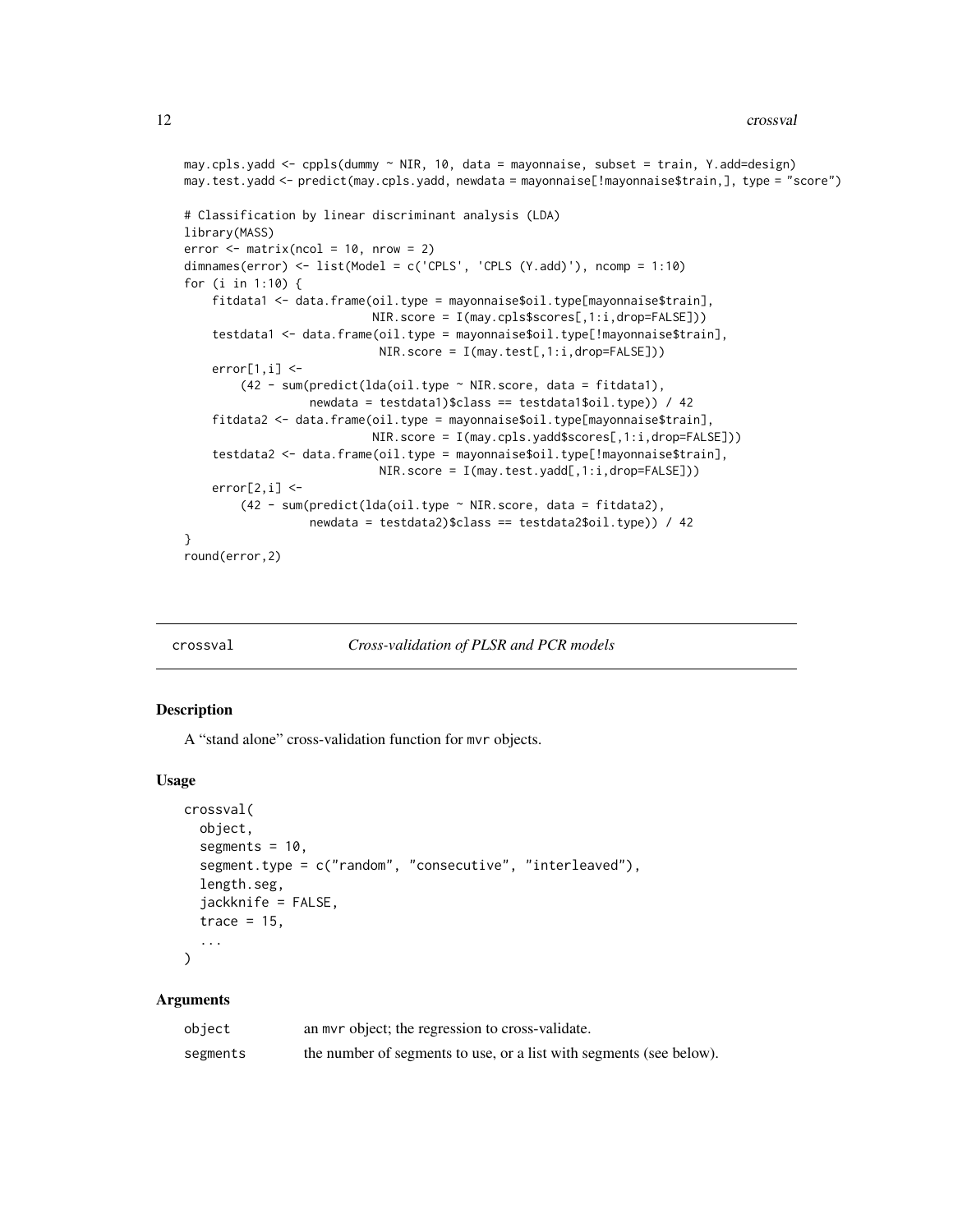#### <span id="page-12-0"></span>crossval and the crossval contract of the crossval contract of the crossval contract of the crossval contract of the crossval contract of the crossval contract of the crossval contract of the crossval contract of the cross

| segment.type | the type of segments to use. Ignored if segments is a list.                                                                                                                          |
|--------------|--------------------------------------------------------------------------------------------------------------------------------------------------------------------------------------|
| length.seg   | Positive integer. The length of the segments to use. If specified, it overrides<br>segments unless segments is a list.                                                               |
| jackknife    | logical. Whether jackknifing of regression coefficients should be performed.                                                                                                         |
| trace        | if TRUE, tracing is turned on. If numeric, it denotes a time limit (in seconds).<br>If the estimated total time of the cross-validation exceeds this limit, tracing is<br>turned on. |
| $\cdot$      | additional arguments, sent to the underlying fit function.                                                                                                                           |

## Details

This function performs cross-validation on a model fit by mvr. It can handle models such as plsr(y  $\sim$  msc(X),...{}) or other models where the predictor variables need to be recalculated for each segment. When recalculation is not needed, the result of crossval( $mvr(....{})$ ) is identical to  $mvr(...$ {},validation = "CV"), but slower.

Note that to use crossval, the data *must* be specified with a data argument when fitting object.

If segments is a list, the arguments segment.type and length.seg are ignored. The elements of the list should be integer vectors specifying the indices of the segments. See [cvsegments](#page-14-1) for details.

Otherwise, segments of type segment.type are generated. How many segments to generate is selected by specifying the number of segments in segments, or giving the segment length in length.seg. If both are specified, segments is ignored.

If jackknife is TRUE, jackknifed regression coefficients are returned, which can be used for for variance estimation ([var.jack](#page-57-1)) or hypothesis testing ([jack.test](#page-16-1)).

When tracing is turned on, the segment number is printed for each segment.

By default, the cross-validation will be performed serially. However, it can be done in parallel using functionality in the [parallel](#page-0-0) package by setting the option parallel in [pls.options](#page-35-1). See [pls.options](#page-35-1) for the different ways to specify the parallelism. See also Examples below.

## Value

The supplied object is returned, with an additional component validation, which is a list with components

| method       | eugals "CV" for cross-validation.                                                                                                                                                                 |
|--------------|---------------------------------------------------------------------------------------------------------------------------------------------------------------------------------------------------|
| pred         | an array with the cross-validated predictions.                                                                                                                                                    |
| coefficients | (only if jackknife is TRUE) an array with the jackknifed regression coefficients.<br>The dimensions correspond to the predictors, responses, number of components,<br>and segments, respectively. |
| PRESS0       | a vector of PRESS values (one for each response variable) for a model with zero<br>components, <i>i.e.</i> , only the intercept.                                                                  |
| <b>PRESS</b> | a matrix of PRESS values for models with 1, , norm components. Each row<br>corresponds to one response variable.                                                                                  |
| adi          | a matrix of adjustment values for calculating bias corrected MSEP. MSEP uses<br>this.                                                                                                             |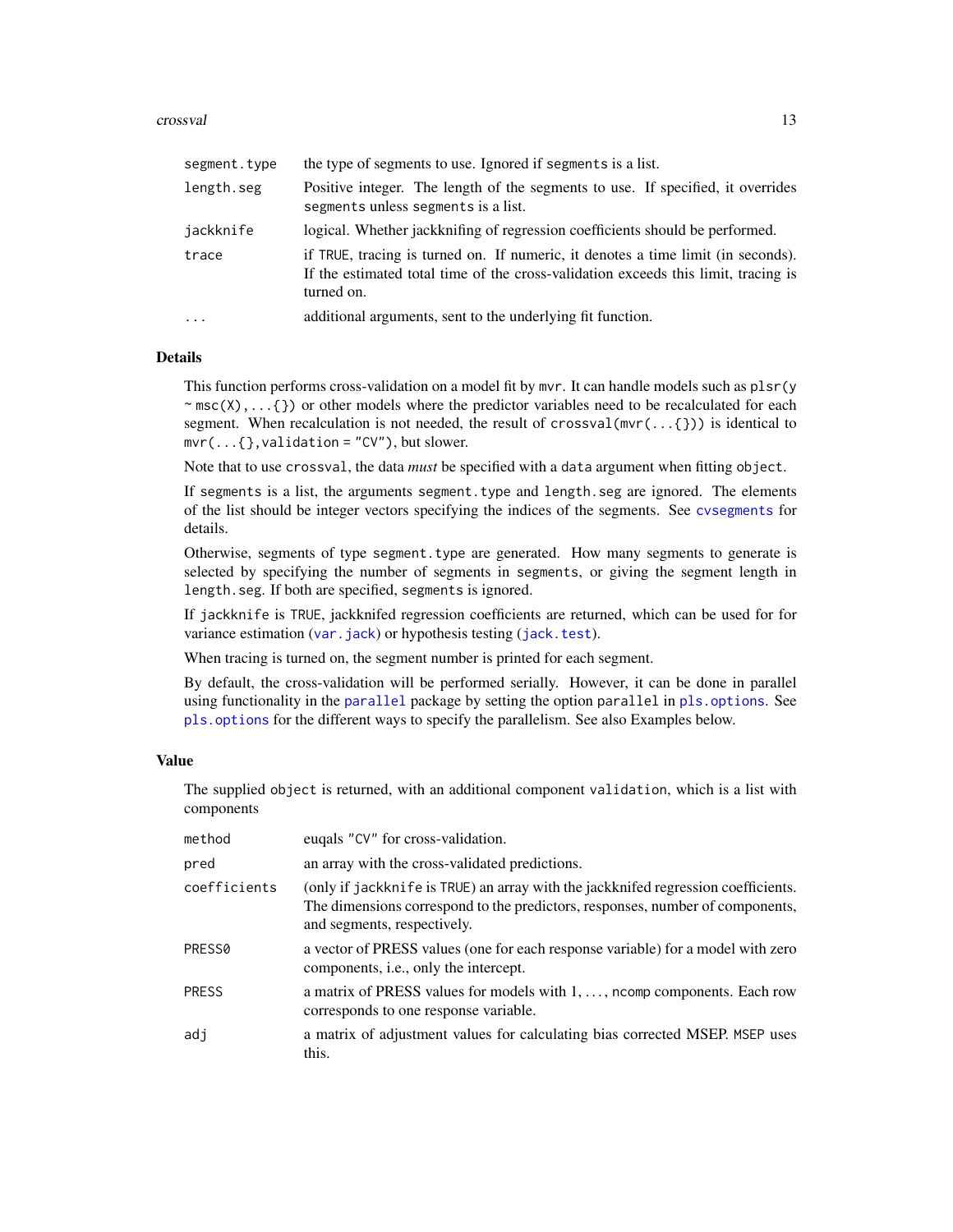<span id="page-13-0"></span>

| segments | the list of segments used in the cross-validation.                                       |
|----------|------------------------------------------------------------------------------------------|
| ncomp    | the number of components.                                                                |
| gammas   | if method cppls is used, gamma values for the powers of each CV segment are<br>returned. |

#### **Note**

The PRESS0 is always cross-validated using leave-one-out cross-validation. This usually makes little difference in practice, but should be fixed for correctness.

The current implementation of the jackknife stores all jackknife-replicates of the regression coefficients, which can be very costly for large matrices. This might change in a future version.

#### Author(s)

Ron Wehrens and Bjørn-Helge Mevik

## References

Mevik, B.-H., Cederkvist, H. R. (2004) Mean Squared Error of Prediction (MSEP) Estimates for Principal Component Regression (PCR) and Partial Least Squares Regression (PLSR). *Journal of Chemometrics*, 18(9), 422–429.

## See Also

[mvr](#page-22-1) [mvrCv](#page-26-1) [cvsegments](#page-14-1) [MSEP](#page-29-1) [var.jack](#page-57-1) [jack.test](#page-16-1)

## Examples

```
data(yarn)
yarn.pcr <- pcr(density \sim msc(NIR), 6, data = yarn)
yarn.cv <- crossval(yarn.pcr, segments = 10)
## Not run: plot(MSEP(yarn.cv))
## Not run:
## Parallelised cross-validation, using transient cluster:
pls.options(parallel = 4) # use mclapply (not available on Windows)
pls.options(parallel = quote(parallel::makeCluster(4, type = "PSOCK"))) # parLapply
## A new cluster is created and stopped for each cross-validation:
yarn.cv <- crossval(yarn.pcr)
yarn.loocv <- crossval(yarn.pcr, length.seg = 1)
## Parallelised cross-validation, using persistent cluster:
library(parallel)
## This creates the cluster:
pls.options(parallel = makeCluster(4, type = "FORK")) # not available on Windows
pls.options(parallel = makeCluster(4, type = "PSOCK"))
## The cluster can be used several times:
yarn.cv <- crossval(yarn.pcr)
yarn.loocv <- crossval(yarn.pcr, length.seg = 1)
## The cluster should be stopped manually afterwards:
```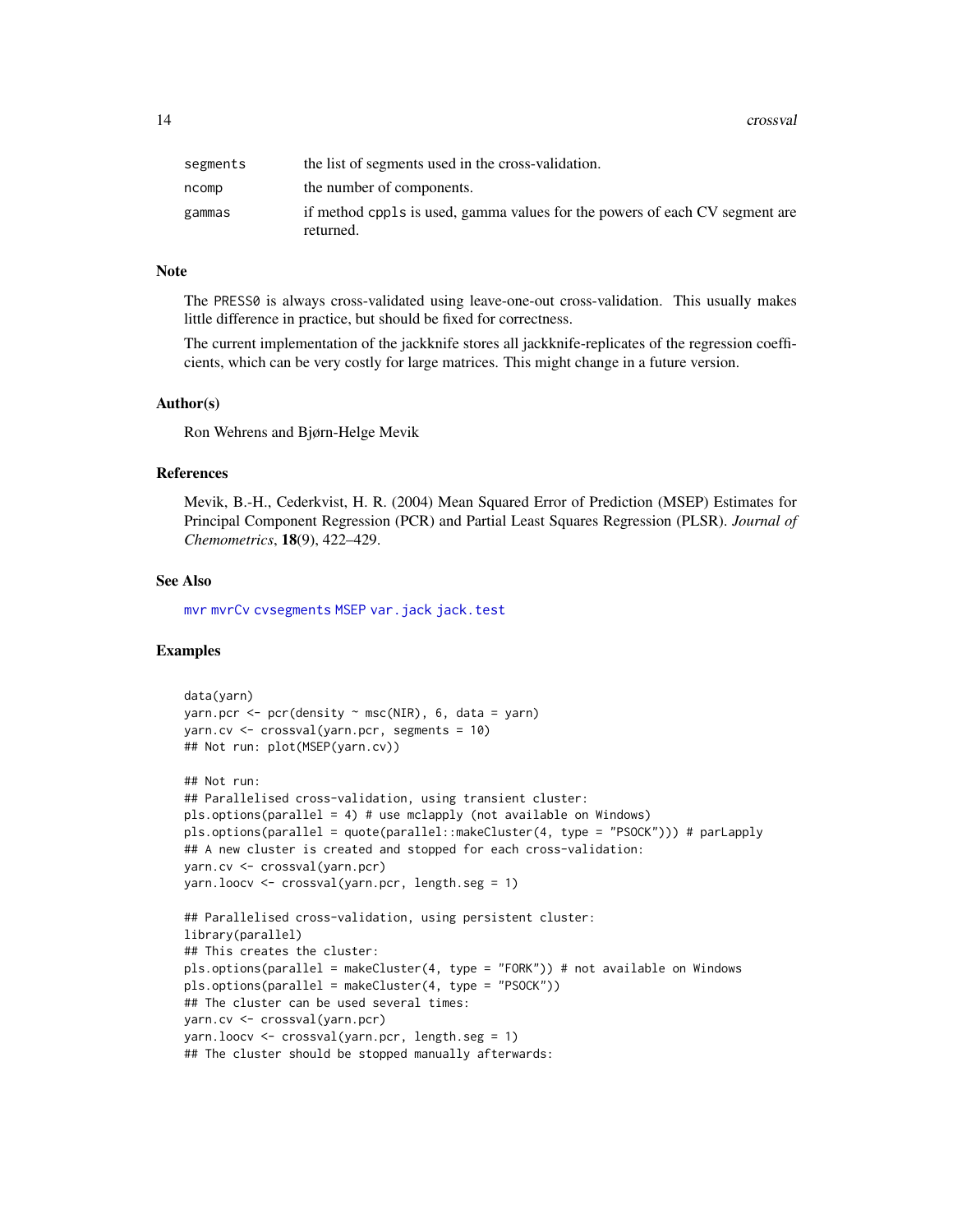## <span id="page-14-0"></span>cvsegments 15

```
stopCluster(pls.options()$parallel)
## Parallelised cross-validation, using persistent MPI cluster:
## This requires the packages snow and Rmpi to be installed
library(parallel)
## This creates the cluster:
pls.options(parallel = makeCluster(4, type = "MPI"))
## The cluster can be used several times:
yarn.cv <- crossval(yarn.pcr)
yarn.loocv <- crossval(yarn.pcr, length.seg = 1)
## The cluster should be stopped manually afterwards:
stopCluster(pls.options()$parallel)
## It is good practice to call mpi.exit() or mpi.quit() afterwards:
mpi.exit()
```
## End(Not run)

<span id="page-14-1"></span>cvsegments *Generate segments for cross-validation*

## Description

The function generates a list of segments for cross-validation. It can generate random, consecutive and interleaved segments, and supports keeping replicates in the same segment.

## Usage

```
cvsegments(
 N,
  k,
  length.seg = ceiling(N/k),
  nrep = 1,
  type = c("random", "consecutive", "interleaved"),
  stratify = NULL
\mathcal{L}
```

| Ν          | Integer. The number of rows in the data set.                                                                                             |
|------------|------------------------------------------------------------------------------------------------------------------------------------------|
| k          | Integer. The number of segments to return.                                                                                               |
| length.seg | Integer. The length of the segments. If given, it overrides k.                                                                           |
| nrep       | Integer. The number of (consecutive) rows that are replicates of the same object.<br>Replicates will always be kept in the same segment. |
| type       | One of "random", "consecutive" and "interleaved". The type of segments<br>to generate. Default is "random".                              |
| stratify   | Either a list of indices or an integer vector indicating which stratum each<br>sample (or set of replicates) belongs to (see Details).   |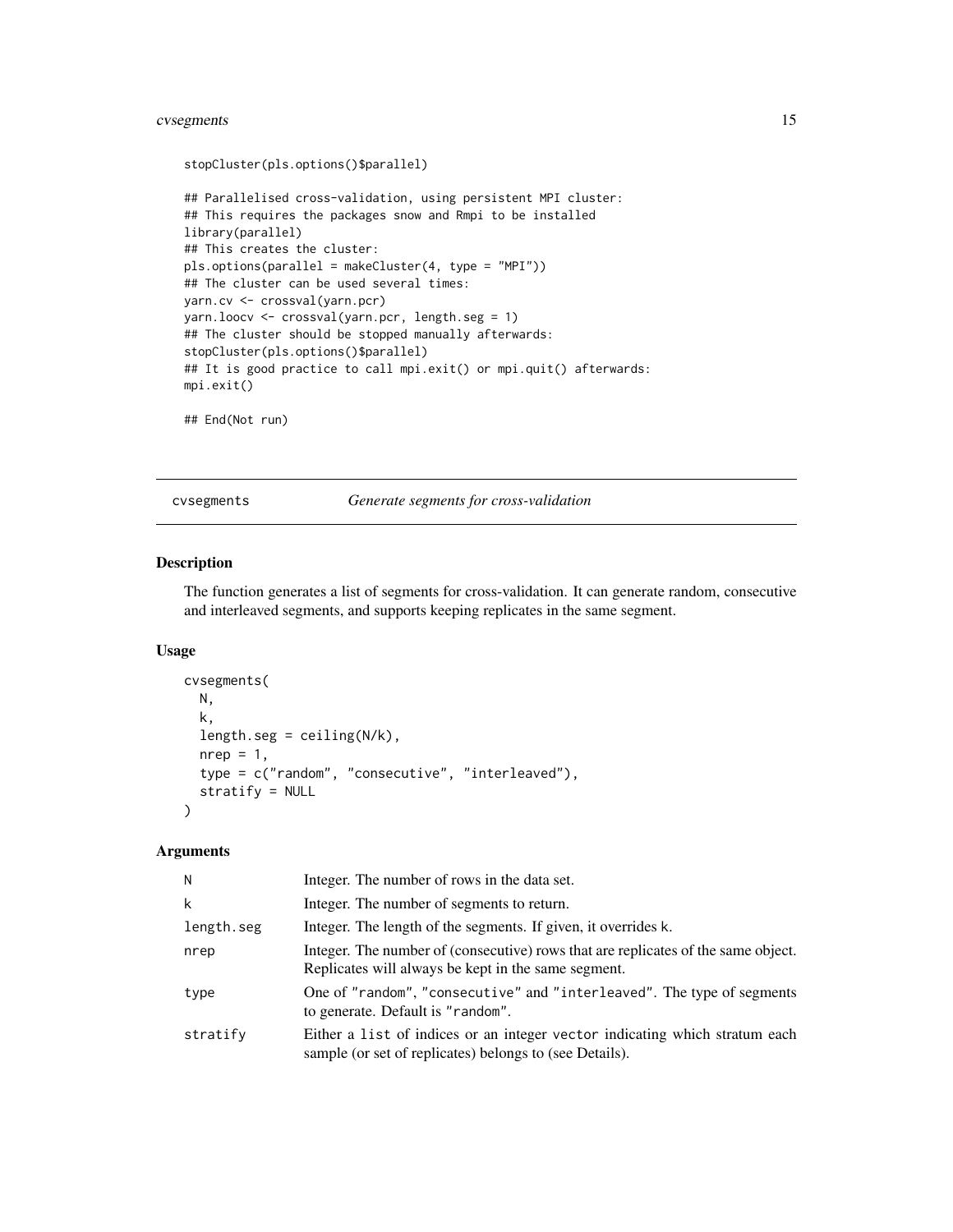#### Details

If length.seg is specified, it is used to calculate the number of segments to generate. Otherwise k must be specified. If  $k * length \text{.}seq \neq N$ , the  $k * length \text{.}seq - N$  last segments will contain only  $length.$ seg − 1 indices.

If type is "random", the indices are allocated to segments in random order. If it is "consecutive", the first segment will contain the first length.seg indices, and so on. If type is "interleaved", the first segment will contain the indices  $1, length.seq + 1, 2 * length.seq + 1, ..., (k - 1) *$  $length.seq + 1$ , and so on.

If  $nrep >$ , it is assumed that each nrep consecutive rows are replicates (repeated measurements) of the same object, and care is taken that replicates are never put in different segments.

Warning: If k does not divide N, a specified length. seg does not divide N, or nrep does not divide length.seg, the number of segments and/or the segment length will be adjusted as needed. Warnings are printed for some of these cases, and one should always inspect the resulting segments to make sure they are as expected.

Stratification of samples is enabled by the stratify argument. This is useful if there are subgroups in the data set that should have a proportional representation in the cross-validation segments or if the response is categorical (classifiation). If stratify is combined with nrep, stratify corresponds to the sets of replicates (see example).

#### Value

A list of vectors. Each vector contains the indices for one segment. The attribute "incomplete" contains the number of incomplete segments, and the attribute "type" contains the type of segments.

#### Author(s)

Bjørn-Helge Mevik, Ron Wehrens and Kristian Hovde Liland

#### Examples

## Segments for 10-fold randomised cross-validation: cvsegments(100, 10)

## Segments with four objects, taken consecutive:  $c$ vsegments(60, length.seg = 4, type = "cons")

```
## Incomplete segments
segs <- cvsegments(50, length.seg = 3)
attr(segs, "incomplete")
```

```
## Leave-one-out cross-validation:
cvsegments(100, 100)
## Leave-one-out with variable/unknown data set size n:
n <- 50
cvsegments(n, length.seg = 1)
```
## Data set with replicates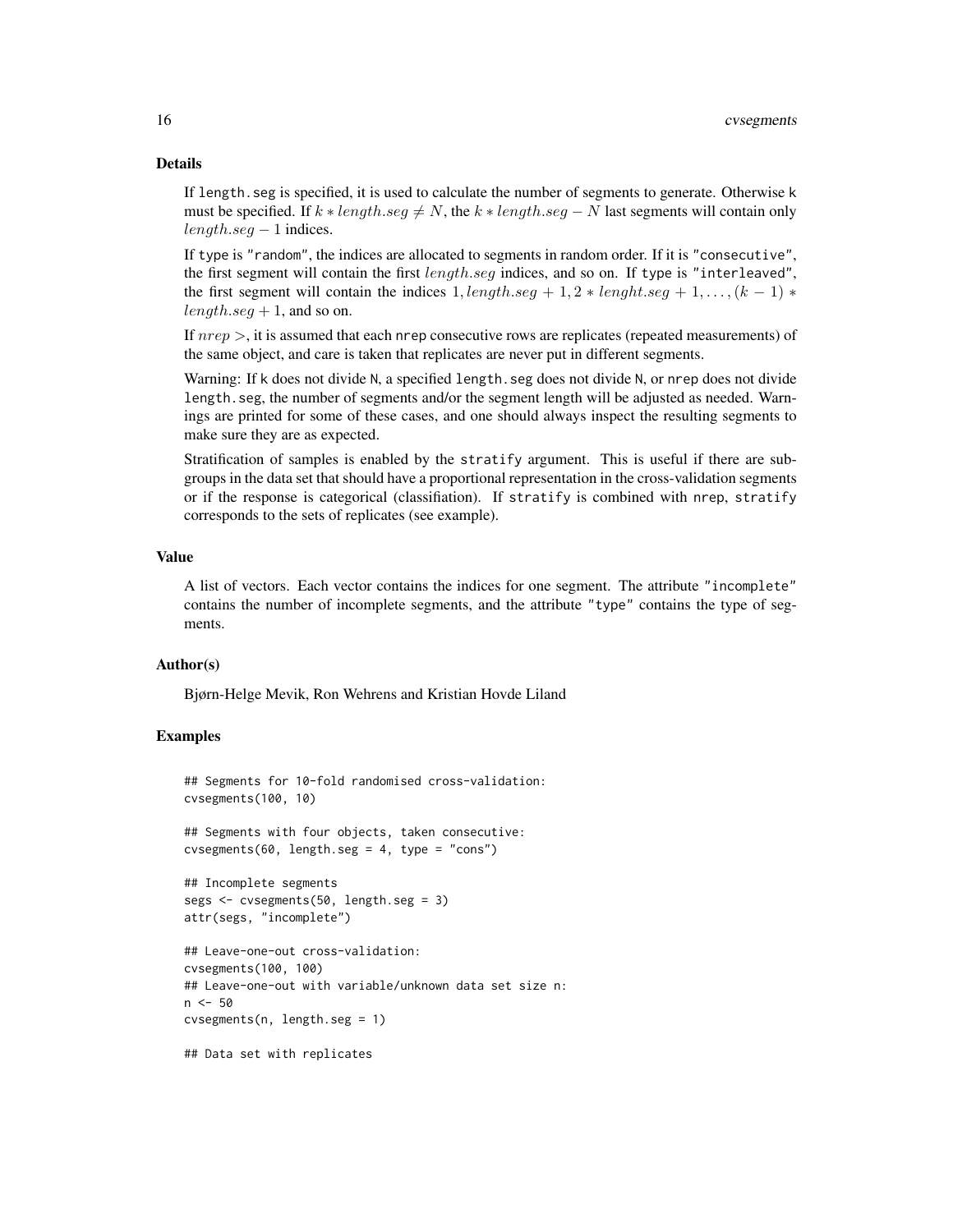#### <span id="page-16-0"></span>gasoline that the set of the set of the set of the set of the set of the set of the set of the set of the set of the set of the set of the set of the set of the set of the set of the set of the set of the set of the set of

```
cvsegments(100, 25, nrep = 2)
## Note that rows 1 and 2 are in the same segment, rows 3 and 4 in the
## same segment, and so on.
## Stratification
cvsegments(10, 3, type = "consecutive", stratify = c(rep(1,7), rep(2,3)))## Note that the last three samples are spread across the segments
## according to the stratification vector.
cvsegments(20, 3, type = "consecutive", nrep = 2, stratify = c(rep(1,7), rep(2,3)))## Note the length of stratify matching number of replicate sets, not samples.
```
gasoline *Octane numbers and NIR spectra of gasoline*

#### Description

A data set with NIR spectra and octane numbers of 60 gasoline samples. The NIR spectra were measured using diffuse reflectance as log(1/R) from 900 nm to 1700 nm in 2 nm intervals, giving 401 wavelengths. Many thanks to John H. Kalivas.

#### Format

A data frame with 60 observations on the following 2 variables.

octane a numeric vector. The octane number.

NIR a matrix with 401 columns. The NIR spectrum.

#### Source

Kalivas, John H. (1997) Two Data Sets of Near Infrared Spectra *Chemometrics and Intelligent Laboratory Systems*, 37, 255–259.

<span id="page-16-1"></span>jack.test *Jackknife approximate t tests of regression coefficients*

## Description

Performes approximate t tests of regression coefficients based on jackknife variance estimates.

#### Usage

```
jack.test(object, ncomp = object$ncomp, use.mean = TRUE)
## S3 method for class 'jacktest'
print(x, P.values = TRUE, ...)
```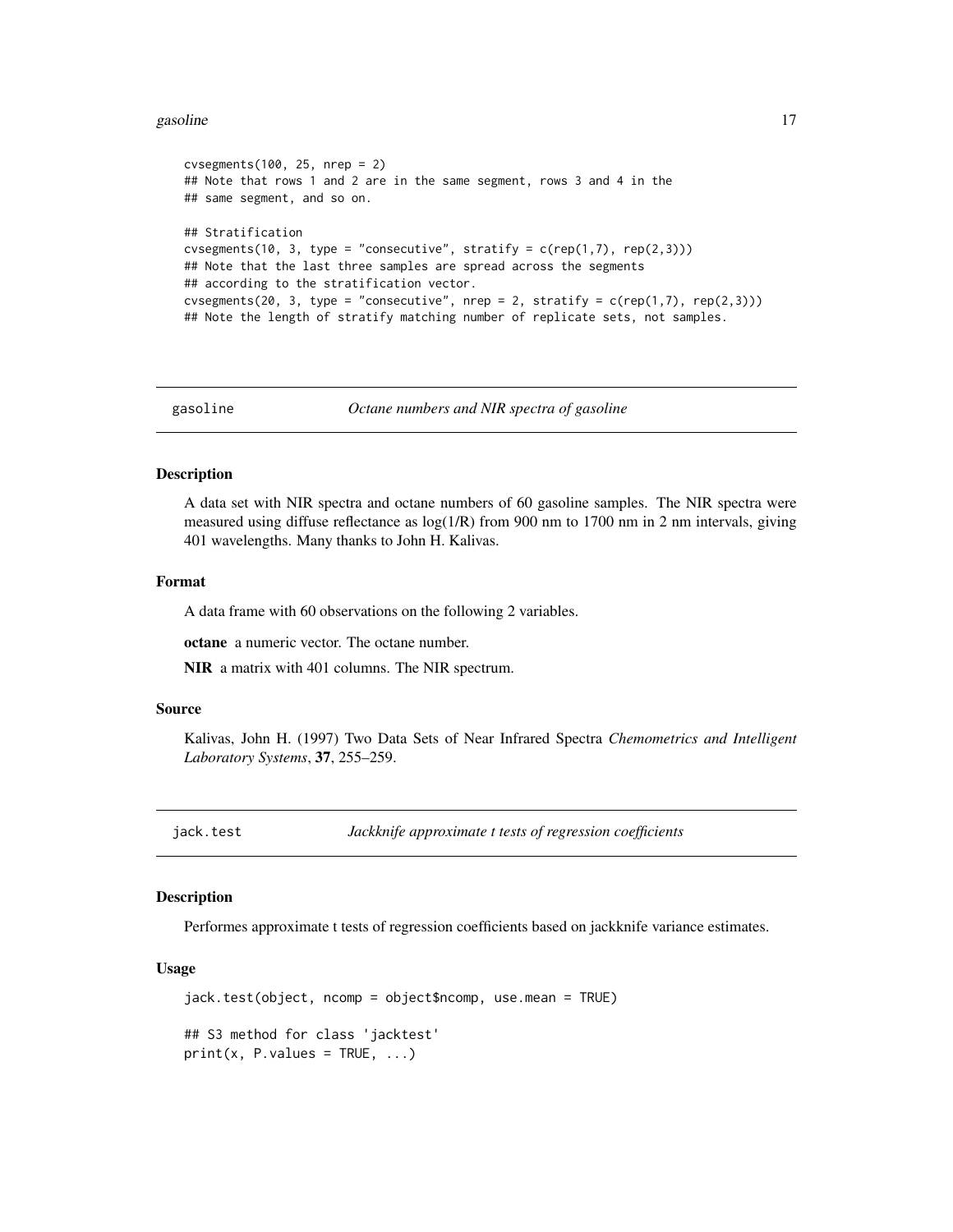#### <span id="page-17-0"></span>**Arguments**

| object       | an myr object. A cross-validated model fitted with jackknife $=$ TRUE.                                                                                                                                 |  |
|--------------|--------------------------------------------------------------------------------------------------------------------------------------------------------------------------------------------------------|--|
| ncomp        | the number of components to use for estimating the variances                                                                                                                                           |  |
| use.mean     | logical. If TRUE (default), the mean coefficients are used when estimating the<br>(co)variances; otherwise the coefficients from a model fitted to the entire data<br>set. See var . jack for details. |  |
| $\mathsf{x}$ | an jacktest object, the result of jack. test.                                                                                                                                                          |  |
| P.values     | logical. Whether to print $p$ values (default).                                                                                                                                                        |  |
| $\ddotsc$    | Further arguments sent to the underlying print function print Coefmat.                                                                                                                                 |  |

## Details

jack. test uses the variance estimates from var. jack to perform  $t$  tests of the regression coefficients. The resulting object has a print method, print.jacktest, which uses [printCoefmat](#page-0-0) for the actual printing.

#### Value

jack.test returns an object of class "jacktest", with components

| coefficients | The estimated regression coefficients                    |  |
|--------------|----------------------------------------------------------|--|
| sd           | The square root of the jackknife variance estimates      |  |
| tvalues      | The t statistics                                         |  |
| df           | The 'degrees of freedom' used for calculating $p$ values |  |
| pvalues      | The calculated $p$ values                                |  |
|              |                                                          |  |

print.jacktest returns the "jacktest" object (invisibly).

#### Warning

The jackknife variance estimates are known to be biased (see [var.jack](#page-57-1)). Also, the distribution of the regression coefficient estimates and the jackknife variance estimates are unknown (at least in PLSR/PCR). Consequently, the distribution (and in particular, the degrees of freedom) of the resulting t statistics is unknown. The present code simply assumes a t distribution with  $m - 1$ degrees of freedom, where  $m$  is the number of cross-validation segments.

Therefore, the resulting  $p$  values should not be used uncritically, and should perhaps be regarded as mere indicator of (non-)significance.

Finally, also keep in mind that as the number of predictor variables increase, the problem of multiple tests increases correspondingly.

## Author(s)

Bjørn-Helge Mevik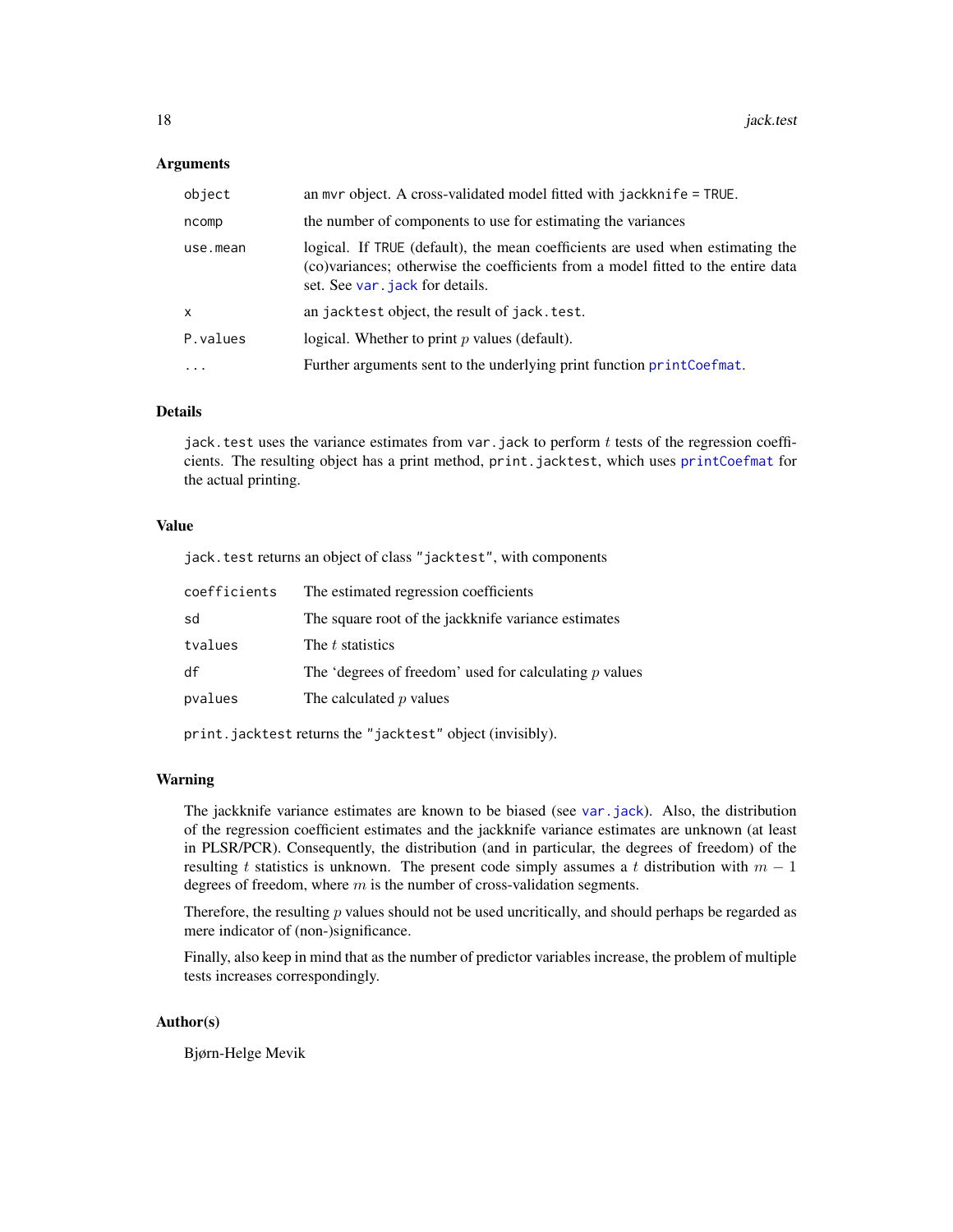## <span id="page-18-0"></span>kernelpls.fit 19

## References

Martens H. and Martens M. (2000) Modified Jack-knife Estimation of Parameter Uncertainty in Bilinear Modelling by Partial Least Squares Regression (PLSR). *Food Quality and Preference*, 11, 5–16.

## See Also

[var.jack](#page-57-1), [mvrCv](#page-26-1)

## Examples

```
data(oliveoil)
mod <- pcr(sensory ~ chemical, data = oliveoil, validation = "LOO", jackknife = TRUE)
jack.test(mod, ncomp = 2)
```
<span id="page-18-1"></span>kernelpls.fit *Kernel PLS (Dayal and MacGregor)*

## Description

Fits a PLSR model with the kernel algorithm.

## Usage

```
kernelpls.fit(X, Y, ncomp, center = TRUE, stripped = FALSE, ...)
```

| $\mathsf{X}$ | a matrix of observations. NAs and Infs are not allowed.                                                                                                                                                  |
|--------------|----------------------------------------------------------------------------------------------------------------------------------------------------------------------------------------------------------|
| Y            | a vector or matrix of responses. NAs and Infs are not allowed.                                                                                                                                           |
| ncomp        | the number of components to be used in the modelling.                                                                                                                                                    |
| center       | logical, determines if the $X$ and $Y$ matrices are mean centered or not. Default<br>is to perform mean centering.                                                                                       |
| stripped     | logical. If TRUE the calculations are stripped as much as possible for speed; this<br>is meant for use with cross-validation or simulations when only the coefficients<br>are needed. Defaults to FALSE. |
| .            | other arguments. Currently ignored.                                                                                                                                                                      |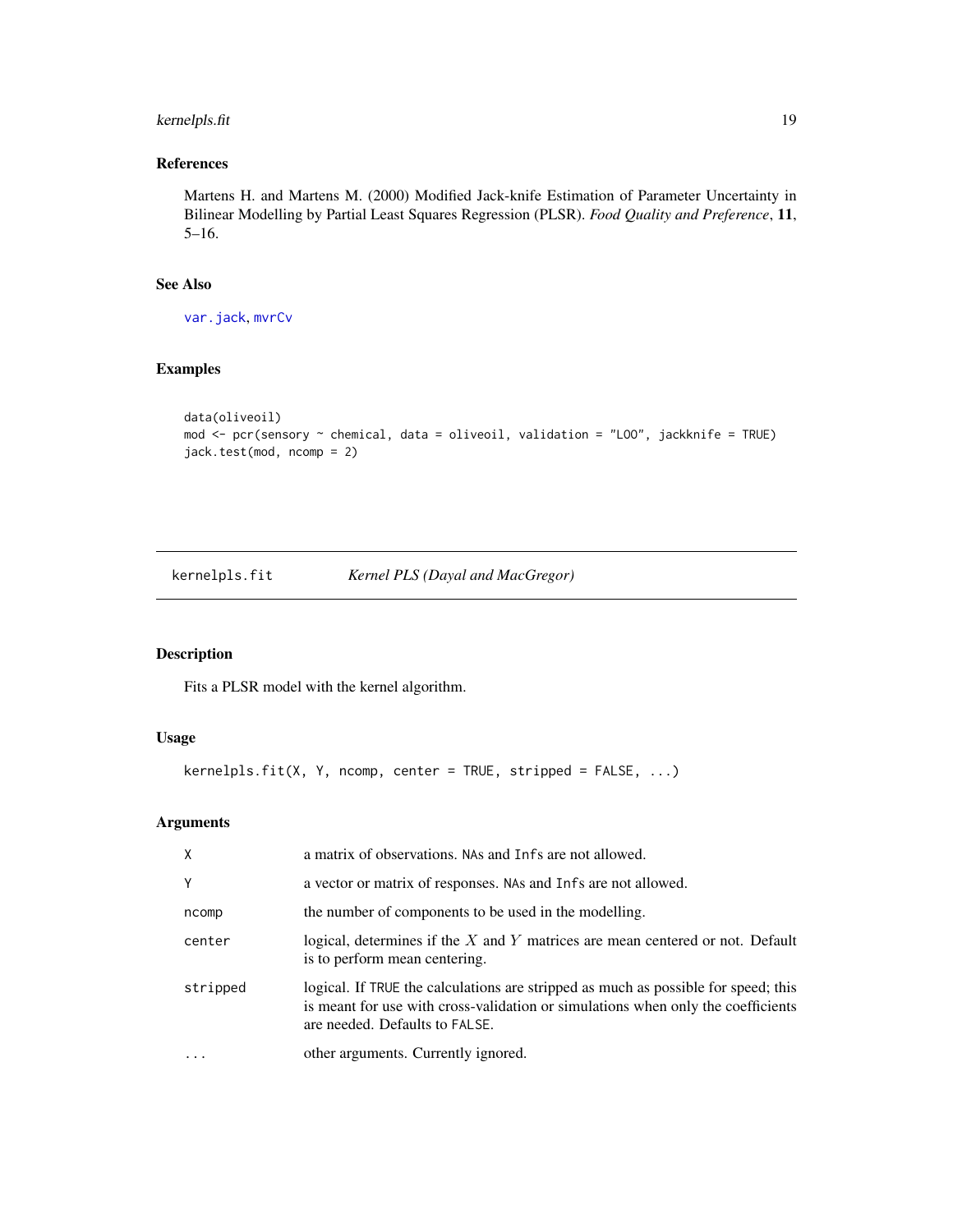## Details

This function should not be called directly, but through the generic functions plsr or mvr with the argument method="kernelpls" (default). Kernel PLS is particularly efficient when the number of objects is (much) larger than the number of variables. The results are equal to the NIPALS algorithm. Several different forms of kernel PLS have been described in literature, e.g. by De Jong and Ter Braak, and two algorithms by Dayal and MacGregor. This function implements the fastest of the latter, not calculating the crossproduct matrix of X. In the Dyal & MacGregor paper, this is "algorithm 1".

## Value

A list containing the following components is returned:

| coefficients    | an array of regression coefficients for $1, \ldots$ , norm components. The dimen-<br>sions of coefficients are c(nvar, npred, ncomp) with nvar the number of X<br>variables and npred the number of variables to be predicted in Y. |  |
|-----------------|-------------------------------------------------------------------------------------------------------------------------------------------------------------------------------------------------------------------------------------|--|
| scores          | a matrix of scores.                                                                                                                                                                                                                 |  |
| loadings        | a matrix of loadings.                                                                                                                                                                                                               |  |
| loading.weights |                                                                                                                                                                                                                                     |  |
|                 | a matrix of loading weights.                                                                                                                                                                                                        |  |
| Yscores         | a matrix of Y-scores.                                                                                                                                                                                                               |  |
| Yloadings       | a matrix of Y-loadings.                                                                                                                                                                                                             |  |
| projection      | the projection matrix used to convert X to scores.                                                                                                                                                                                  |  |
| Xmeans          | a vector of means of the X variables.                                                                                                                                                                                               |  |
| Ymeans          | a vector of means of the Y variables.                                                                                                                                                                                               |  |
| fitted.values   | an array of fitted values. The dimensions of fitted values are c(nobj, npred, ncomp)<br>with nobj the number samples and npred the number of Y variables.                                                                           |  |
| residuals       | an array of regression residuals. It has the same dimensions as fitted. values.                                                                                                                                                     |  |
| Xvar            | a vector with the amount of X-variance explained by each component.                                                                                                                                                                 |  |
| Xtotvar         | Total variance in X.                                                                                                                                                                                                                |  |
|                 |                                                                                                                                                                                                                                     |  |

If stripped is TRUE, only the components coefficients, Xmeans and Ymeans are returned.

#### Author(s)

Ron Wehrens and Bjørn-Helge Mevik

#### References

de Jong, S. and ter Braak, C. J. F. (1994) Comments on the PLS kernel algorithm. *Journal of Chemometrics*, 8, 169–174.

Dayal, B. S. and MacGregor, J. F. (1997) Improved PLS algorithms. *Journal of Chemometrics*, 11, 73–85.

## See Also

[mvr](#page-22-1) [plsr](#page-22-2) [cppls](#page-22-2) [pcr](#page-22-2) [widekernelpls.fit](#page-59-1) [simpls.fit](#page-50-1) [oscorespls.fit](#page-32-1)

<span id="page-19-0"></span>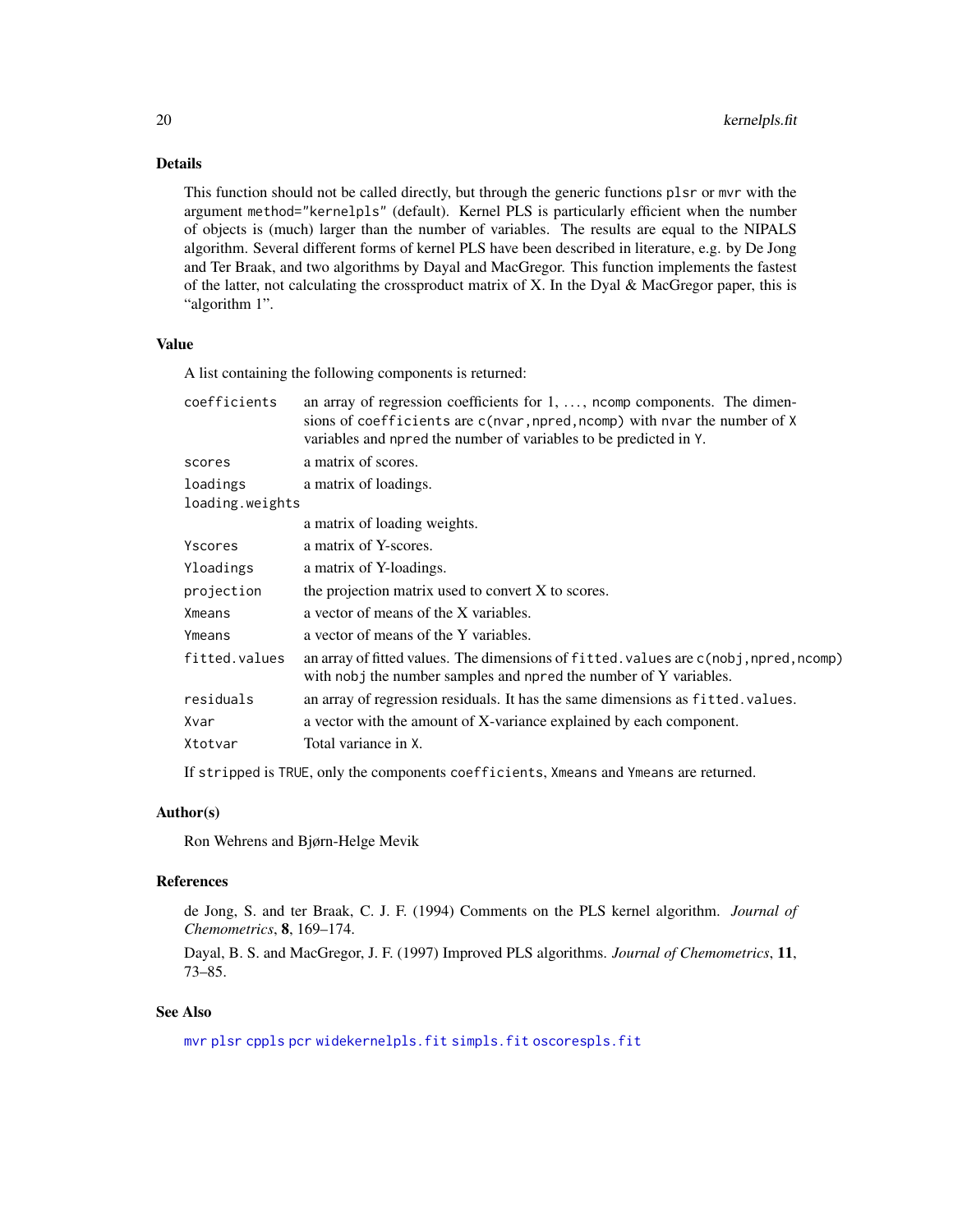## <span id="page-20-0"></span>Description

Raw NIR measurements (351 wavelengths, 1100-2500 nm in steps of 4 nm) taken on 54 samples of mayonnaise based on six different oil types (soybean, sunflower, canola, olive, corn, and grapeseed). The resulting 54 samples were measured in triplicates, resulting in  $54 \times 3 = 162$  different spectra (120/42 training/test).

#### Format

A data frame with 162 observations on the following 4 variables.

NIR a matrix with 351 columns

oil.type a numeric vector

design a matrix with 5 columns

train a logical vector

## Source

Indahl U, Sahni NS, Kirkhus B, Næs T. Multivariate strategies for classification based on NIRspectra-with application to mayonnaise. Chemometr. Intell. Lab. Sys. 1999; 49: 19-31.

<span id="page-20-1"></span>msc *Multiplicative Scatter Correction*

## Description

Performs multiplicative scatter/signal correction on a data matrix.

#### Usage

```
msc(X, reference = NULL)
## S3 method for class 'msc'
predict(object, newdata, ...)
## S3 method for class 'msc'
makepredictcall(var, call)
```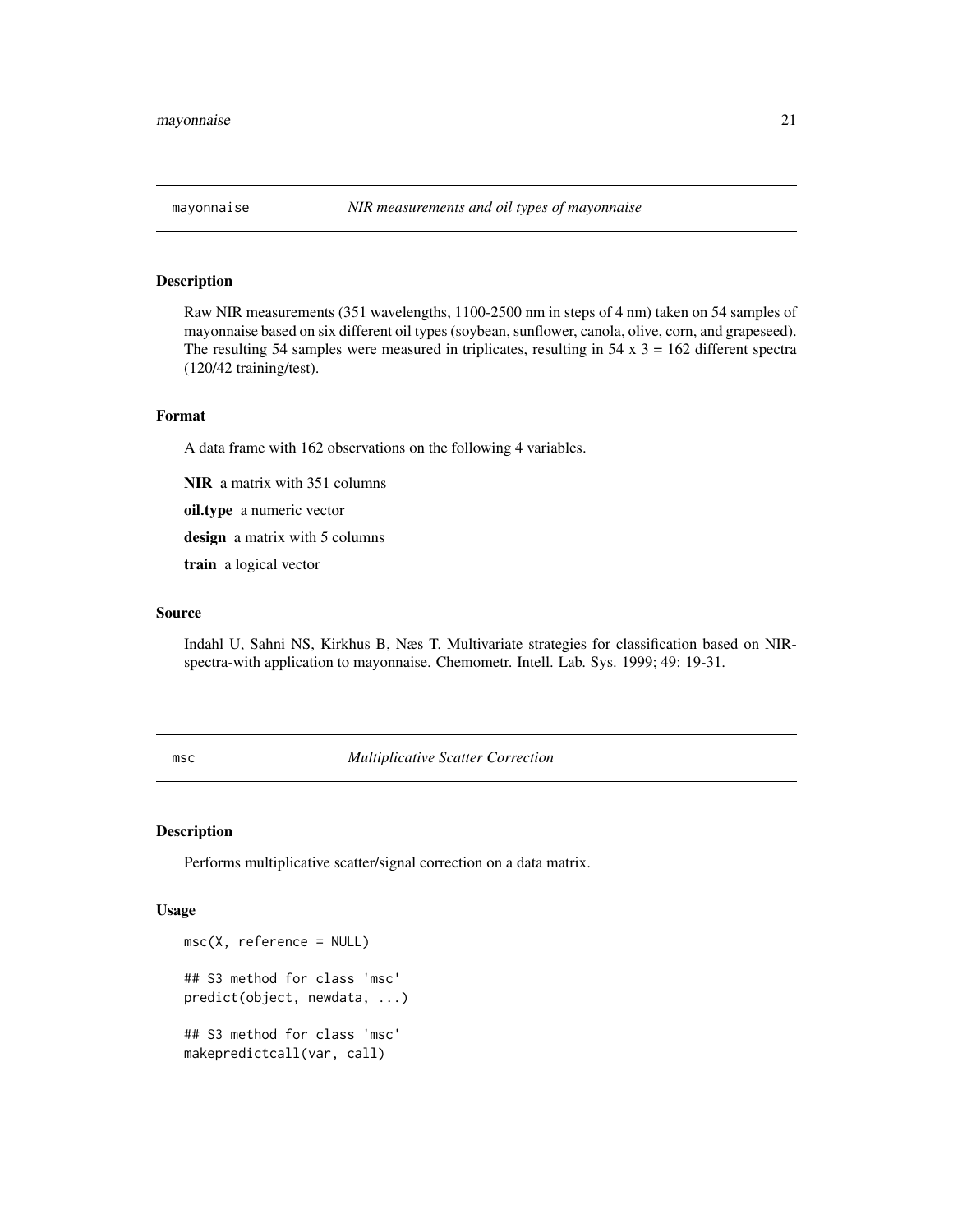#### <span id="page-21-0"></span>Arguments

| X, newdata | numeric matrices. The data to scatter correct.                                                                |
|------------|---------------------------------------------------------------------------------------------------------------|
| reference  | numeric vector. Spectre to use as reference. If NULL, the column means of X are<br>used.                      |
| object     | an object inheriting from class "msc", normally the result of a call to msc with a<br>single matrix argument. |
| $\ddotsc$  | other arguments. Currently ignored.                                                                           |
| var        | A variable.                                                                                                   |
| call       | The term in the formula, as a call.                                                                           |

#### Details

makepredictcall.msc is an internal utility function; it is not meant for interactive use. See [makepredictcall](#page-0-0) for details.

#### Value

Both msc and predict.msc return a multiplicative scatter corrected matrix, with attribute "reference" the vector used as reference spectre. The matrix is given class c("msc","matrix"). For predict.msc, the "reference" attribute of object is used as reference spectre.

#### Author(s)

Bjørn-Helge Mevik and Ron Wehrens

#### References

Martens, H., Næs, T. (1989) *Multivariate calibration.* Chichester: Wiley.

## See Also

[mvr](#page-22-1), [pcr](#page-22-2), [plsr](#page-22-2), [stdize](#page-52-1)

## Examples

```
data(yarn)
## Direct correction:
Ztrain <- msc(yarn$NIR[yarn$train,])
Ztest <- predict(Ztrain, yarn$NIR[!yarn$train,])
## Used in formula:
mod \leq plsr(density \sim msc(NIR), ncomp = 6, data = yarn[yarn$train,])
pred <- predict(mod, newdata = yarn[!yarn$train,]) # Automatically scatter corrected
```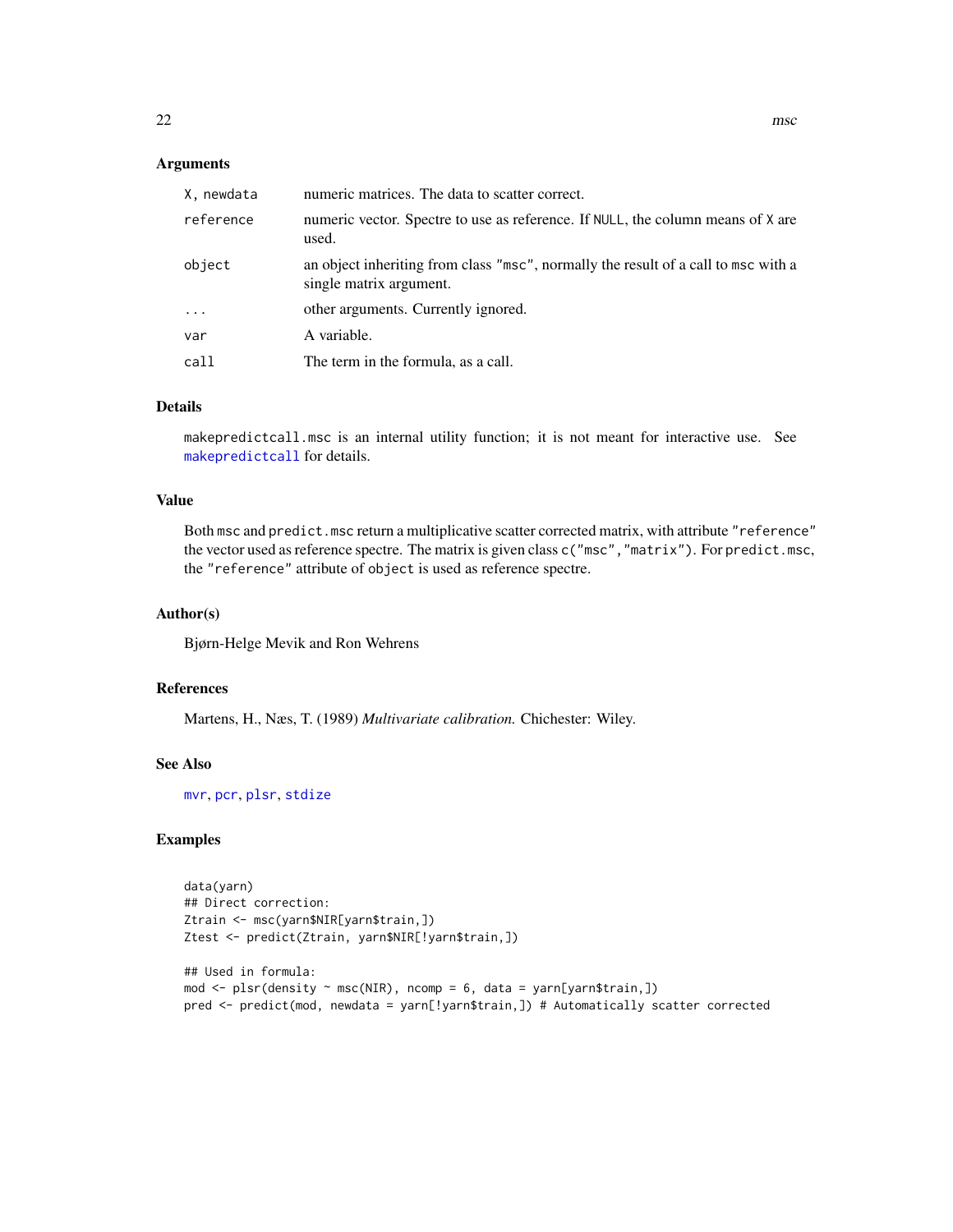#### <span id="page-22-2"></span><span id="page-22-1"></span><span id="page-22-0"></span>Description

Functions to perform partial least squares regression (PLSR), canonical powered partial least squares (CPPLS) or principal component regression (PCR), with a formula interface. Cross-validation can be used. Prediction, model extraction, plot, print and summary methods exist.

## Usage

```
mvr(
  formula,
  ncomp,
 Y.add,
  data,
  subset,
  na.action,
 method = pls.options()$mvralg,
  scale = FALSE,
  center = TRUE,
  validation = c("none", "CV", "LOO"),
 model = TRUE,x =FALSE,
 y = FALSE,
  ...
)
plsr(..., method = pls.options()$plsralg)
pcr(..., method = pls.options()$pcralg)
cppls(..., Y.add, weights, method = pls.options()$cpplsalg)
```

| formula   | a model formula. Most of the $\text{lm}$ formula constructs are supported. See below.                                                                           |
|-----------|-----------------------------------------------------------------------------------------------------------------------------------------------------------------|
| ncomp     | the number of components to include in the model (see below).                                                                                                   |
| Y.add     | a vector or matrix of additional responses containing relevant information about<br>the observations. Only used for cppls.                                      |
| data      | an optional data frame with the data to fit the model from.                                                                                                     |
| subset    | an optional vector specifying a subset of observations to be used in the fitting<br>process.                                                                    |
| na.action | a function which indicates what should happen when the data contain missing<br>values. The default is set by the na. action setting of options, and is na. fail |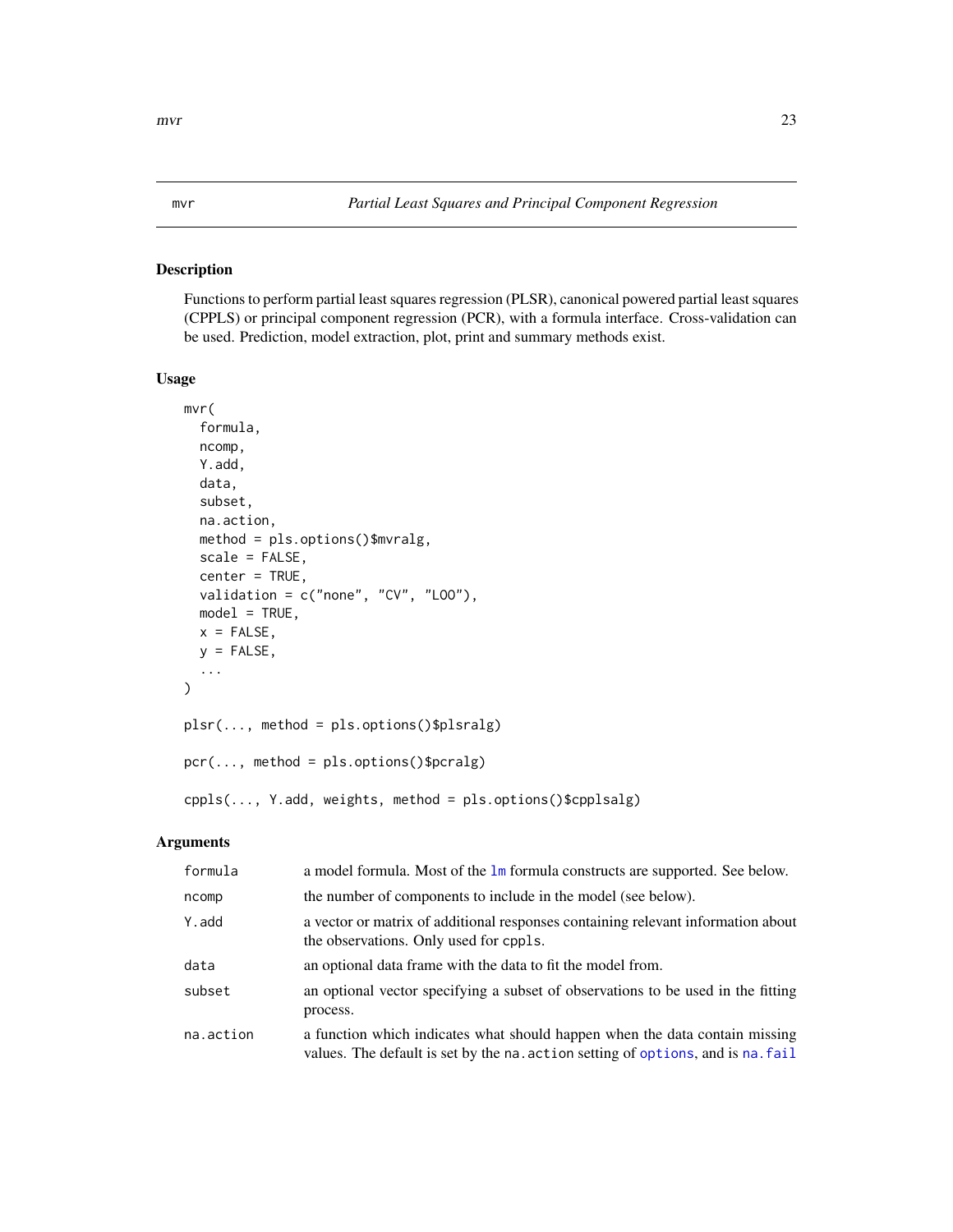<span id="page-23-0"></span>

|            | if that is unset. The 'factory-fresh' default is na.omit. Another possible value<br>is NULL, no action. Value na. exclude can be useful. See na. omit for other<br>alternatives.                                                                                                                                                   |
|------------|------------------------------------------------------------------------------------------------------------------------------------------------------------------------------------------------------------------------------------------------------------------------------------------------------------------------------------|
| method     | the multivariate regression method to be used. If "model.frame", the model<br>frame is returned.                                                                                                                                                                                                                                   |
| scale      | numeric vector, or logical. If numeric vector, $X$ is scaled by dividing each<br>variable with the corresponding element of scale. If scale is TRUE, $X$ is scaled<br>by dividing each variable by its sample standard deviation. If cross-validation is<br>selected, scaling by the standard deviation is done for every segment. |
| center     | logical, determines if the $X$ and $Y$ matrices are mean centered or not. Default<br>is to perform mean centering.                                                                                                                                                                                                                 |
| validation | character. What kind of (internal) validation to use. See below.                                                                                                                                                                                                                                                                   |
| model      | a logical. If TRUE, the model frame is returned.                                                                                                                                                                                                                                                                                   |
| x          | a logical. If TRUE, the model matrix is returned.                                                                                                                                                                                                                                                                                  |
| У          | a logical. If TRUE, the response is returned.                                                                                                                                                                                                                                                                                      |
| .          | additional optional arguments, passed to the underlying fit functions, and mvrCv.                                                                                                                                                                                                                                                  |
|            | Currently, the fit functions oscorespls. fit and widekernelpls. fit imple-<br>ment these extra arguments:                                                                                                                                                                                                                          |
|            | tol: numeric. Tolerance used for determining convergence.                                                                                                                                                                                                                                                                          |
|            | maxit: positive integer. The maximal number of iterations used.                                                                                                                                                                                                                                                                    |
|            | and cppls. fit implements:                                                                                                                                                                                                                                                                                                         |
|            | lower: a vector of lower limits for power optimisation.                                                                                                                                                                                                                                                                            |
|            | <b>upper:</b> a vector of upper limits for power optimisation.                                                                                                                                                                                                                                                                     |
|            | trunc.pow: logical. Whether to use an experimental alternative power algo-<br>rithm.                                                                                                                                                                                                                                               |
|            | myrCy implements several arguments; the following are probably the most useful<br>of them:                                                                                                                                                                                                                                         |
|            | segments: the number of segments to use, or a list with segments.                                                                                                                                                                                                                                                                  |
|            | segment.type: the type of segments to use.                                                                                                                                                                                                                                                                                         |
|            | length.seg: Positive integer. The length of the segments to use.                                                                                                                                                                                                                                                                   |
|            | jackknife: logical. Whether to perform jackknifing of regression coefficients.                                                                                                                                                                                                                                                     |
|            | See the functions' documentation for details.                                                                                                                                                                                                                                                                                      |
| weights    | a vector of individual weights for the observations. Only used for cppls. (Op-<br>tional)                                                                                                                                                                                                                                          |

## Details

The functions fit PLSR, CPPLS or PCR models with 1, . . ., ncomp number of components. Multiresponse models are fully supported.

The type of model to fit is specified with the method argument. Four PLSR algorithms are available: the kernel algorithm ("kernelpls"), the wide kernel algorithm ("widekernelpls"), SIMPLS ("simpls") and the classical orthogonal scores algorithm ("oscorespls"). One CPPLS algorithm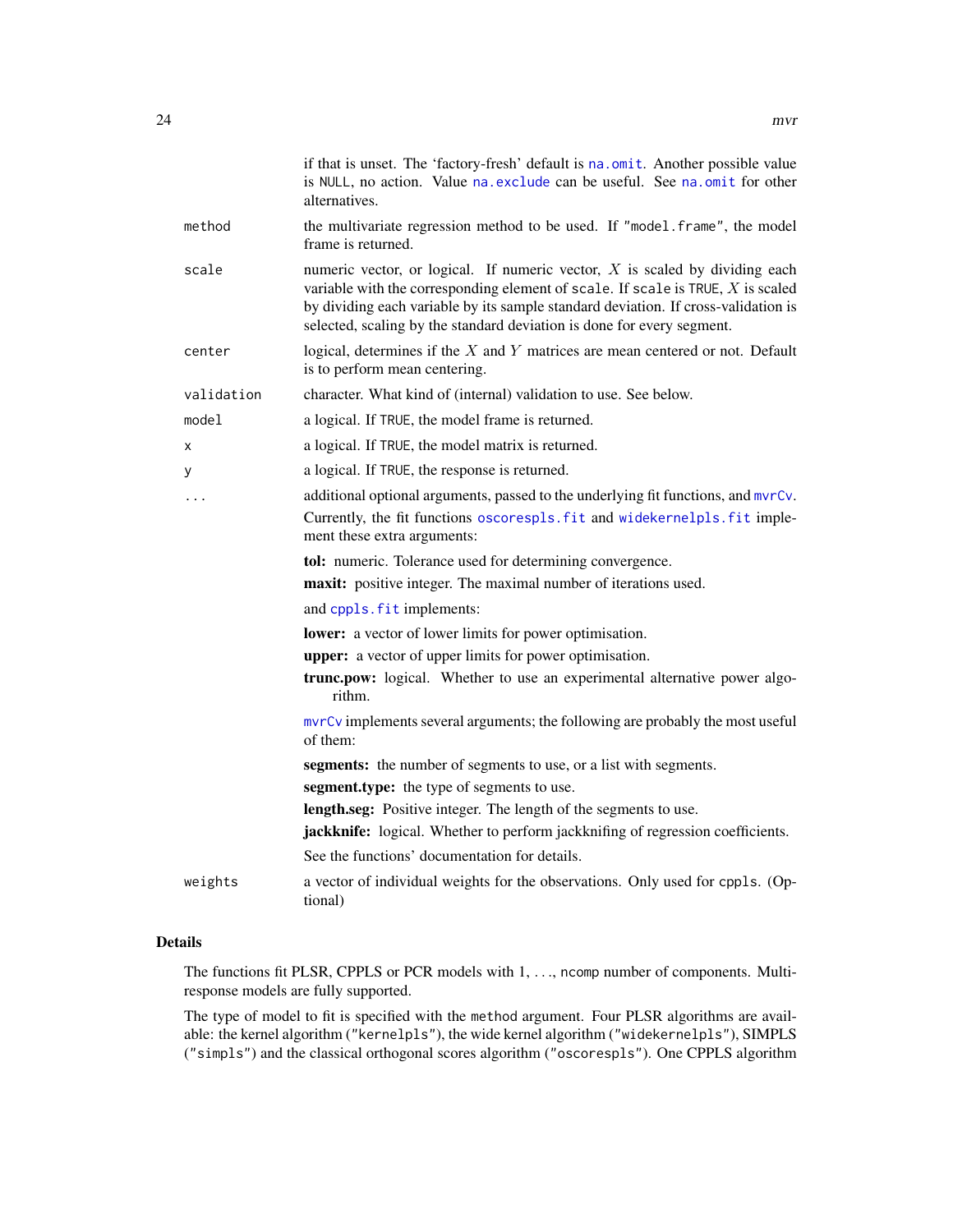is available ("cppls") providing several extensions to PLS. One PCR algorithm is available: using the singular value decomposition ("svdpc"). If method is "model.frame", the model frame is returned. The functions pcr, plsr and cppls are wrappers for mvr, with different values for method.

The formula argument should be a symbolic formula of the form response  $\sim$  terms, where response is the name of the response vector or matrix (for multi-response models) and terms is the name of one or more predictor matrices, usually separated by  $+$ , e.g., water  $\sim$  FTIR or  $y \sim X + Z$ . See [lm](#page-0-0) for a detailed description. The named variables should exist in the supplied data data frame or in the global environment. Note: Do not use  $mvr(mydata$y \sim mydata$X, \ldots \$ }), instead use  $mvr(y \sim X, \text{data} = \text{mydata}, \dots \{\})$ . Otherwise, [predict.mvr](#page-37-1) will not work properly. The chapter 'Statistical models in R' of the manual 'An Introduction to R' distributed with is a good reference on formulas in .

The number of components to fit is specified with the argument ncomp. It this is not supplied, the maximal number of components is used (taking account of any cross-validation).

All implemented algorithms mean-center both predictor and response matrices. This can be turned off by specifying center = FALSE. See Seasholtz and Kowalski for a discussion about centering in PLS regression.

If validation = "CV", cross-validation is performed. The number and type of cross-validation segments are specified with the arguments segments and segment.type. See [mvrCv](#page-26-1) for details. If validation = "LOO", leave-one-out cross-validation is performed. It is an error to specify the segments when validation = "LOO" is specified.

By default, the cross-validation will be performed serially. However, it can be done in parallel using functionality in the [parallel](#page-0-0) package by setting the option parallel in [pls.options](#page-35-1). See [pls.options](#page-35-1) for the differnt ways to specify the parallelism. See also Examples below.

Note that the cross-validation is optimised for speed, and some generality has been sacrificed. Especially, the model matrix is calculated only once for the complete cross-validation, so models like  $y \sim \text{msc}(X)$  will not be properly cross-validated. However, scaling requested by scale = TRUE is properly cross-validated. For proper cross-validation of models where the model matrix must be updated/regenerated for each segment, use the separate function [crossval](#page-11-1).

## Value

If method = "model.frame", the model frame is returned. Otherwise, an object of class mvr is returned. The object contains all components returned by the underlying fit function. In addition, it contains the following components:

| validation | if validation was requested, the results of the cross-validation. See myrCy for<br>details.                                                                                                                 |  |
|------------|-------------------------------------------------------------------------------------------------------------------------------------------------------------------------------------------------------------|--|
| fit.time   | the elapsed time for the fit. This is used by crossval to decide whether to turn<br>on tracing.                                                                                                             |  |
| na.action  | if observations with missing values were removed, na. action contains a vector<br>with their indices. The class of this vector is used by functions like fitted to<br>decide how to treat the observations. |  |
| ncomp      | the number of components of the model.                                                                                                                                                                      |  |
| method     | the method used to fit the model. See the argument method for possible values.                                                                                                                              |  |
| scale      | if scaling was requested (with scale), the scaling used.                                                                                                                                                    |  |
|            |                                                                                                                                                                                                             |  |

<span id="page-24-0"></span> $mvr$  25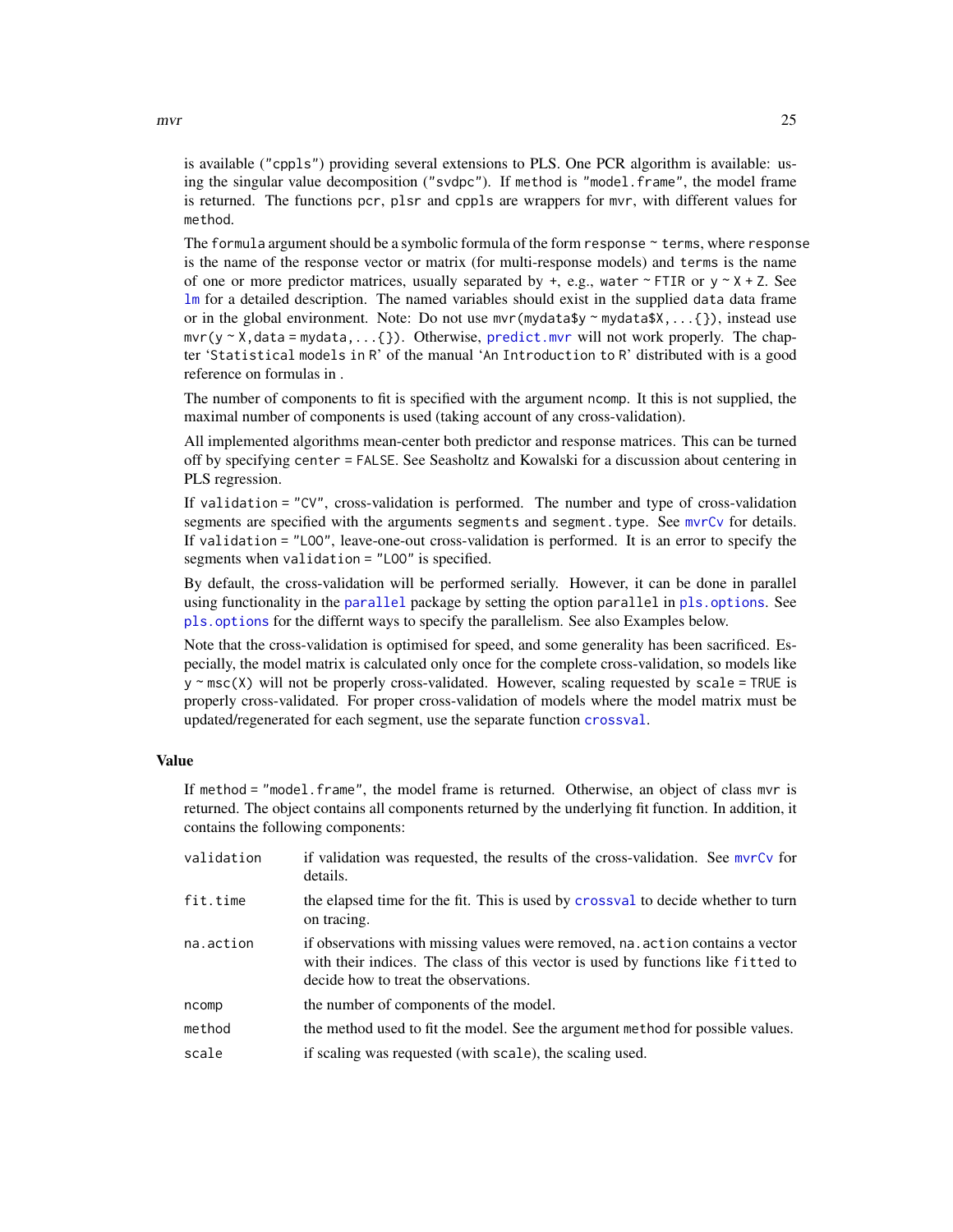<span id="page-25-0"></span>

| call  | the function call.                  |
|-------|-------------------------------------|
| terms | the model terms.                    |
| model | if model $=$ TRUE, the model frame. |
| X     | if $x = TRUE$ , the model matrix.   |
|       | if $y = TRUE$ , the model response. |

## Author(s)

Ron Wehrens and Bjørn-Helge Mevik

## References

Martens, H., Næs, T. (1989) *Multivariate calibration.* Chichester: Wiley.

Seasholtz, M. B. and Kowalski, B. R. (1992) The effect of mean centering on prediction in multivariate calibration. *Journal of Chemometrics*, 6(2), 103–111.

## See Also

[kernelpls.fit](#page-18-1), [widekernelpls.fit](#page-59-1), [simpls.fit](#page-50-1), [oscorespls.fit](#page-32-1), [cppls.fit](#page-8-1), [svdpc.fit](#page-53-1), [mvrCv](#page-26-1), [crossval](#page-11-1), [loadings](#page-47-1), [scores](#page-47-2), [loading.weights](#page-47-1), [coef.mvr](#page-3-1), [predict.mvr](#page-37-1), [R2](#page-29-1), [MSEP](#page-29-1), [RMSEP](#page-29-1), [plot.mvr](#page-34-1)

#### Examples

```
data(yarn)
## Default methods:
yarn.pcr <- pcr(density \sim NIR, 6, data = yarn, validation = "CV")
yarn.pls \leq plsr(density \sim NIR, 6, data = yarn, validation = "CV")
yarn.cppls \leq cppls(density \sim NIR, 6, data = yarn, validation = "CV")
## Alternative methods:
yarn.oscorespls <- mvr(density ~ NIR, 6, data = yarn, validation = "CV",
                      method = "oscorespls")
yarn.simpls \leq mvr(density \sim NIR, 6, data = yarn, validation = "CV",
                  method = "simpls")
## Not run:
## Parallelised cross-validation, using transient cluster:
pls.options(parallel = 4) # use mclapply
pls.options(parallel = quote(makeCluster(4, type = "PSOCK"))) # use parLapply
## A new cluster is created and stopped for each cross-validation:
yarn.pls \leq plsr(density \sim NIR, 6, data = yarn, validation = "CV")
yarn.pcr \leq pcr(density \sim NIR, 6, data = yarn, validation = "CV")
## Parallelised cross-validation, using persistent cluster:
library(parallel)
## This creates the cluster:
pls.options(parallel = makeCluster(4, type = "PSOCK"))
## The cluster can be used several times:
```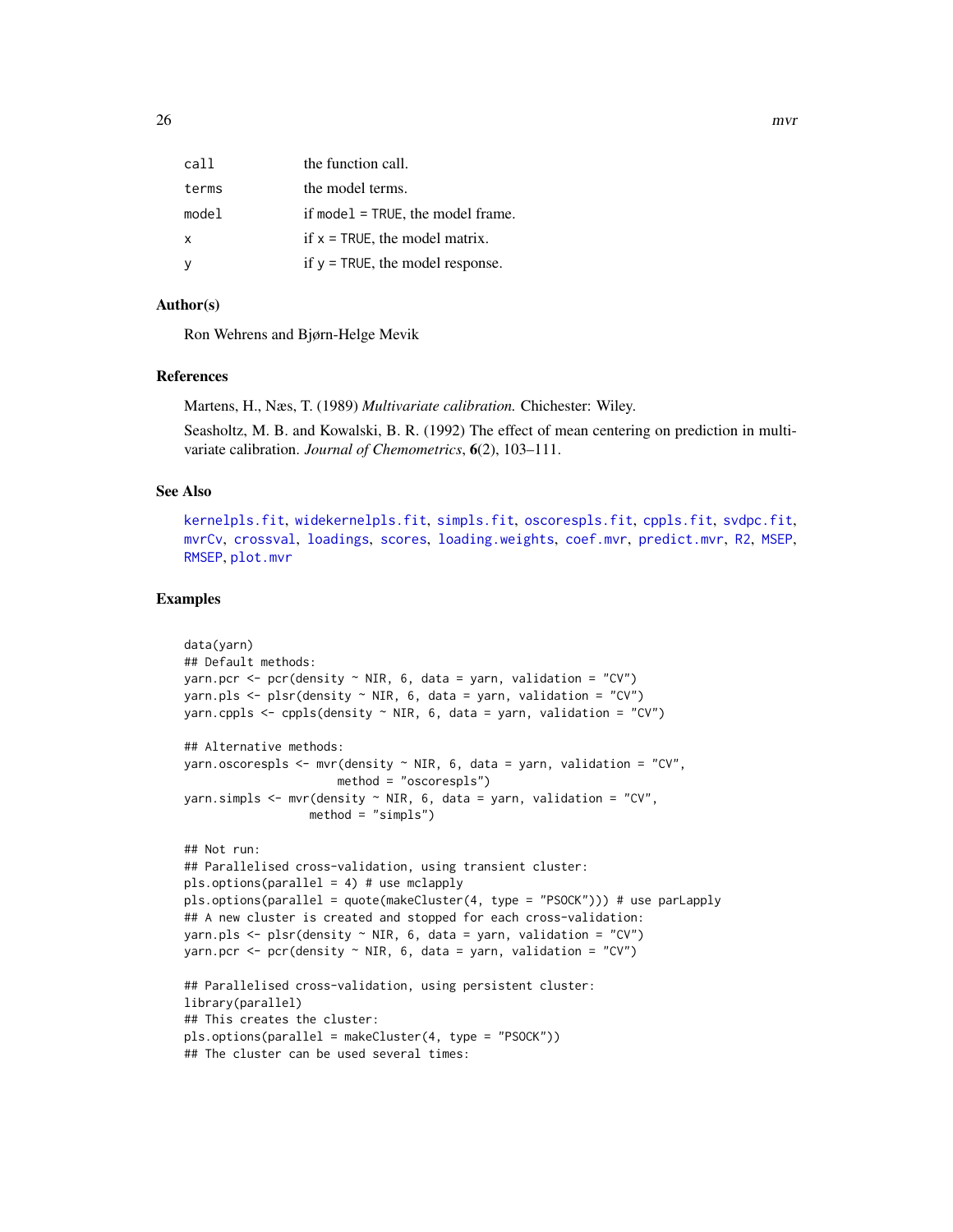#### <span id="page-26-0"></span>mvrCv 27

```
yarn.pls <- plsr(density ~ NIR, 6, data = yarn, validation = "CV")
yarn.pcr <- pcr(density ~ NIR, 6, data = yarn, validation = "CV")
## The cluster should be stopped manually afterwards:
stopCluster(pls.options()$parallel)
## Parallelised cross-validation, using persistent MPI cluster:
## This requires the packages snow and Rmpi to be installed
library(parallel)
## This creates the cluster:
pls.options(parallel = makeCluster(4, type = "MPI"))
## The cluster can be used several times:
yarn.pls <- plsr(density \sim NIR, 6, data = yarn, validation = "CV")
yarn.pcr <- pcr(density \sim NIR, 6, data = yarn, validation = "CV")
## The cluster should be stopped manually afterwards:
stopCluster(pls.options()$parallel)
## It is good practice to call mpi.exit() or mpi.quit() afterwards:
mpi.exit()
## End(Not run)
## Multi-response models:
data(oliveoil)
sens.pcr <- pcr(sensory \sim chemical, ncomp = 4, scale = TRUE, data = oliveoil)
sens.pls \leq- plsr(sensory \sim chemical, ncomp = 4, scale = TRUE, data = oliveoil)
## Classification
# A classification example utilizing additional response information
# (Y.add) is found in the cppls.fit manual ('See also' above).
```
<span id="page-26-1"></span>

mvrCv *Cross-validation*

#### Description

Performs the cross-validation calculations for mvr.

This function is not meant to be called directly, but through the generic functions pcr, plsr, cppls or mvr with the argument validation set to "CV" or "LOO". All arguments to mvrCv can be specified in the generic function call.

If segments is a list, the arguments segment.type and length.seg are ignored. The elements of the list should be integer vectors specifying the indices of the segments. See [cvsegments](#page-14-1) for details.

Otherwise, segments of type segment.type are generated. How many segments to generate is selected by specifying the number of segments in segments, or giving the segment length in length.seg. If both are specified, segments is ignored.

If jackknife is TRUE, jackknifed regression coefficients are returned, which can be used for for variance estimation (var. jack) or hypothesis testing ([jack.test](#page-16-1)).

X and Y do not need to be centered.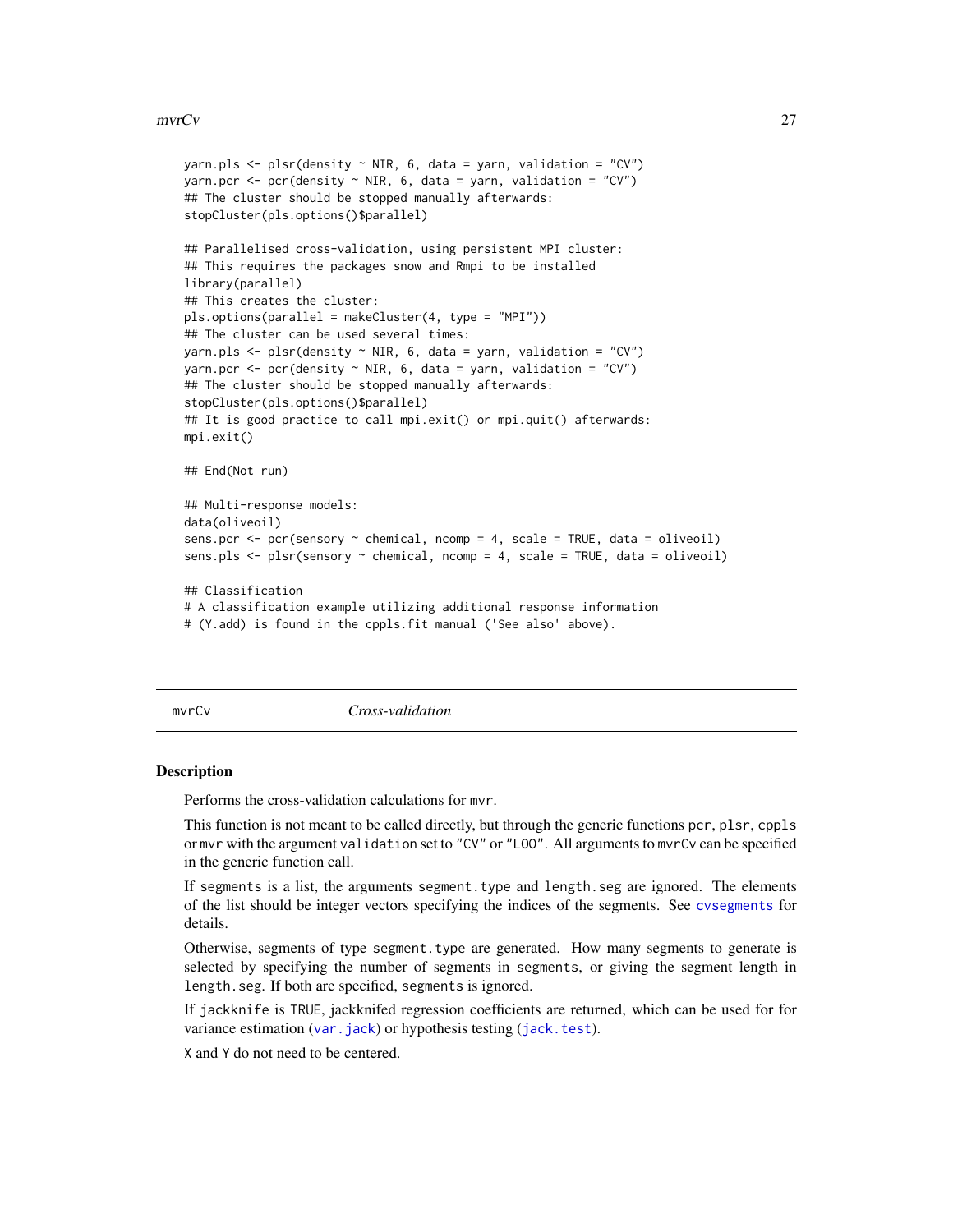<span id="page-27-0"></span>Note that this function cannot be used in situations where  $X$  needs to be recalculated for each segment (except for scaling by the standard deviation), for instance with msc or other preprocessing. For such models, use the more general (but slower) function [crossval](#page-11-1).

Also note that if needed, the function will silently(!) reduce ncomp to the maximal number of components that can be cross-validated, which is  $n - l - 1$ , where n is the number of observations and  $l$  is the length of the longest segment. The (possibly reduced) number of components is returned as the component ncomp.

By default, the cross-validation will be performed serially. However, it can be done in parallel using functionality in the [parallel](#page-0-0) package by setting the option parallel in [pls.options](#page-35-1). See [pls.options](#page-35-1) for the different ways to specify the parallelism.

## Usage

```
mvrCv(
  X,
  Y,
  ncomp,
  Y.add = NULL,weights = NULL,
  method = pls.options()$mvralg,
  scale = FALSE,
  segments = 10,
  segment.type = c("random", "consecutive", "interleaved"),
  length.seg,
  jackknife = FALSE,
  trace = FALSE,
  ...
)
```

| X            | a matrix of observations. NAs and Infs are not allowed.                                                                                                                                |
|--------------|----------------------------------------------------------------------------------------------------------------------------------------------------------------------------------------|
| Y            | a vector or matrix of responses. NAs and Infs are not allowed.                                                                                                                         |
| ncomp        | the number of components to be used in the modelling.                                                                                                                                  |
| Y.add        | a vector or matrix of additional responses containing relevant information about<br>the observations. Only used for cppls.                                                             |
| weights      | a vector of individual weights for the observations. Only used for cppls. (Op-<br>tional)                                                                                              |
| method       | the multivariate regression method to be used.                                                                                                                                         |
| scale        | logical. If TRUE, the learning $X$ data for each segment is scaled by dividing each<br>variable by its sample standard deviation. The prediction data is scaled by the<br>same amount. |
| segments     | the number of segments to use, or a list with segments (see below).                                                                                                                    |
| segment.type | the type of segments to use. Ignored if segments is a list.                                                                                                                            |
| length.seg   | Positive integer. The length of the segments to use. If specified, it overrides<br>segments unless segments is a list.                                                                 |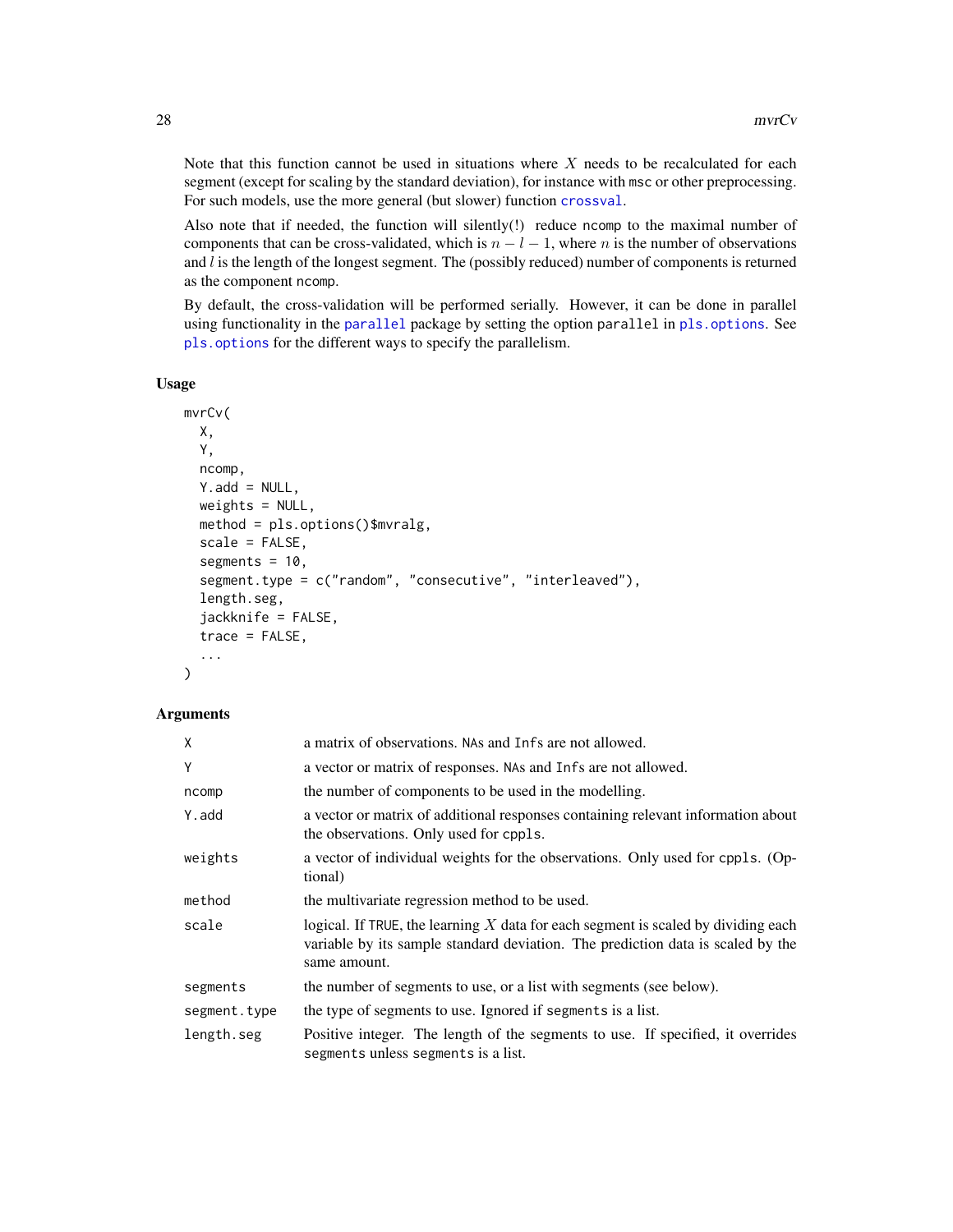#### <span id="page-28-0"></span>mvrCv 29

| jackknife               | logical. Whether jackknifting of regression coefficients should be performed. |
|-------------------------|-------------------------------------------------------------------------------|
| trace                   | logical; if TRUE, the segment number is printed for each segment.             |
| $\cdot$ $\cdot$ $\cdot$ | additional arguments, sent to the underlying fit function.                    |

## Value

A list with the following components:

| method       | equals "CV" for cross-validation.                                                                                                                                                                 |
|--------------|---------------------------------------------------------------------------------------------------------------------------------------------------------------------------------------------------|
| pred         | an array with the cross-validated predictions.                                                                                                                                                    |
| coefficients | (only if jackknife is TRUE) an array with the jackknifed regression coefficients.<br>The dimensions correspond to the predictors, responses, number of components,<br>and segments, respectively. |
| PRESS0       | a vector of PRESS values (one for each response variable) for a model with zero<br>components, <i>i.e.</i> , only the intercept.                                                                  |
| <b>PRESS</b> | a matrix of PRESS values for models with 1, , ncomp components. Each row<br>corresponds to one response variable.                                                                                 |
| adj          | a matrix of adjustment values for calculating bias corrected MSEP. MSEP uses<br>this.                                                                                                             |
| segments     | the list of segments used in the cross-validation.                                                                                                                                                |
| ncomp        | the actual number of components used.                                                                                                                                                             |
| gamma        | if method cppls is used, gamma values for the powers of each CV segment are<br>returned.                                                                                                          |

## Note

The PRESS0 is always cross-validated using leave-one-out cross-validation. This usually makes little difference in practice, but should be fixed for correctness.

The current implementation of the jackknife stores all jackknife-replicates of the regression coefficients, which can be very costly for large matrices. This might change in a future version.

#### Author(s)

Ron Wehrens and Bjørn-Helge Mevik

## References

Mevik, B.-H., Cederkvist, H. R. (2004) Mean Squared Error of Prediction (MSEP) Estimates for Principal Component Regression (PCR) and Partial Least Squares Regression (PLSR). *Journal of Chemometrics*, 18(9), 422–429.

## See Also

[mvr](#page-22-1) [crossval](#page-11-1) [cvsegments](#page-14-1) [MSEP](#page-29-1) [var.jack](#page-57-1) [jack.test](#page-16-1)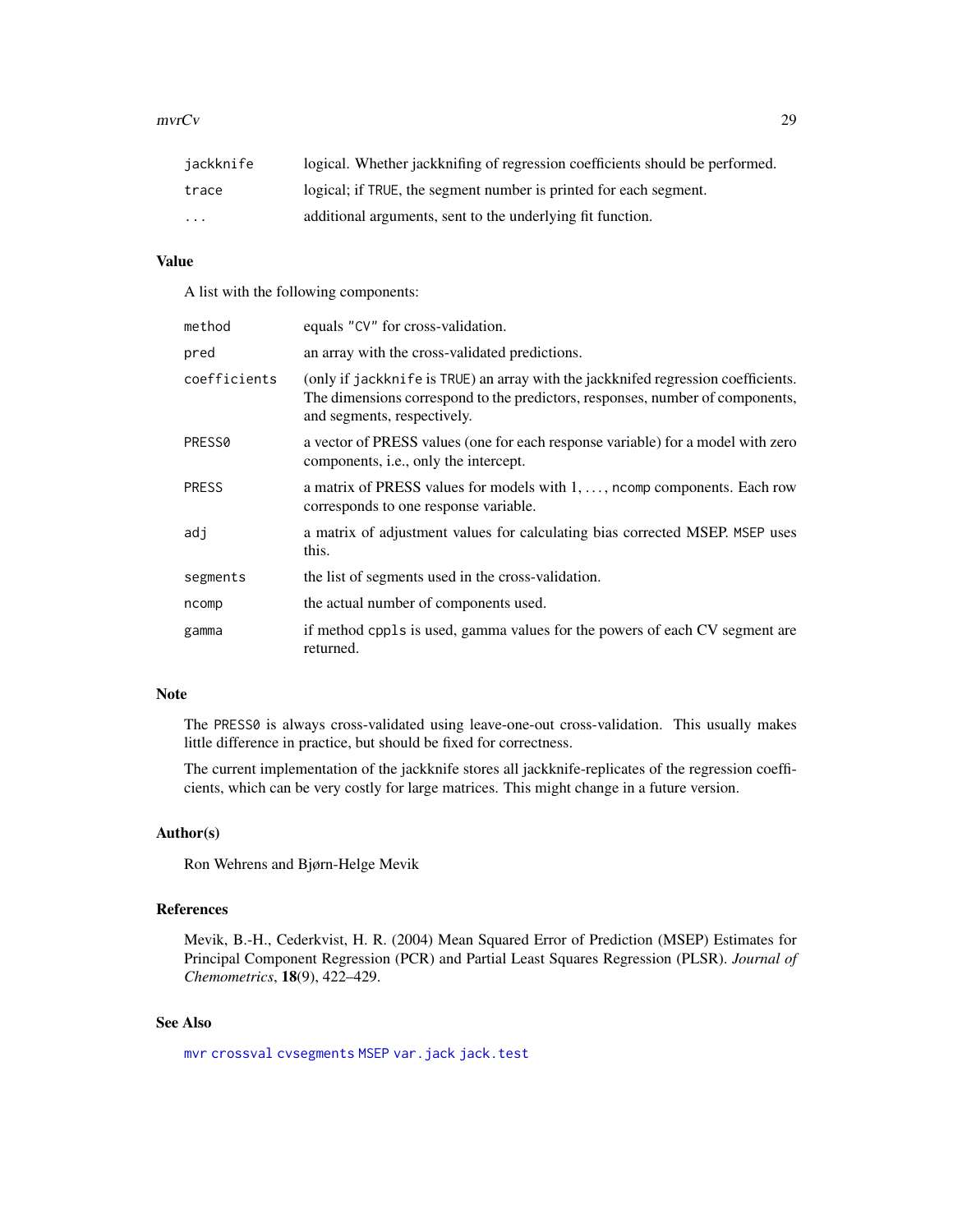## Examples

```
data(yarn)
yarn.pcr <- pcr(density \sim NIR, 6, data = yarn, validation = "CV", segments = 10)
## Not run: plot(MSEP(yarn.pcr))
```
mvrVal *MSEP, RMSEP and R2 of PLSR and PCR models*

## <span id="page-29-1"></span>Description

Functions to estimate the mean squared error of prediction (MSEP), root mean squared error of prediction (RMSEP) and  $R^2$  (A.K.A. coefficient of multiple determination) for fitted PCR and PLSR models. Test-set, cross-validation and calibration-set estimates are implemented.

#### Usage

```
mvrValstats(
 object,
  estimate,
 newdata,
  ncomp = 1:object$ncomp,
  comps,
  intercept = cumulative,
  se = FALSE,
  ...
)
R2(object, ...)
## S3 method for class 'mvr'
R2(
  object,
 estimate,
 newdata,
 ncomp = 1:object$ncomp,
  comps,
  intercept = cumulative,
  se = FALSE,...
\mathcal{L}MSEP(object, ...)
## S3 method for class 'mvr'
MSEP(
```
<span id="page-29-0"></span>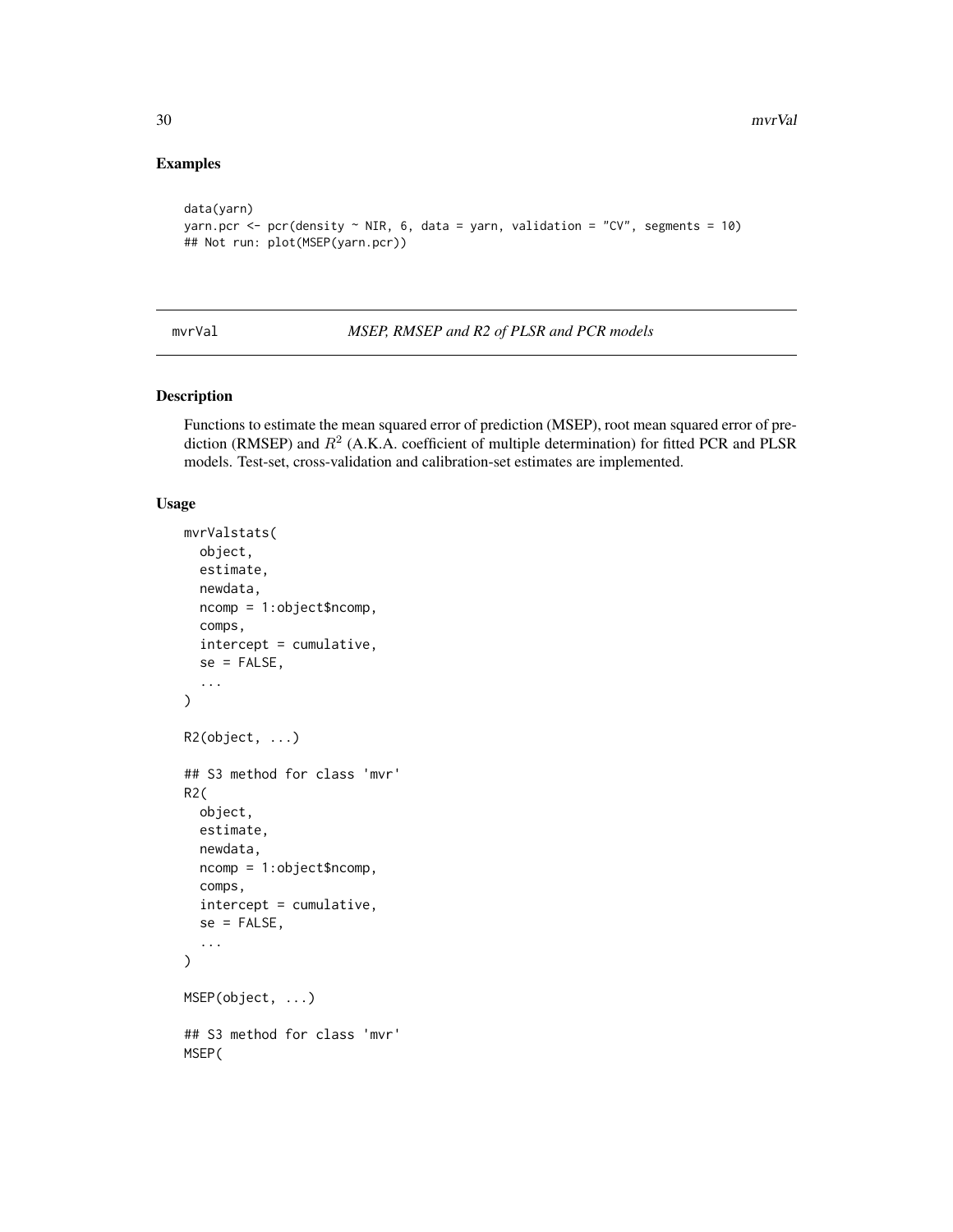#### mvrVal 31

```
object,
  estimate,
  newdata,
  ncomp = 1:object$ncomp,
  comps,
  intercept = cumulative,
  se = FALSE,...
\lambdaRMSEP(object, ...)
```
## S3 method for class 'mvr' RMSEP(object, ...)

#### Arguments

| object       | an myr object                                                                                                                                                                                     |
|--------------|---------------------------------------------------------------------------------------------------------------------------------------------------------------------------------------------------|
| estimate     | a character vector. Which estimators to use. Should be a subset of c("all", "train", "CV", "adjCV", "te<br>"adjCV" is only available for (R)MSEP. See below for how the estimators are<br>chosen. |
| newdata      | a data frame with test set data.                                                                                                                                                                  |
| ncomp, comps | a vector of positive integers. The components or number of components to use.<br>See below.                                                                                                       |
| intercept    | logical. Whether estimates for a model with zero components should be returned<br>as well.                                                                                                        |
| se           | logical. Whether estimated standard errors of the estimates should be calculated.<br>Not implemented yet.                                                                                         |
| $\ddotsc$    | further arguments sent to underlying functions or (for RMSEP) to MSEP                                                                                                                             |
|              |                                                                                                                                                                                                   |

#### Details

RMSEP simply calls MSEP and takes the square root of the estimates. It therefore accepts the same arguments as MSEP.

Several estimators can be used. "train" is the training or calibration data estimate, also called (R)MSEC. For R2, this is the unadjusted  $R^2$ . It is overoptimistic and should not be used for assessing models. "CV" is the cross-validation estimate, and "adjCV" (for RMSEP and MSEP) is the bias-corrected cross-validation estimate. They can only be calculated if the model has been crossvalidated. Finally, "test" is the test set estimate, using newdata as test set.

Which estimators to use is decided as follows (see below for mvrValstats). If estimate is not specified, the test set estimate is returned if newdata is specified, otherwise the CV and adjusted CV (for RMSEP and MSEP) estimates if the model has been cross-validated, otherwise the training data estimate. If estimate is "all", all possible estimates are calculated. Otherwise, the specified estimates are calculated.

Several model sizes can also be specified. If comps is missing (or is NULL), length(ncomp) models are used, with ncomp[1] components, ..., ncomp[length(ncomp)] components. Otherwise, a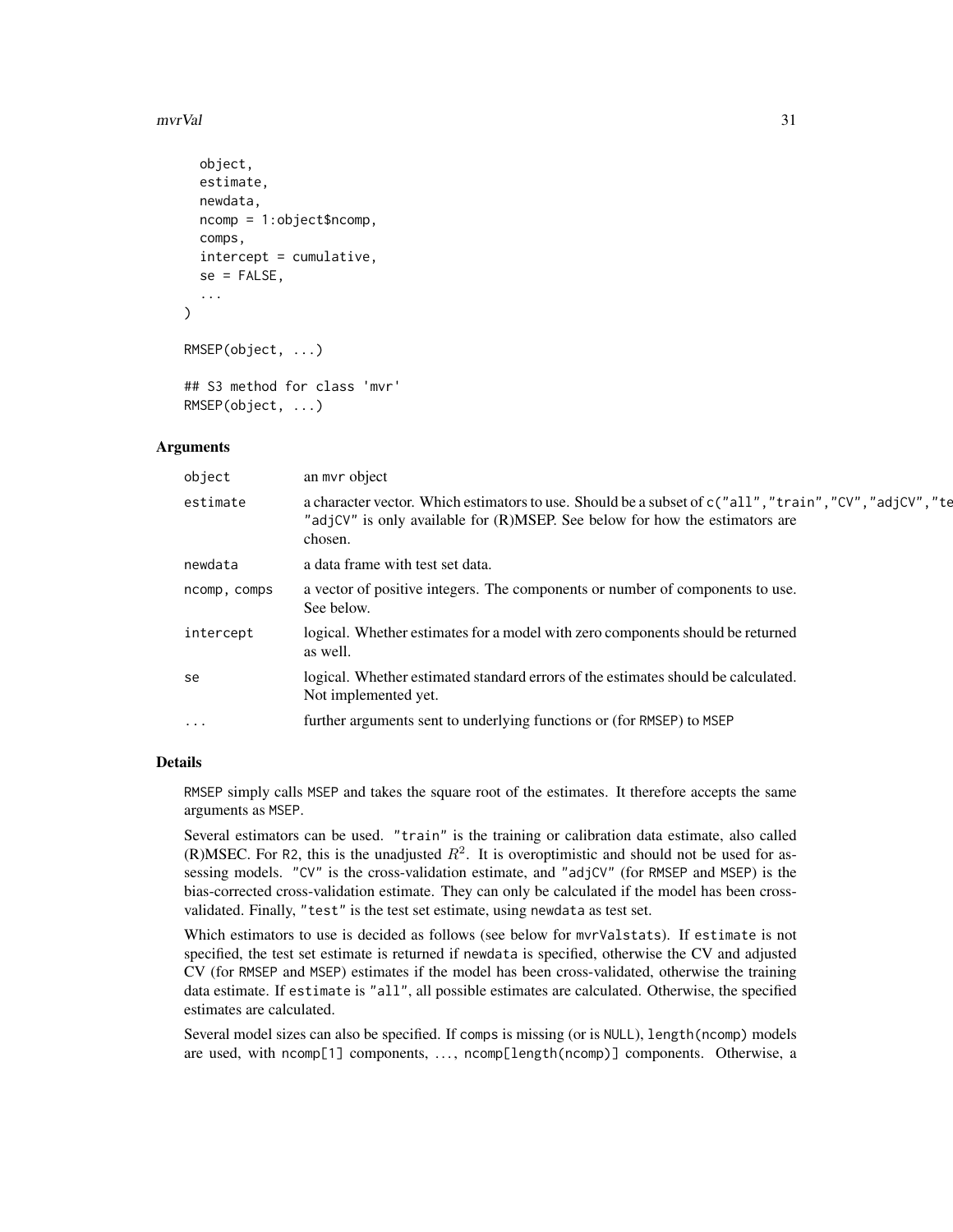<span id="page-31-0"></span>single model with the components comps[1], ..., comps[length(comps)] is used. If intercept is TRUE, a model with zero components is also used (in addition to the above).

The  $R^2$  values returned by "R2" are calculated as  $1 - SSE/SST$ , where SST is the (corrected) total sum of squares of the response, and SSE is the sum of squared errors for either the fitted values (i.e., the residual sum of squares), test set predictions or cross-validated predictions (i.e., the  $PRESS$ ). For estimate = "train", this is equivalent to the squared correlation between the fitted values and the response. For estimate = "train", the estimate is often called the prediction  $R^2$ .

mvrValstats is a utility function that calculates the statistics needed by MSEP and R2. It is not intended to be used interactively. It accepts the same arguments as MSEP and R2. However, the estimate argument must be specified explicitly: no partial matching and no automatic choice is made. The function simply calculates the types of estimates it knows, and leaves the other untouched.

#### Value

mvrValstats returns a list with components

- SSE three-dimensional array of SSE values. The first dimension is the different estimators, the second is the response variables and the third is the models.
- SST matrix of SST values. The first dimension is the different estimators and the second is the response variables.
- nobj a numeric vector giving the number of objects used for each estimator.

comps the components specified, with 0 prepended if intercept is TRUE.

cumulative TRUE if comps was NULL or not specified.

The other functions return an object of class "mvrVal", with components

val three-dimensional array of estimates. The first dimension is the different estimators, the second is the response variables and the third is the models.

type "MSEP", "RMSEP" or "R2".

comps the components specified, with 0 prepended if intercept is TRUE.

cumulative TRUE if comps was NULL or not specified.

call the function call

## Author(s)

Ron Wehrens and Bjørn-Helge Mevik

## References

Mevik, B.-H., Cederkvist, H. R. (2004) Mean Squared Error of Prediction (MSEP) Estimates for Principal Component Regression (PCR) and Partial Least Squares Regression (PLSR). *Journal of Chemometrics*, 18(9), 422–429.

## See Also

[mvr](#page-22-1), [crossval](#page-11-1), [mvrCv](#page-26-1), [validationplot](#page-55-1), [plot.mvrVal](#page-55-2)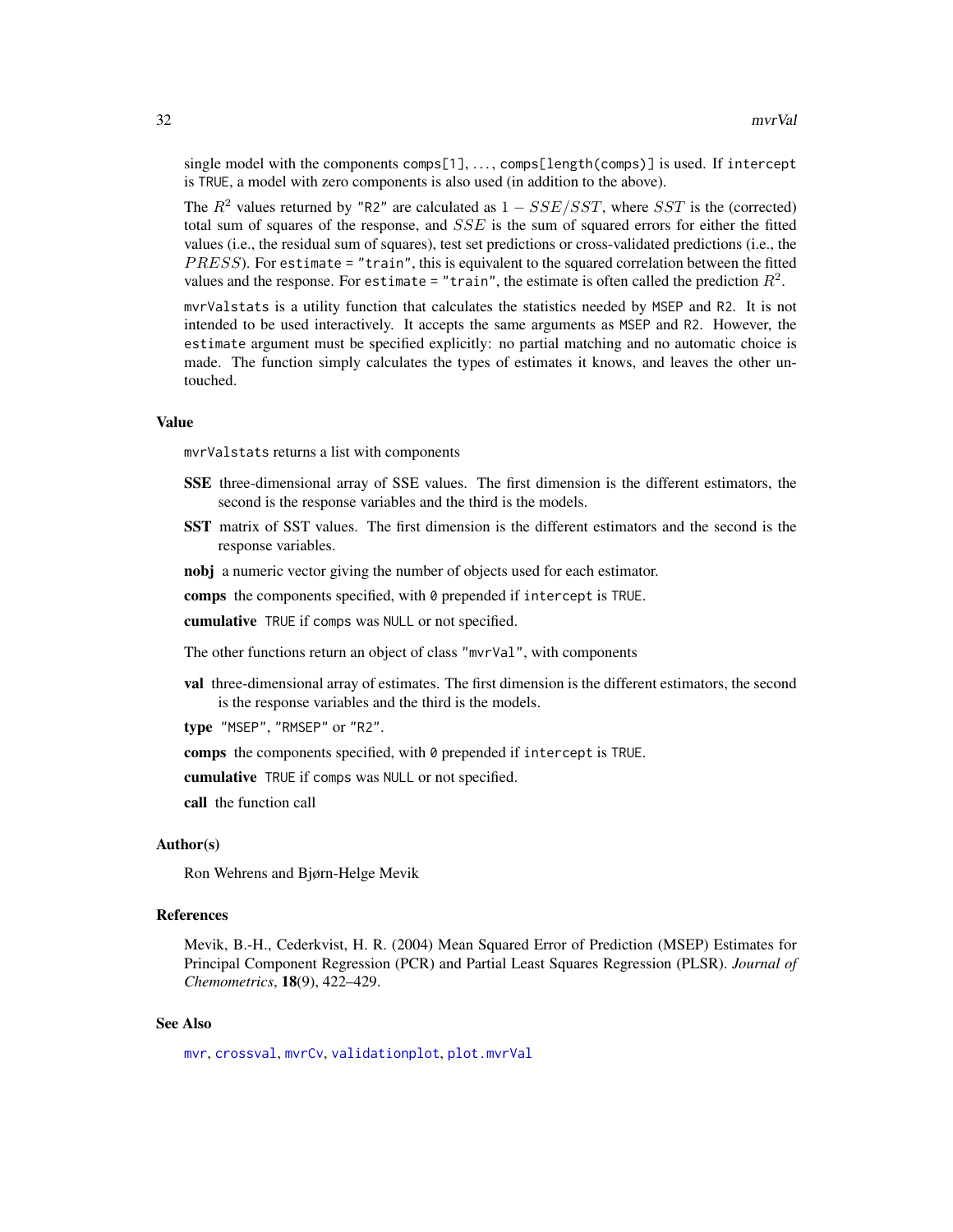#### <span id="page-32-0"></span>oliveoil **33**

## Examples

```
data(oliveoil)
mod \leq plsr(sensory \sim chemical, ncomp = 4, data = oliveoil, validation = "L00")
RMSEP(mod)
## Not run: plot(R2(mod))
```
oliveoil *Sensory and physico-chemical data of olive oils*

## Description

A data set with scores on 6 attributes from a sensory panel and measurements of 5 physico-chemical quality parameters on 16 olive oil samples. The first five oils are Greek, the next five are Italian and the last six are Spanish.

#### Format

A data frame with 16 observations on the following 2 variables.

sensory a matrix with 6 columns. Scores for attributes 'yellow', 'green', 'brown', 'glossy', 'transp', and 'syrup'.

chemical a matrix with 5 columns. Measurements of acidity, peroxide, K232, K270, and DK.

#### Source

Massart, D. L., Vandeginste, B. G. M., Buydens, L. M. C., de Jong, S., Lewi, P. J., Smeyers-Verbeke, J. (1998) *Handbook of Chemometrics and Qualimetrics: Part B*. Elsevier. Tables 35.1 and 35.4.

<span id="page-32-1"></span>oscorespls.fit *Orthogonal scores PLSR*

#### Description

Fits a PLSR model with the orthogonal scores algorithm (aka the NIPALS algorithm).

#### Usage

```
oscorespls.fit(
 X,
  Y,
 ncomp,
  center = TRUE,
  stripped = FALSE,
  tol = .Machine$double.eps^0.5,
 maxit = 100,
  ...
)
```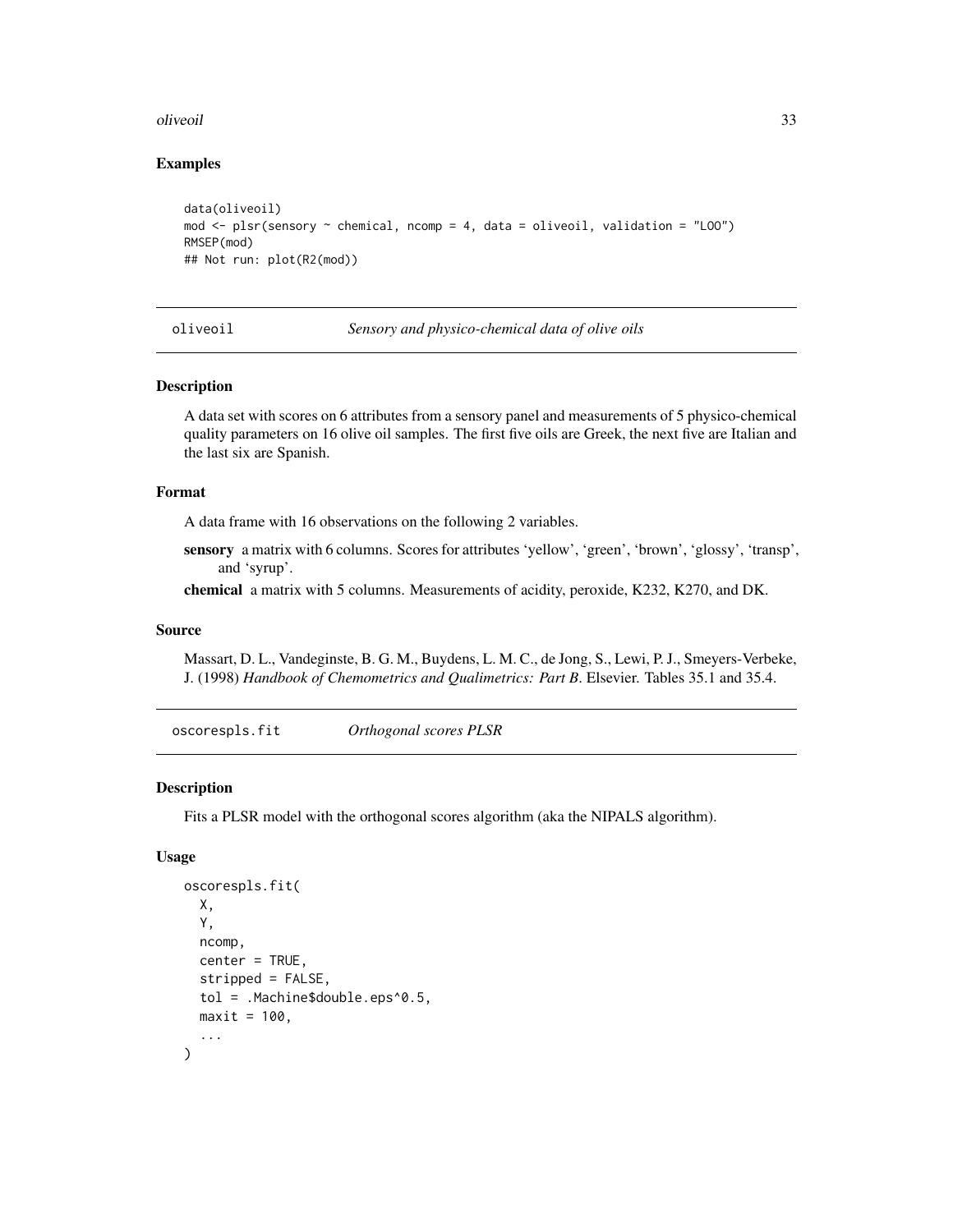## Arguments

| X         | a matrix of observations. NAs and Infs are not allowed.                                                                                                                                                  |
|-----------|----------------------------------------------------------------------------------------------------------------------------------------------------------------------------------------------------------|
| Y         | a vector or matrix of responses. NAs and Infs are not allowed.                                                                                                                                           |
| ncomp     | the number of components to be used in the modelling.                                                                                                                                                    |
| center    | logical, determines if the $X$ and $Y$ matrices are mean centered or not. Default<br>is to perform mean centering.                                                                                       |
| stripped  | logical. If TRUE the calculations are stripped as much as possible for speed; this<br>is meant for use with cross-validation or simulations when only the coefficients<br>are needed. Defaults to FALSE. |
| tol       | numeric. The tolerance used for determining convergence in multi-response<br>models.                                                                                                                     |
| maxit     | positive integer. The maximal number of iterations used in the internal Eigen-<br>vector calculation.                                                                                                    |
| $\ddotsc$ | other arguments. Currently ignored.                                                                                                                                                                      |

## Details

This function should not be called directly, but through the generic functions plsr or mvr with the argument method="oscorespls". It implements the orthogonal scores algorithm, as described in Martens and Næs (1989). This is one of the two "classical" PLSR algorithms, the other being the orthogonal loadings algorithm.

## Value

A list containing the following components is returned:

| coefficients    | an array of regression coefficients for $1, \ldots$ , norm components. The dimen-<br>sions of coefficients are c(nvar, npred, ncomp) with nvar the number of X<br>variables and npred the number of variables to be predicted in Y. |
|-----------------|-------------------------------------------------------------------------------------------------------------------------------------------------------------------------------------------------------------------------------------|
| scores          | a matrix of scores.                                                                                                                                                                                                                 |
| loadings        | a matrix of loadings.                                                                                                                                                                                                               |
| loading.weights |                                                                                                                                                                                                                                     |
|                 | a matrix of loading weights.                                                                                                                                                                                                        |
| Yscores         | a matrix of Y-scores.                                                                                                                                                                                                               |
| Yloadings       | a matrix of Y-loadings.                                                                                                                                                                                                             |
| projection      | the projection matrix used to convert X to scores.                                                                                                                                                                                  |
| Xmeans          | a vector of means of the X variables.                                                                                                                                                                                               |
| Ymeans          | a vector of means of the Y variables.                                                                                                                                                                                               |
| fitted.values   | an array of fitted values. The dimensions of fitted values are c(nobj, npred, ncomp)<br>with nobj the number samples and npred the number of Y variables.                                                                           |
| residuals       | an array of regression residuals. It has the same dimensions as fitted. values.                                                                                                                                                     |
| Xvar            | a vector with the amount of X-variance explained by each component.                                                                                                                                                                 |
| Xtotvar         | Total variance in X.                                                                                                                                                                                                                |
|                 |                                                                                                                                                                                                                                     |

If stripped is TRUE, only the components coefficients, Xmeans and Ymeans are returned.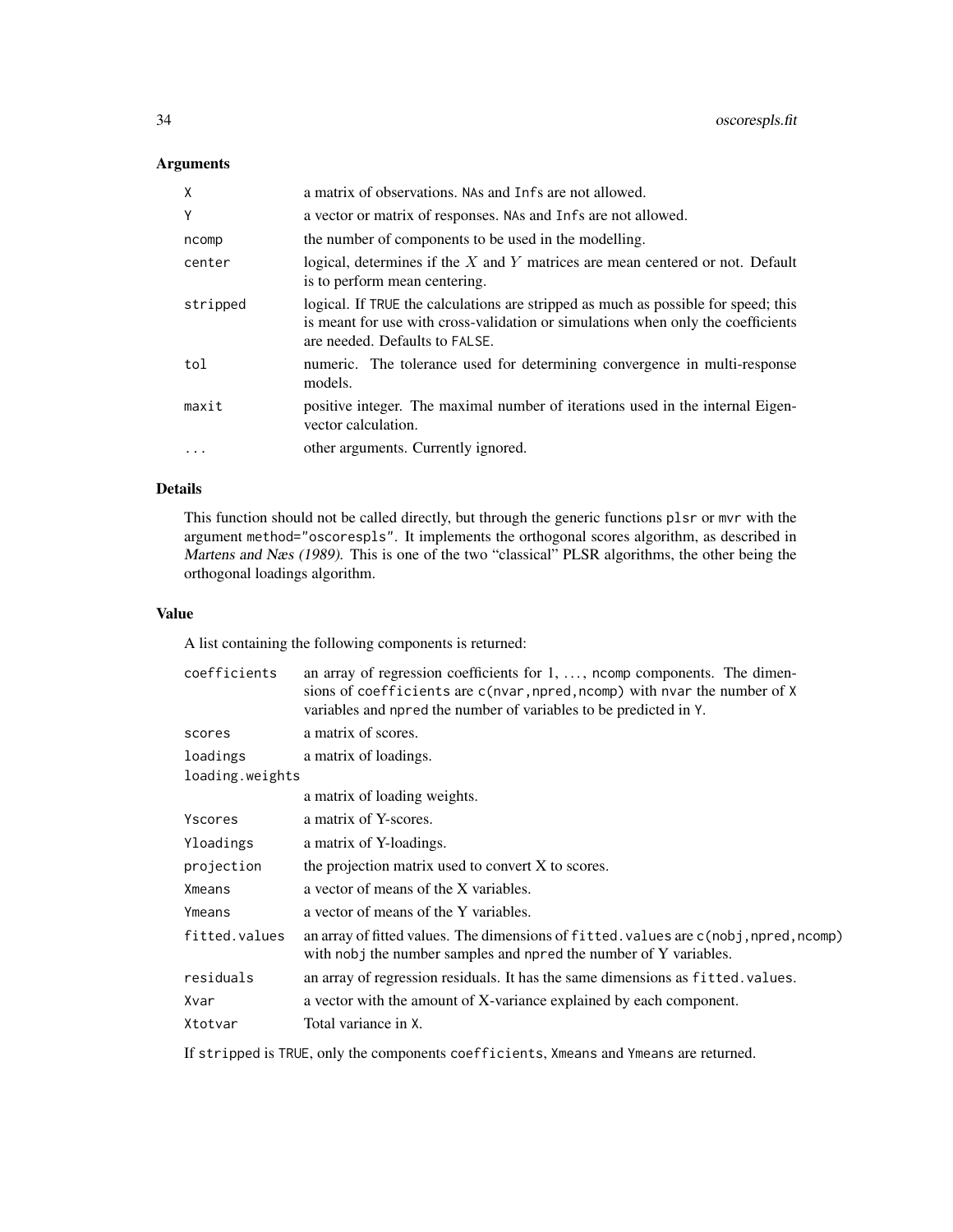#### <span id="page-34-0"></span>plot.mvr 35

#### Author(s)

Ron Wehrens and Bjørn-Helge Mevik

#### References

Martens, H., Næs, T. (1989) *Multivariate calibration.* Chichester: Wiley.

#### See Also

[mvr](#page-22-1) [plsr](#page-22-2) [pcr](#page-22-2) [kernelpls.fit](#page-18-1) [widekernelpls.fit](#page-59-1) [simpls.fit](#page-50-1)

<span id="page-34-1"></span>plot.mvr *Plot Method for MVR objects*

## Description

plot.mvr plots predictions, coefficients, scores, loadings, biplots, correlation loadings or validation plots (RMSEP curves, etc.).

#### Usage

```
## S3 method for class 'mvr'
plot(
  x,
 plottype = c("prediction", "validation", "coefficients", "scores", "loadings",
    "biplot", "correlation"),
  ...
)
```
## Arguments

| $\mathsf{x}$            | an object of class mvr. The fitted model to plot.         |
|-------------------------|-----------------------------------------------------------|
| plottype                | character. What kind of plot to plot.                     |
| $\cdot$ $\cdot$ $\cdot$ | further arguments, sent to the underlying plot functions. |

## Details

The function is simply a wrapper for the underlying plot functions used to make the selected plots. See [predplot.mvr](#page-39-1), [validationplot](#page-55-1), [coefplot](#page-5-1), [scoreplot](#page-43-1), [loadingplot](#page-43-2), [biplot.mvr](#page-1-1) or [corrplot](#page-43-2) for details. Note that all arguments except x and plottype must be named.

## Value

plot.mvr returns whatever the underlying plot function returns.

## Author(s)

Ron Wehrens and Bjørn-Helge Mevik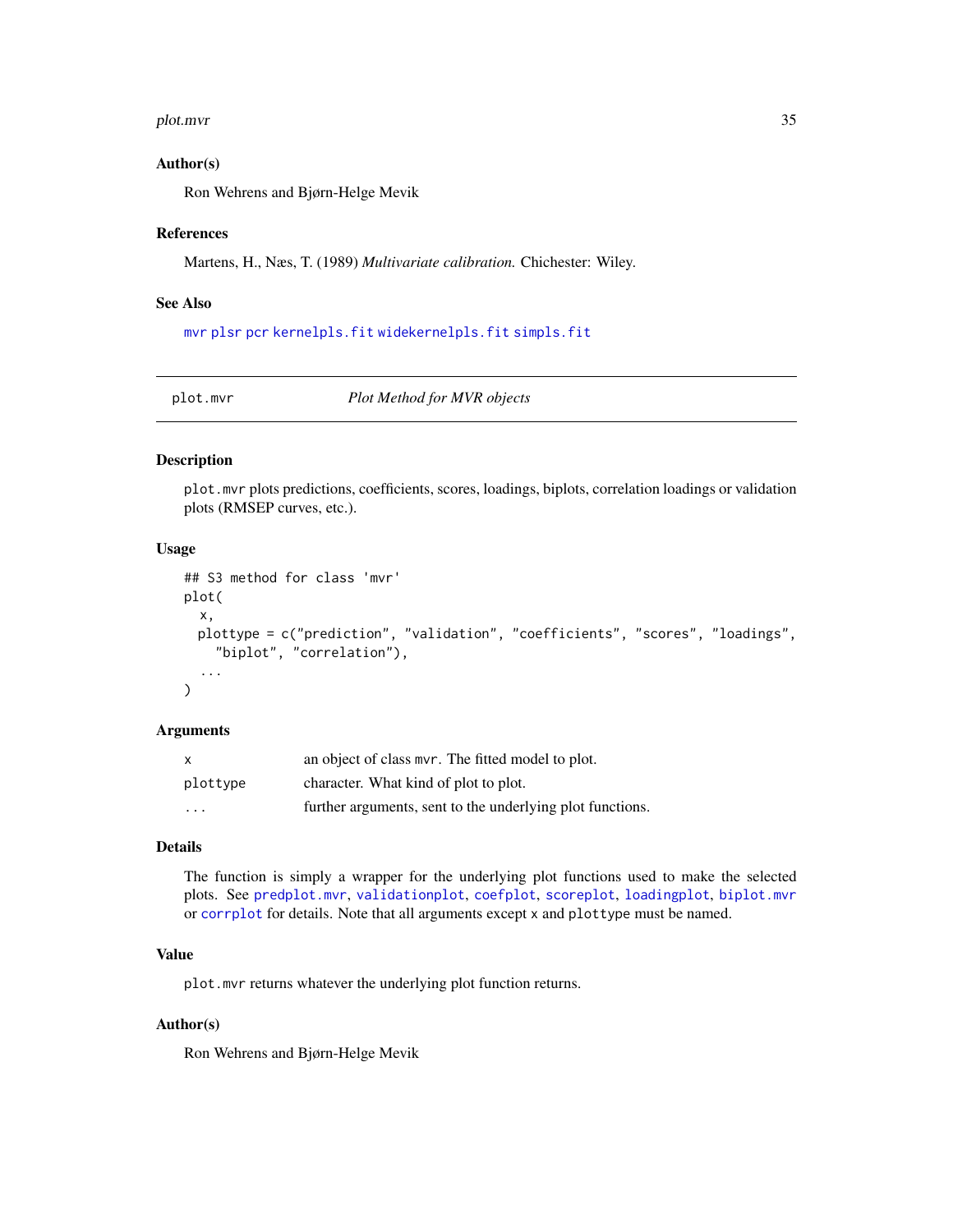## See Also

[mvr](#page-22-1), [predplot.mvr](#page-39-1), [validationplot](#page-55-1), [coefplot](#page-5-1), [scoreplot](#page-43-1), [loadingplot](#page-43-2), [biplot.mvr](#page-1-1), [corrplot](#page-43-2)

#### Examples

```
data(yarn)
nir.pcr <- pcr(density \sim NIR, ncomp = 9, data = yarn, validation = "CV")
## Not run:
plot(nir.pcr, ncomp = 5) # Plot of cross-validated predictions
plot(nir.pcr, "scores") # Score plot
plot(nir.pcr, "loadings", comps = 1:3) # The three first loadings
plot(nir.pcr, "coef", ncomp = 5) # Coefficients
plot(nir.pcr, "val") # RMSEP curves
plot(nir.pcr, "val", val.type = "MSEP", estimate = "CV") # CV MSEP
## End(Not run)
```
pls *Partial Least Squares and Principal Component Regression*

#### Description

Multivariate regression methods Partial Least Squares Regression (PLSR), Principal Component Regression (PCR) and Canonical Powered Partial Least Squares (CPPLS).

<span id="page-35-1"></span>pls.options *Set or return options for the pls package*

## Description

A function to set options for the pls package, or to return the current options.

## Usage

pls.options(...)

#### Arguments

... a single list, a single character vector, or any number of named arguments (name  $=$  value).

<span id="page-35-0"></span>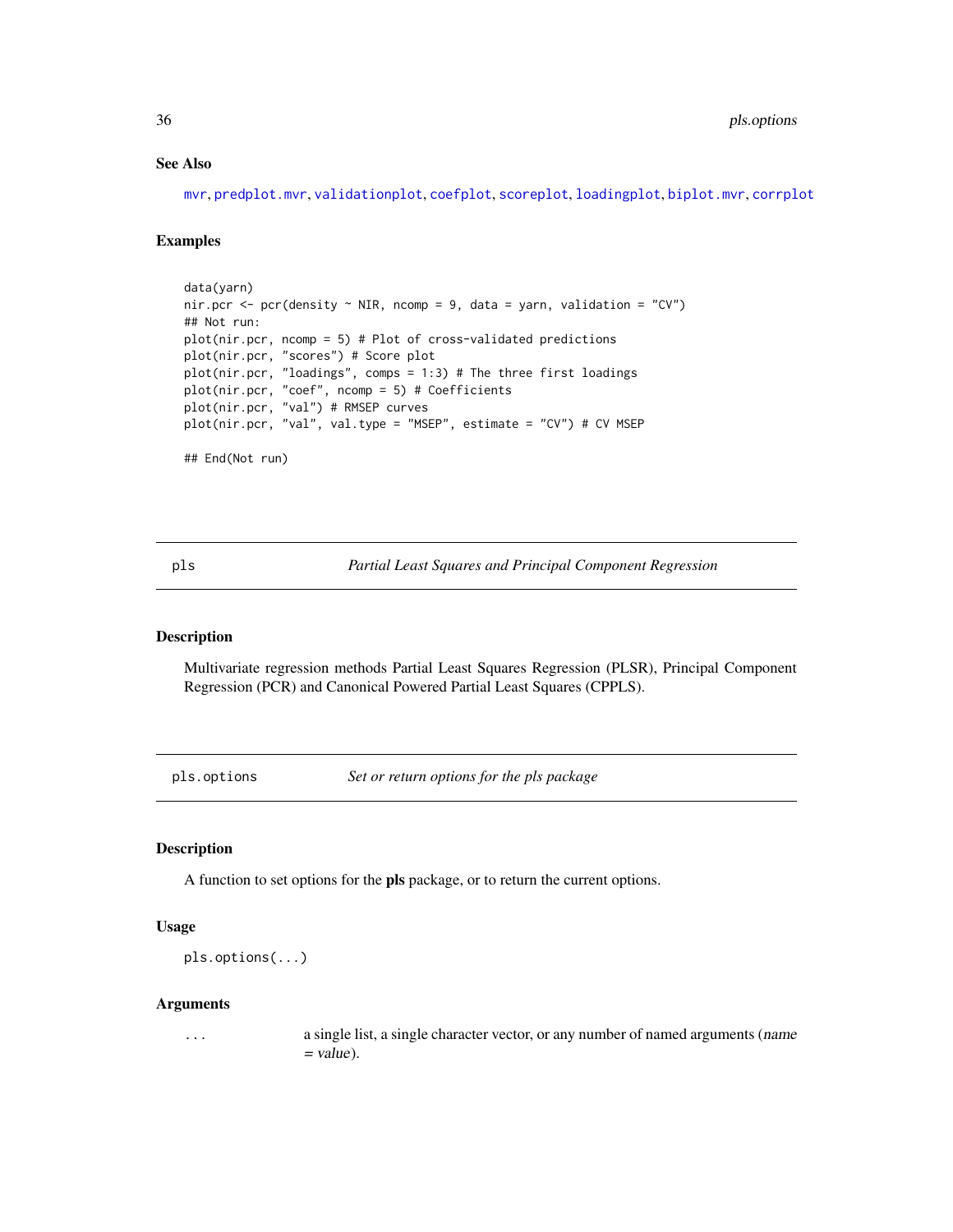#### <span id="page-36-0"></span>pls.options 37

#### Details

If called with no arguments, or with an empty list as the single argument, pls.options returns the current options.

If called with a character vector as the single argument, a list with the arguments named in the vector are returned.

If called with a non-empty list as the single argument, the list elements should be named, and are treated as named arguments to the function.

Otherwise, pls.options should be called with one or more named arguments name  $=$  value. For each argument, the option named name will be given the value value.

The recognised options are:

- myralg The fit method to use in myr and myrCv. The value should be one of the allowed methods. Defaults to "kernelpls". Can be overridden with the argument method in mvr and mvrCv.
- pcralg The fit method to use in [pcr](#page-22-2). The value should be one of the allowed methods. Defaults to "svdpc". Can be overridden with the argument method in pcr.
- plsralg The fit method to use in [plsr](#page-22-2). The value should be one of the allowed methods. Defaults to "kernelpls". Can be overridden with the argument method in plsr.
- cpplsalg The fit method to use in [cppls](#page-22-2). The value should be one of the allowed methods. Defaults to "cppls". Can be overridden with the argument method in cppls.
- parallel Specification of how the cross-validation (CV) in [mvr](#page-22-1) should be performed. If the specification is NULL (default) or 1, the CV is done serially, otherwise it is done in parallel using functionality from the [parallel](#page-0-0) package.

If it is an integer greater than 1, the CV is done in parallel with the specified number of processes, using [mclapply](#page-0-0).

If it is a cluster object created by [makeCluster](#page-0-0), the CV is done in parallel on that cluster, using [parLapply](#page-0-0). The user should stop the cluster herself when it is no longer needed, using [stopCluster](#page-0-0).

Finally, if the specification is an unevaluated call to [makeCluster](#page-0-0), the call is evaluated, and the CV is done in parallel on the resulting cluster, using parlapply. In this case, the cluster will be stopped (with [stopCluster](#page-0-0)) after the CV. Thus, in the final case, the cluster is created and destroyed for each CV, just like when using [mclapply](#page-0-0).

- w.tol The tolerance used for removing values close to 0 in the vectors of loading weights in [cppls](#page-22-2). Defaults to .Machine\$double.eps.
- X.tol The tolerance used for removing predictor variables with L1 norms close to 0 in [cppls](#page-22-2). Defaults to  $10^{\text{A}}-12$ .

#### Value

A list with the (possibly changed) options. If any named argument (or list element) was provided, the list is returned invisibly.

#### **Note**

The function is a slight modification of the function  $sm$ . options from the package sm.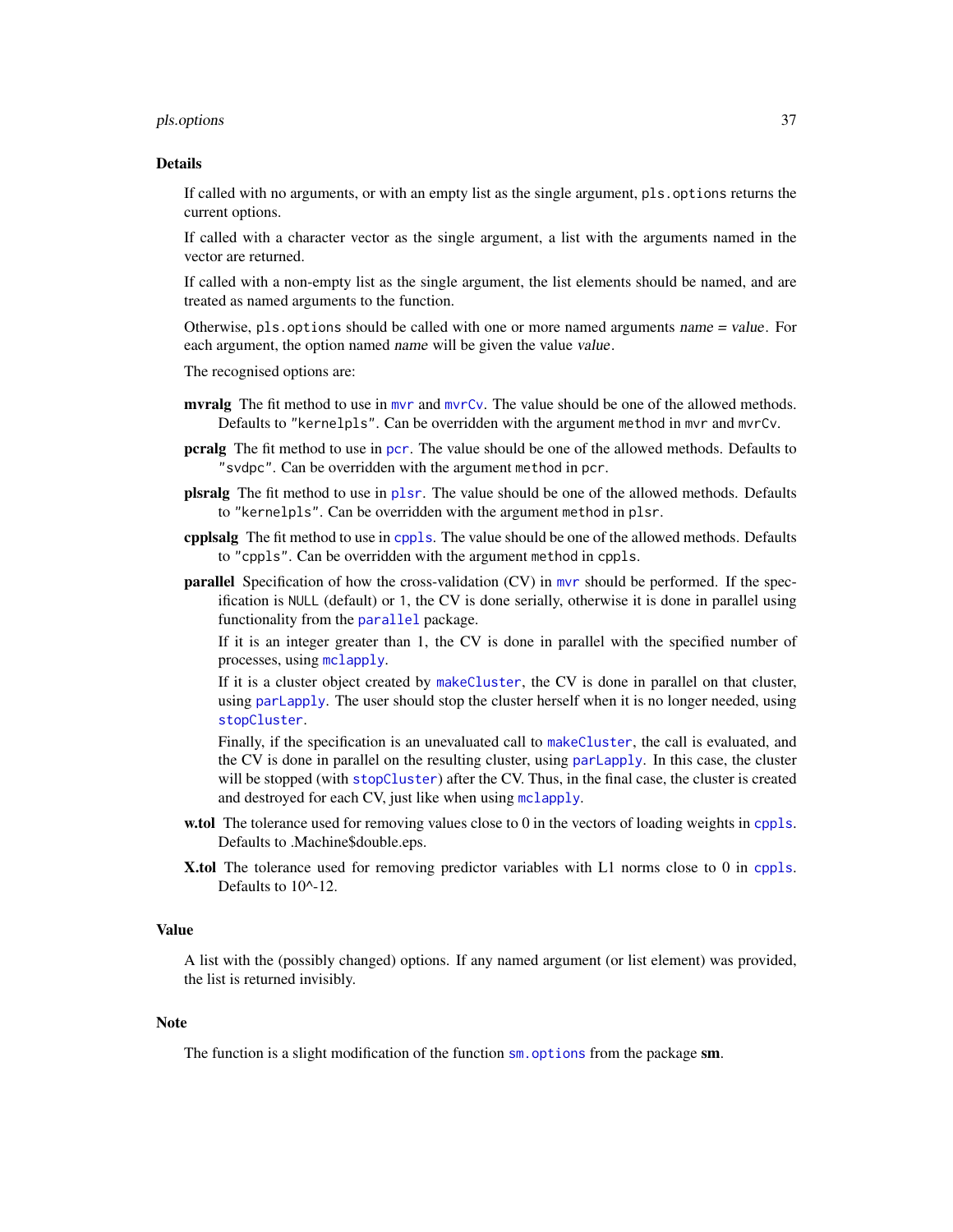#### Author(s)

Bjørn-Helge Mevik and Ron Wehrens

#### Examples

```
## Return current options:
pls.options()
pls.options("plsralg")
pls.options(c("plsralg", "pcralg"))
## Set options:
pls.options(plsralg = "simpls", mvralg = "simpls")
pls.options(list(plsralg = "simpls", mvralg = "simpls")) # Equivalent
pls.options()
## Restore `factory settings':
pls.options(list(mvralg = "kernelpls", plsralg = "kernelpls", cpplsalg = "cppls",
                 pcralg = "svdpc", parallel = NULL,
                  w.tol = .Machine$double.eps, X.tol = <math>10^{\wedge} -12</math>)pls.options()
```
<span id="page-37-1"></span>

predict.mvr *Predict Method for PLSR and PCR*

#### Description

Prediction for mvr (PCR, PLSR) models. New responses or scores are predicted using a fitted model and a new matrix of observations.

## Usage

```
## S3 method for class 'mvr'
predict(
  object,
  newdata,
  ncomp = 1:object$ncomp,
  comps,
  type = c("response", "scores"),
  na.action = na.pass,
  ...
\mathcal{L}
```

| object  | an myr object. The fitted model                                    |
|---------|--------------------------------------------------------------------|
| newdata | a data frame. The new data. If missing, the training data is used. |

<span id="page-37-0"></span>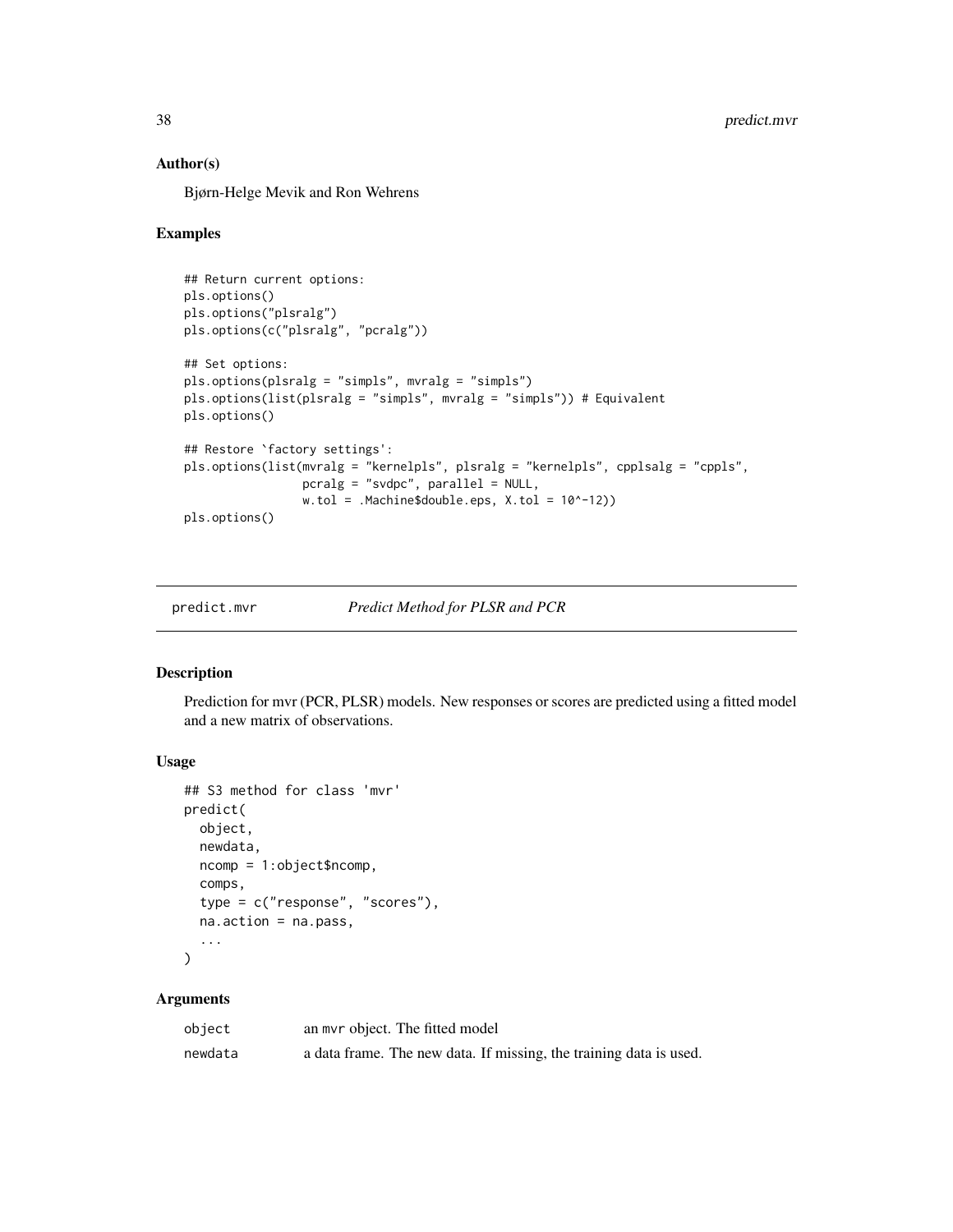#### <span id="page-38-0"></span>predict.mvr 39

| ncomp, comps | vector of positive integers. The components to use in the prediction. See below.                                                         |
|--------------|------------------------------------------------------------------------------------------------------------------------------------------|
| type         | character. Whether to predict scores or response values                                                                                  |
| na.action    | function determining what should be done with missing values in newdata. The<br>default is to predict NA. See na. omit for alternatives. |
| $\ddotsc$    | further arguments. Currently not used                                                                                                    |

#### Details

When type is "response" (default), predicted response values are returned. If comps is missing (or is NULL), predictions for length(ncomp) models with ncomp[1] components, ncomp[2] components, etc., are returned. Otherwise, predictions for a single model with the exact components in comps are returned. (Note that in both cases, the intercept is always included in the predictions. It can be removed by subtracting the Ymeans component of the fitted model.)

When type is "scores", predicted score values are returned for the components given in comps. If comps is missing or NULL, ncomps is used instead.

It is also possible to supply a matrix instead of a data frame as newdata, which is then assumed to be the  $X$  data matrix. Note that the usual checks for the type of the data are then omitted. Also note that this is *only* possible with predict; it will not work in functions like [predplot](#page-39-2), [RMSEP](#page-29-1) or [R2](#page-29-1), because they also need the response variable of the new data.

#### Value

When type is "response", a three dimensional array of predicted response values is returned. The dimensions correspond to the observations, the response variables and the model sizes, respectively.

When type is "scores", a score matrix is returned.

#### Note

A warning message like ''newdata' had 10 rows but variable(s) found have 106 rows' means that not all variables were found in the newdata data frame. This (usually) happens if the formula contains terms like yarn\$NIR. Do not use such terms; use the data argument instead. See [mvr](#page-22-1) for details.

#### Author(s)

Ron Wehrens and Bjørn-Helge Mevik

#### See Also

[mvr](#page-22-1), [summary.mvr](#page-42-1), [coef.mvr](#page-3-1), [plot.mvr](#page-34-1)

## **Examples**

```
data(yarn)
nir.mvr \leq mvr(density \leq NIR, ncomp = 5, data = yarn[yarn$train, ])## Predicted responses for models with 1, 2, 3 and 4 components
```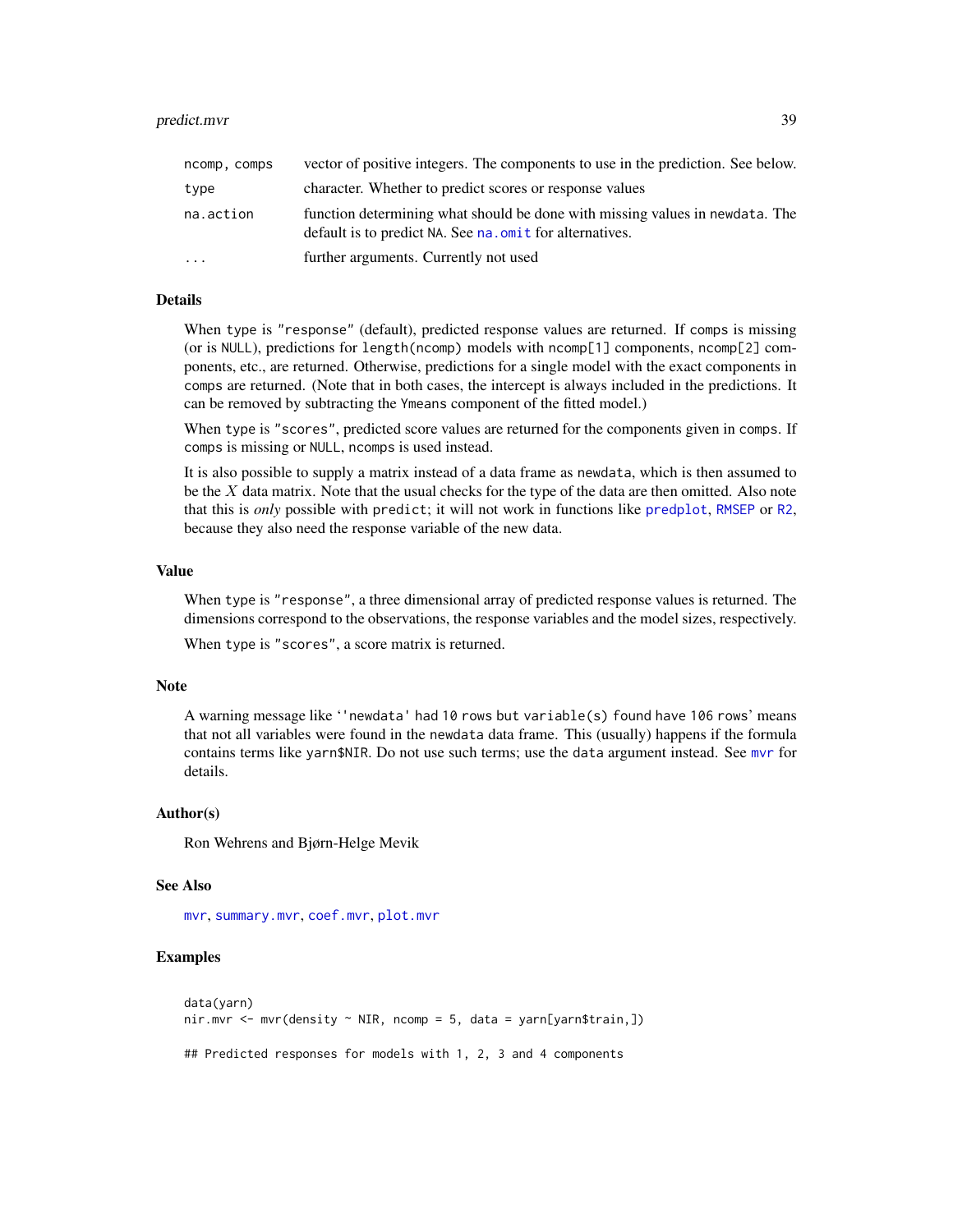```
pred.resp <- predict(nir.mvr, ncomp = 1:4, newdata = yarn[!yarn$train,])
## Predicted responses for a single model with components 1, 2, 3, 4
predict(nir.mvr, comps = 1:4, newdata = yarn[!yarn$train,])
## Predicted scores
predict(nir.mvr, comps = 1:3, type = "scores", newdata = yarn[!yarn$train,])
```
<span id="page-39-2"></span>predplot *Prediction Plots*

#### <span id="page-39-1"></span>Description

predplot(object, ...)

Functions to plot predicted values against measured values for a fitted model.

#### Usage

```
## Default S3 method:
predplot(object, ...)
## S3 method for class 'mvr'
predplot(
 object,
  ncomp = object$ncomp,
 which,
 newdata,
 nCols,
 nRows,
  xlab = "measured",
 ylab = "predicted",
 main,
  ask = nRows * nCols < nPlots && dev.interactive(),
  ...,
  font.main,
  cex.main
)
predplotXy(
 x,
 y,
 line = FALSE,
  labels,
  type = "p",
  main = "Prediction plot",
  xlab = "measured response",
```
<span id="page-39-0"></span>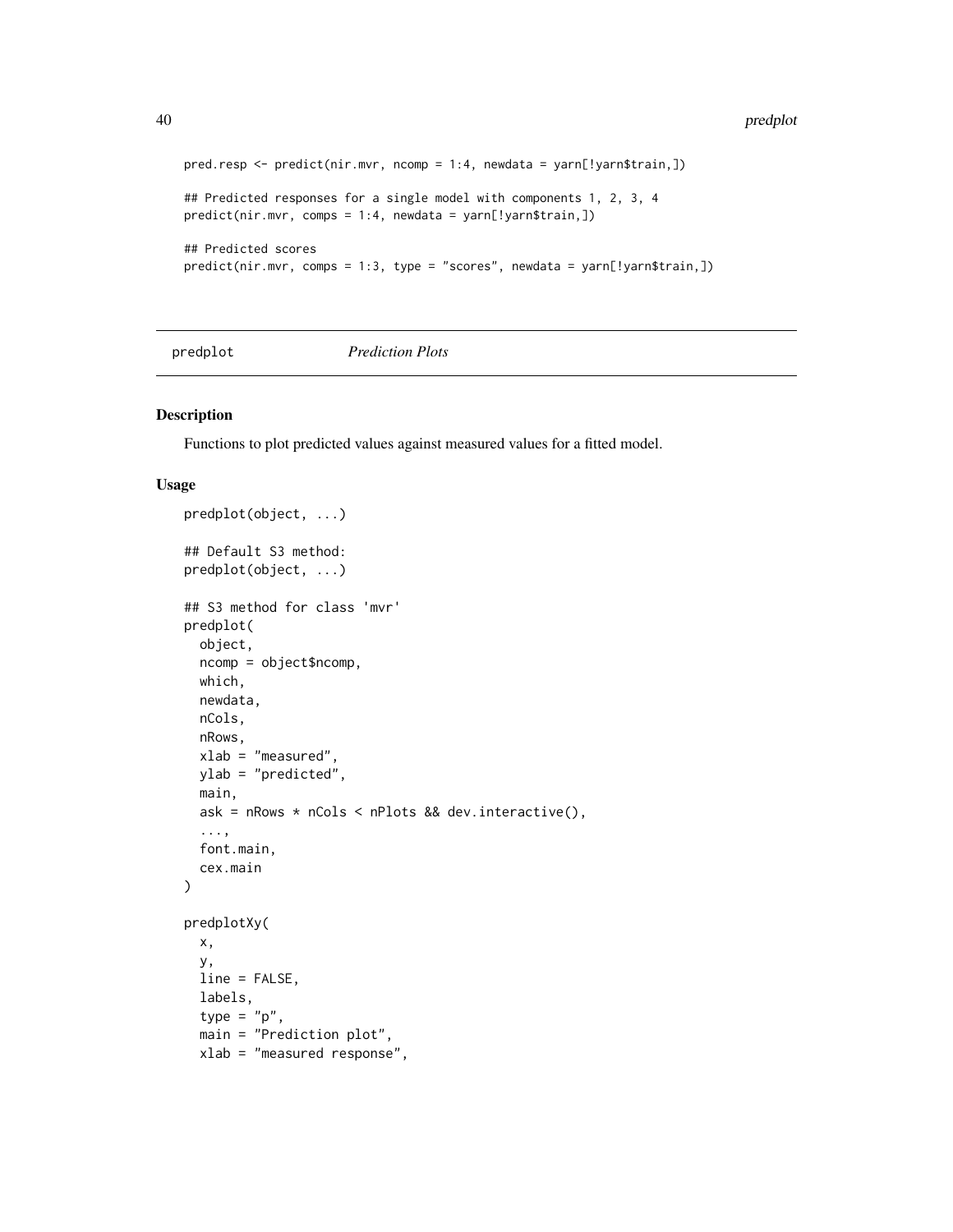#### <span id="page-40-0"></span>predplot that the contract of the contract of the contract of the contract of the contract of the contract of the contract of the contract of the contract of the contract of the contract of the contract of the contract of

```
ylab = "predicted response",
line.col = par("col"),line.lty = NULL,
line.lwd = NULL,
...
```
#### Arguments

)

| object                       | a fitted model.                                                                                                                                                                                                                                                                                                                      |
|------------------------------|--------------------------------------------------------------------------------------------------------------------------------------------------------------------------------------------------------------------------------------------------------------------------------------------------------------------------------------|
| .                            | further arguments sent to underlying plot functions.                                                                                                                                                                                                                                                                                 |
| ncomp                        | integer vector. The model sizes (numbers of components) to use for prediction.                                                                                                                                                                                                                                                       |
| which                        | character vector. Which types of predictions to plot. Should be a subset of<br>c("train","validation","test"). If not specified, plot.mvr selects test set<br>predictions if newdata is supplied, otherwise cross-validated predictions if the<br>model has been cross-validated, otherwise fitted values from the calibration data. |
| newdata                      | data frame. New data to predict.                                                                                                                                                                                                                                                                                                     |
| nCols, nRows                 | integer. The number of coloumns and rows the plots will be laid out in. If not<br>specified, plot. mvr tries to be intelligent.                                                                                                                                                                                                      |
| xlab, ylab                   | titles for $x$ and $y$ axes. Typically character strings, but can be expressions or<br>lists. See title for details.                                                                                                                                                                                                                 |
| main                         | optional main title for the plot. See Details.                                                                                                                                                                                                                                                                                       |
| ask                          | logical. Whether to ask the user before each page of a plot.                                                                                                                                                                                                                                                                         |
| font.main                    | font to use for main titles. See par for details. Also see Details below.                                                                                                                                                                                                                                                            |
| cex.main                     | numeric. The magnification to be used for main titles relative to the current size.<br>Also see Details below.                                                                                                                                                                                                                       |
| х                            | numeric vector. The observed response values.                                                                                                                                                                                                                                                                                        |
| у                            | numeric vector. The predicted response values.                                                                                                                                                                                                                                                                                       |
| line                         | logical. Whether a target line should be drawn.                                                                                                                                                                                                                                                                                      |
| labels                       | optional. Alternative plot labels to use. Either a vector of labels, or "names" or<br>"numbers" to use the row names or row numbers of the data as labels.                                                                                                                                                                           |
| type                         | character. What type of plot to make. Defaults to "p" (points). See plot for a<br>complete list of types. The argument is ignored if labels is specified.                                                                                                                                                                            |
| line.col, line.lty, line.lwd |                                                                                                                                                                                                                                                                                                                                      |
|                              | character or numeric. The col, 1ty and 1wd parametres for the target line. See<br>par for details.                                                                                                                                                                                                                                   |

## Details

predplot is a generic function for plotting predicted versus measured response values, with default and mvr methods currently implemented. The default method is very simple, and doesn't handle multiple responses or new data.

The mvr method, handles multiple responses, model sizes and types of predictions by making one plot for each combination. It can also be called through the plot method for mvr, by specifying plottype = "prediction" (the default).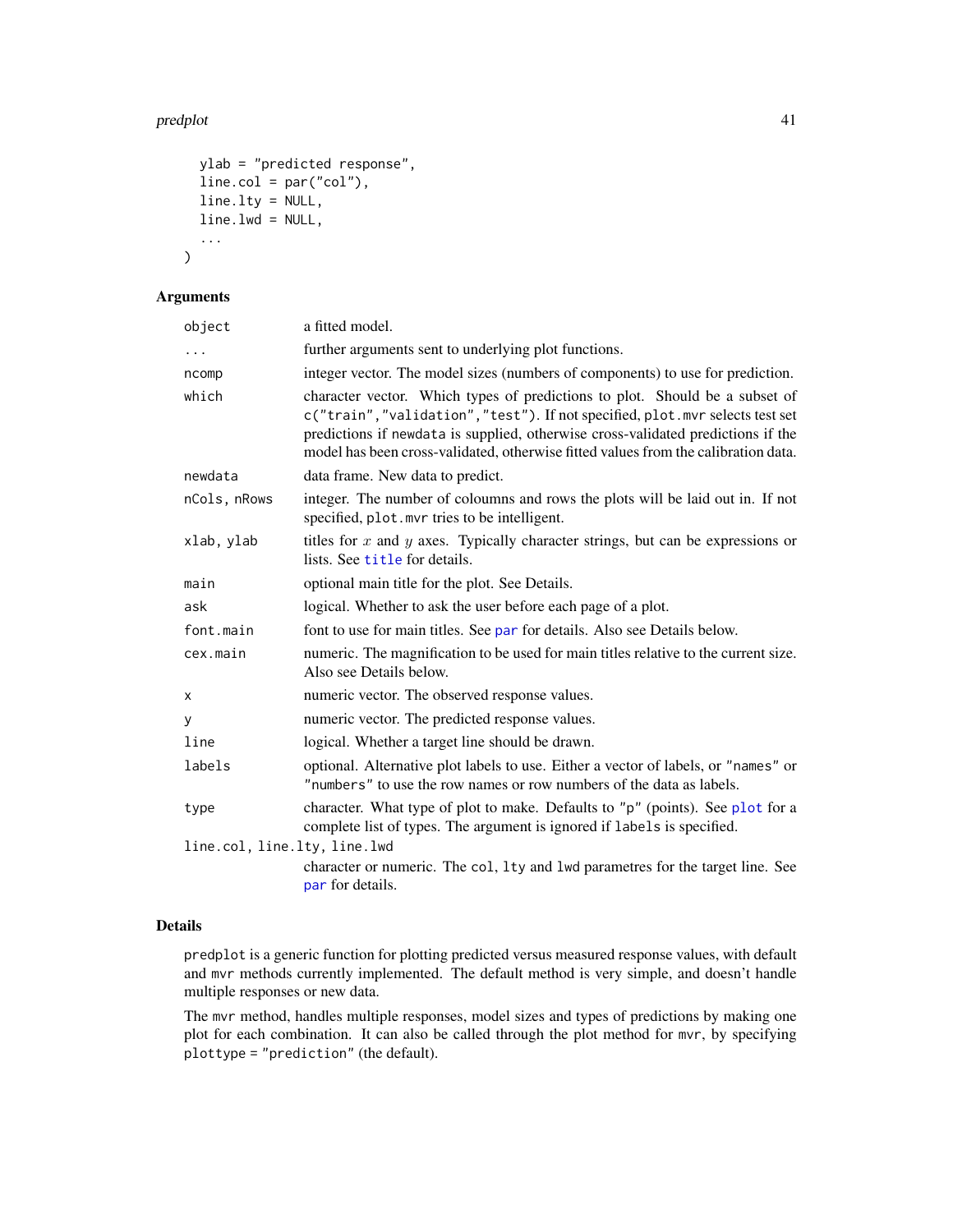The argument main can be used to specify the main title of the plot. It is handled in a non-standard way. If there is only on (sub) plot, main will be used as the main title of the plot. If there is *more* than one (sub) plot, however, the presence of main will produce a corresponding 'global' title on the page. Any graphical parametres, e.g., cex.main, supplied to coefplot will only affect the 'ordinary' plot titles, not the 'global' one. Its appearance can be changed by setting the parameters with [par](#page-0-0), which will affect *both* titles (with the exception of font.main and cex.main, which will only affect the 'global' title when there is more than one plot). (To have different settings for the two titles, one can override the par settings with arguments to predplot.)

predplotXy is an internal function and is not meant for interactive use. It is called by the predplot methods, and its arguments, e.g, line, can be given in the predplot call.

#### Value

The functions invisibly return a matrix with the (last) plotted data.

#### **Note**

The font.main and cex.main must be (completely) named. This is to avoid that any argument cex or font matches them.

Tip: If the labels specified with labels are too long, they get clipped at the border of the plot region. This can be avoided by supplying the graphical parameter xpd = TRUE in the plot call.

#### Author(s)

Ron Wehrens and Bjørn-Helge Mevik

#### See Also

[mvr](#page-22-1), [plot.mvr](#page-34-1)

#### Examples

```
data(yarn)
mod <- plsr(density ~ NIR, ncomp = 10, data = yarn[yarn$train,], validation = "CV")
## Not run:
predplot(mod, ncomp = 1:6)
plot(mod, ncomp = 1:6) # Equivalent to the previous
## Both cross-validated and test set predictions:
predplot(mod, ncomp = 4:6, which = c("validation", "test"),
        newdata = yarn[!yarn$train,])
## End(Not run)
data(oliveoil)
mod.sens <- plsr(sensory ~ chemical, ncomp = 4, data = oliveoil)
## Not run: plot(mod.sens, ncomp = 2:4) # Several responses gives several plots
```
<span id="page-41-0"></span>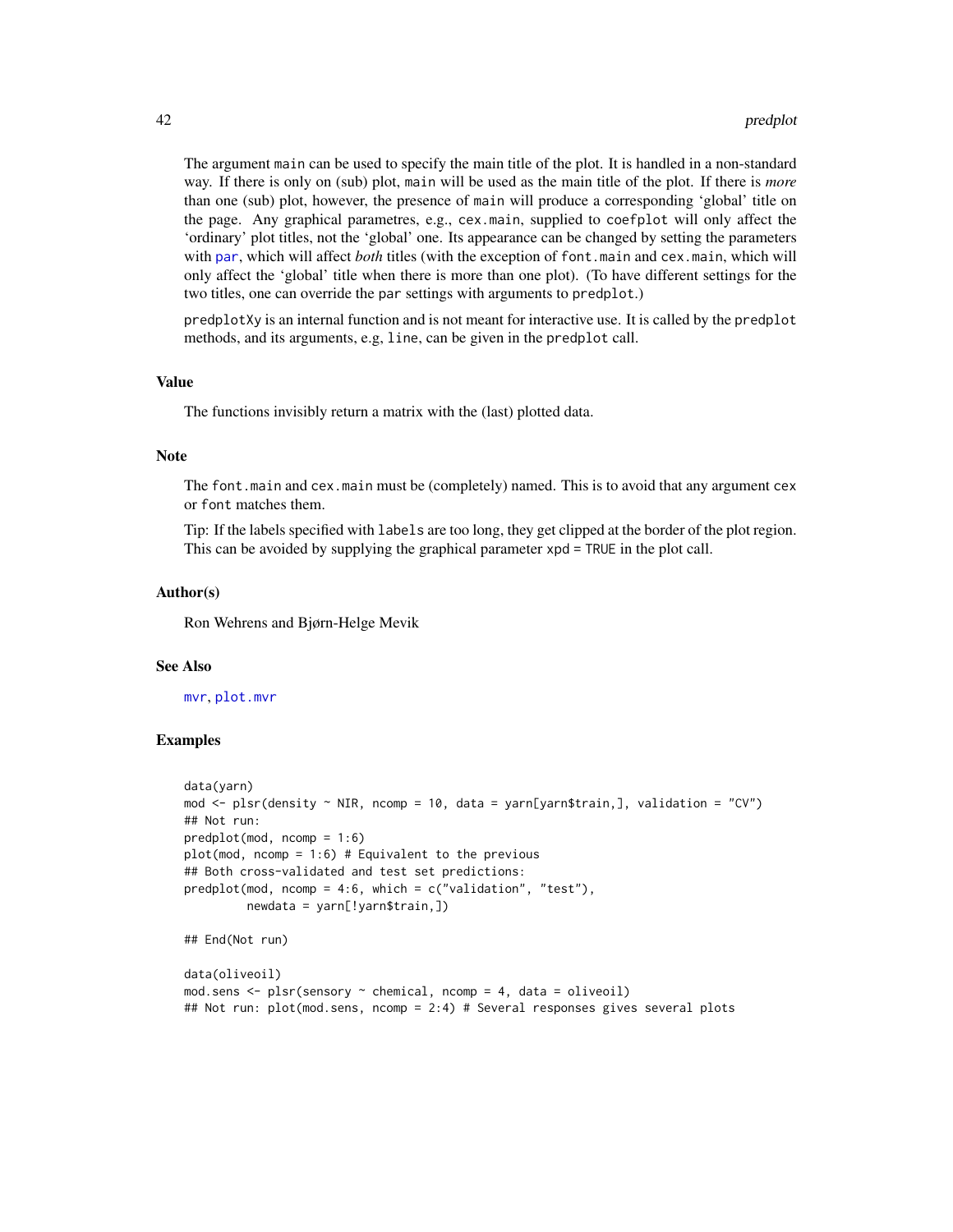<span id="page-42-0"></span>

## <span id="page-42-1"></span>Description

Summary and print methods for mvr and mvrVal objects.

#### Usage

```
## S3 method for class 'mvr'
print(x, \ldots)## S3 method for class 'mvr'
summary(
 object,
 what = c("all", "validation", "training"),
  digits = 4,
 print.gap = 2,
  ...
)
## S3 method for class 'mvrVal'
print(x, digits = 4, print.gap = 2, ...)
```
## Arguments

| x, object | an myr object                                                              |
|-----------|----------------------------------------------------------------------------|
| $\cdots$  | Other arguments sent to underlying methods.                                |
| what      | one of "all", "validation" or "training"                                   |
| digits    | integer. Minimum number of significant digits in the output. Default is 4. |
| print.gap | Integer. Gap between coloumns of the printed tables.                       |

## Details

If what is "training", the explained variances are given; if it is "validation", the cross-validated RMSEPs (if available) are given; if it is "all", both are given.

## Value

print.mvr and print.mvrVal return the object invisibly.

#### Author(s)

Ron Wehrens and Bjørn-Helge Mevik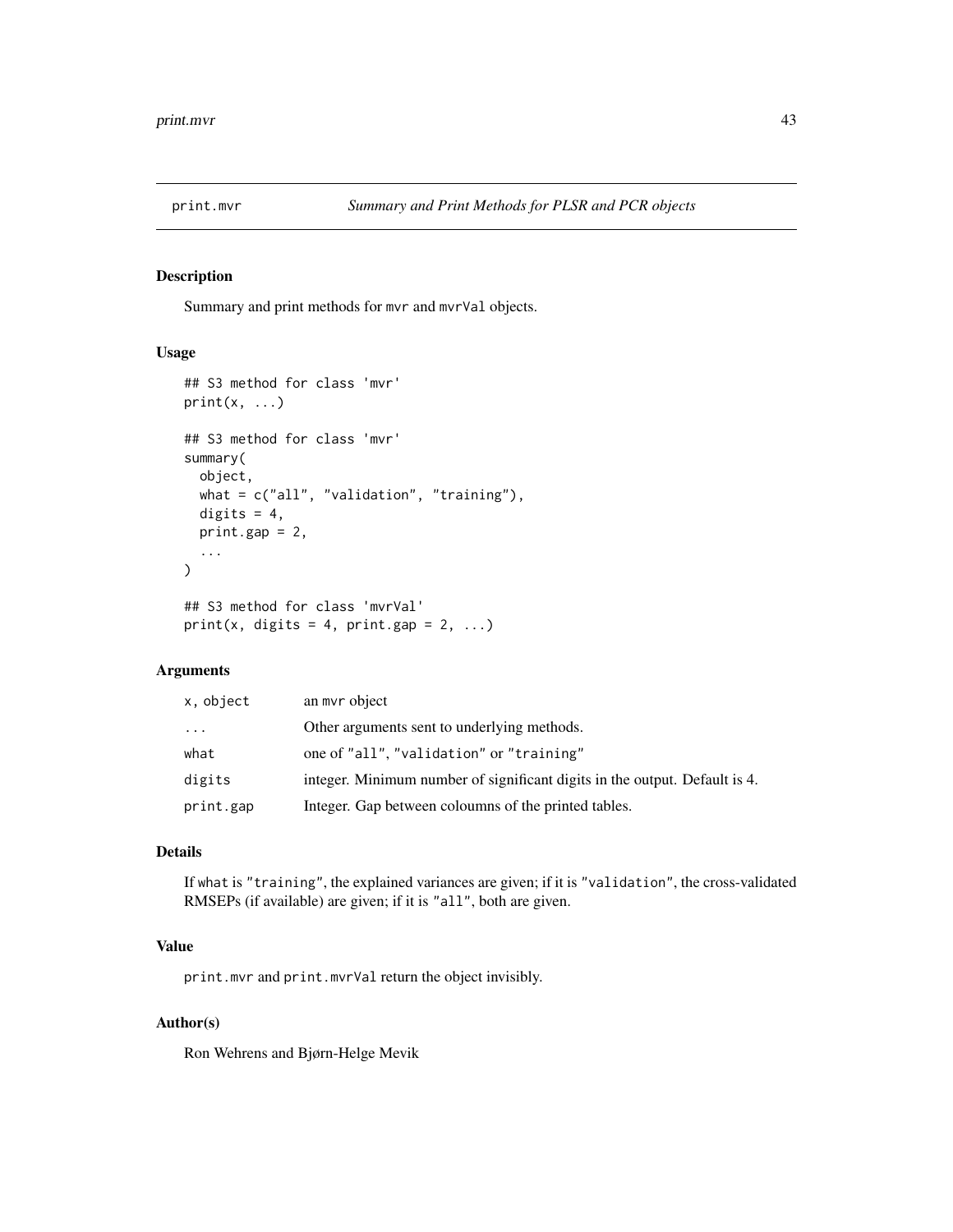## See Also

[mvr](#page-22-1), [pcr](#page-22-2), [plsr](#page-22-2), [RMSEP](#page-29-1), [MSEP](#page-29-1)

## Examples

```
data(yarn)
nir.mvr <- mvr(density \sim NIR, ncomp = 8, validation = "LOO", data = yarn)
nir.mvr
summary(nir.mvr)
RMSEP(nir.mvr)
```
<span id="page-43-1"></span>scoreplot *Plots of Scores, Loadings and Correlation Loadings*

## <span id="page-43-2"></span>Description

Functions to make scatter plots of scores or correlation loadings, and scatter or line plots of loadings.

## Usage

```
scoreplot(object, ...)
## Default S3 method:
scoreplot(
  object,
  comps = 1:2,
  labels,
  identify = FALSE,
  type = "p",xlab,
 ylab,
  ...
)
## S3 method for class 'scores'
plot(x, \ldots)loadingplot(object, ...)
## Default S3 method:
loadingplot(
 object,
  comps = 1:2,
  scatter = FALSE,
  labels,
```
<span id="page-43-0"></span>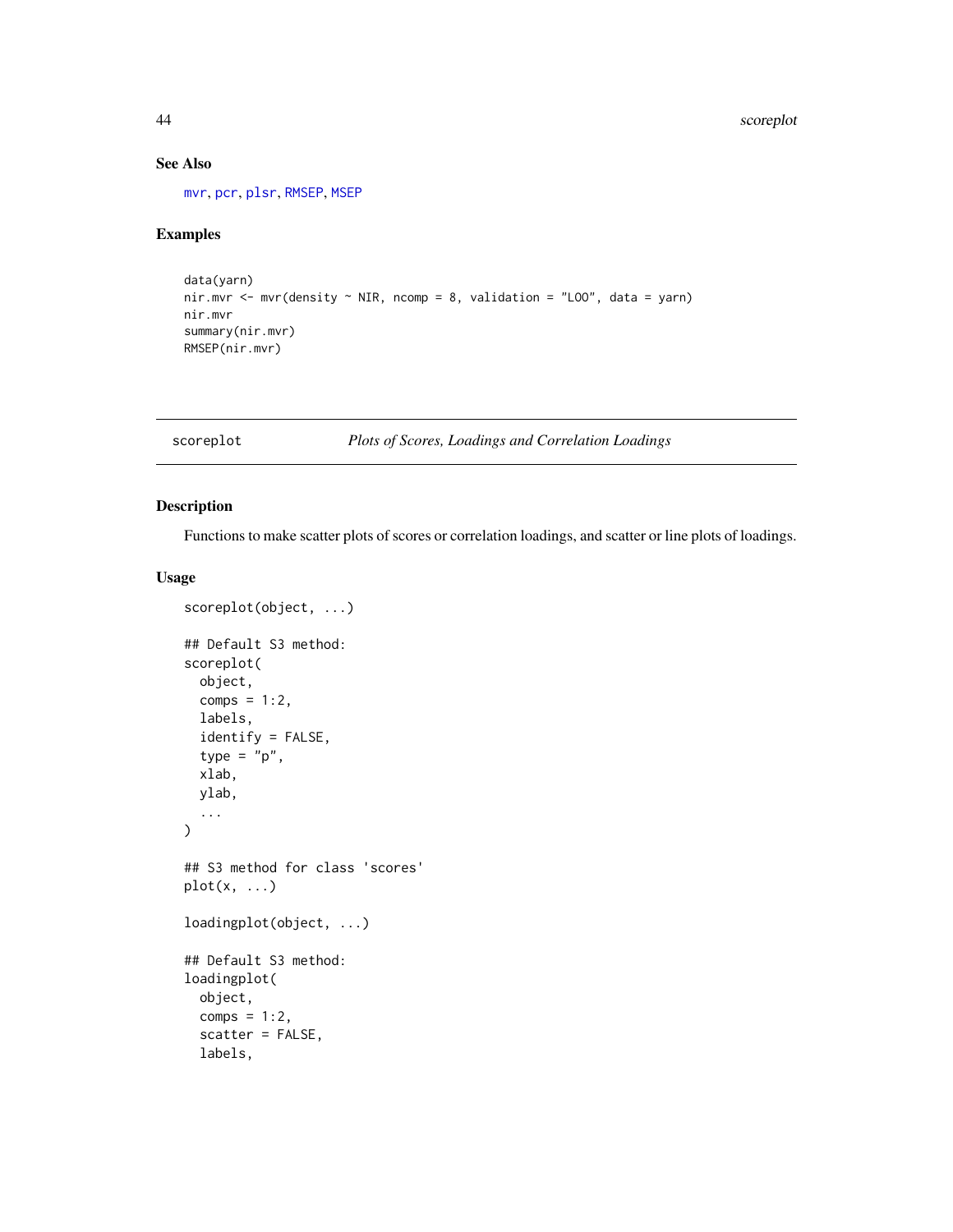<span id="page-44-0"></span>scoreplot that the set of the set of the set of the set of the set of the set of the set of the set of the set of the set of the set of the set of the set of the set of the set of the set of the set of the set of the set o

```
identity = FALSE,type,
  lty,
 lwd = NULL,pch,
 cex = NULL,col,
 legendpos,
 xlab,
 ylab,
 pretty.xlabels = TRUE,
 xlim,
  ...
\mathcal{L}## S3 method for class 'loadings'
plot(x, ...)
corrplot(
  object,
 comps = 1:2,
 labels,
 plotx = TRUE,
 ploty = FALSE,
 radii = c(sqrt(1/2), 1),identify = FALSE,
  type = "p",xlab,
 ylab,
 col,
  ...
\mathcal{L}
```

| object     | an object. The fitted model.                                                                                                                                                                                        |
|------------|---------------------------------------------------------------------------------------------------------------------------------------------------------------------------------------------------------------------|
| .          | further arguments sent to the underlying plot function(s).                                                                                                                                                          |
| comps      | integer vector. The components to plot.                                                                                                                                                                             |
| labels     | optional. Alternative plot labels or $x$ axis labels. See Details.                                                                                                                                                  |
| identify   | logical. Whether to use identify to interactively identify points. See below.                                                                                                                                       |
| type       | character. What type of plot to make. Defaults to "p" (points) for scatter plots<br>and "1" (lines) for line plots. See plot for a complete list of types (not all types<br>are possible/meaningful for all plots). |
| xlab, ylab | titles for $x$ and $y$ axes. Typically character strings, but can be expressions or<br>lists. See title for details.                                                                                                |
| X          | a scores or loadings object. The scores or loadings to plot.                                                                                                                                                        |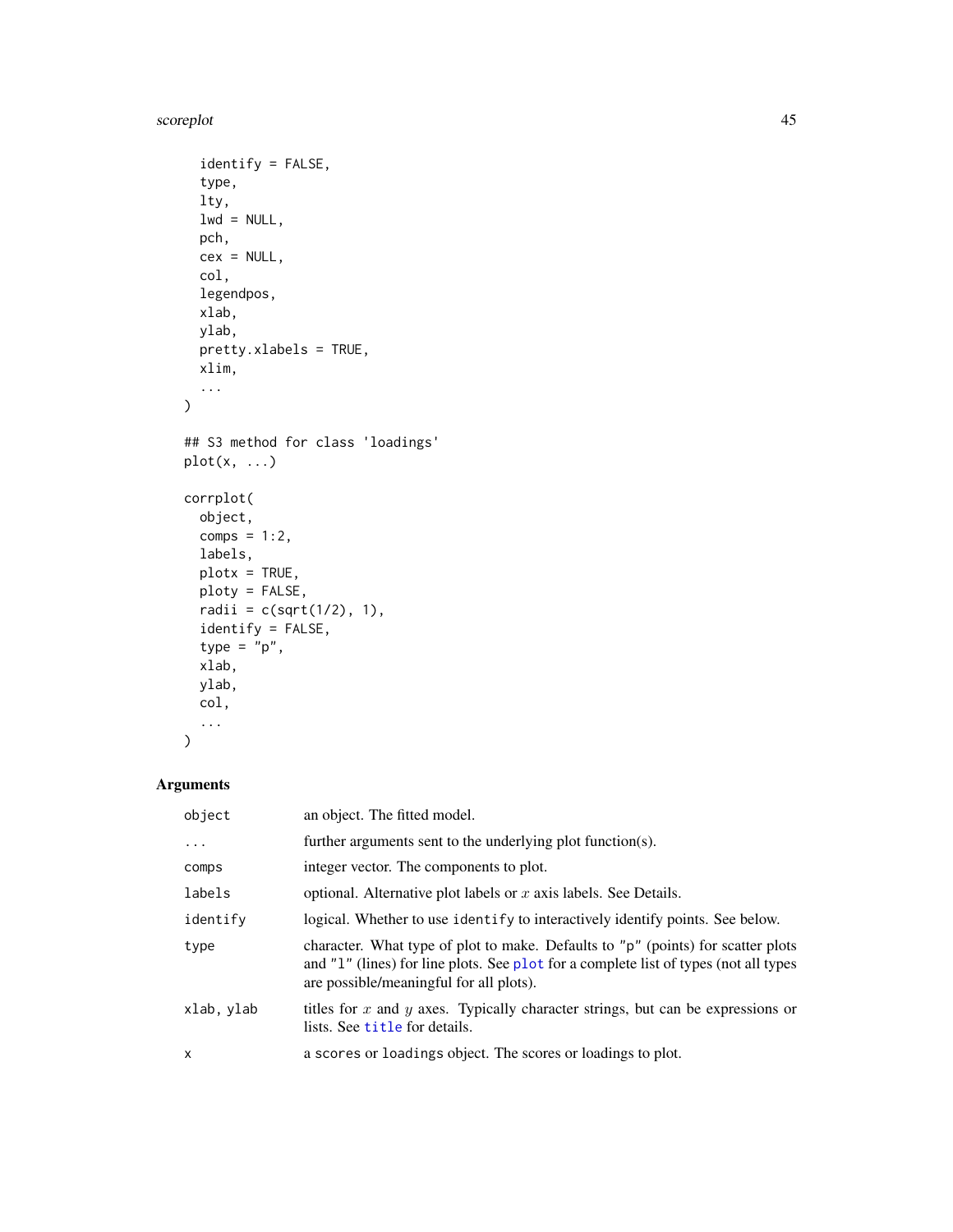<span id="page-45-0"></span>

| scatter         | logical. Whether the loadings should be plotted as a scatter instead of as lines.                                                                                                                                                                                                                                                                            |
|-----------------|--------------------------------------------------------------------------------------------------------------------------------------------------------------------------------------------------------------------------------------------------------------------------------------------------------------------------------------------------------------|
| 1 <sub>ty</sub> | vector of line types (recycled as neccessary). Line types can be specified as<br>integers or character strings (see par for the details).                                                                                                                                                                                                                    |
| lwd             | vector of positive numbers (recycled as neccessary), giving the width of the<br>lines.                                                                                                                                                                                                                                                                       |
| pch             | plot character. A character string or a vector of single characters or integers<br>(recycled as neccessary). See points for all alternatives.                                                                                                                                                                                                                |
| cex             | numeric vector of character expansion sizes (recycled as necessary) for the<br>plotted symbols.                                                                                                                                                                                                                                                              |
| col             | character or integer vector of colors for plotted lines and symbols (recycled as<br>necessary). See par for the details.                                                                                                                                                                                                                                     |
| legendpos       | Legend position. Optional. Ignored if scatter is TRUE. If present, a legend<br>is drawn at the given position. The position can be specified symbolically<br>(e.g., legendpos = "topright"). This requires $\ge$ 2.1.0. Alternatively, the<br>position can be specified explicitly (legendpos = $t(c(x, y))$ ) or interactively<br>$(legendpos = locator)).$ |
|                 | pretty. xlabels logical. If TRUE, loading plot tries to plot the $x$ labels more nicely. See Details.                                                                                                                                                                                                                                                        |
| xlim            | optional vector of length two, with the $x$ limits of the plot.                                                                                                                                                                                                                                                                                              |
| plotx           | locical. Whether to plot the $X$ correlation loadings. Defaults to TRUE.                                                                                                                                                                                                                                                                                     |
| ploty           | locical. Whether to plot the Y correlation loadings. Defaults to FALSE.                                                                                                                                                                                                                                                                                      |
| radii           | numeric vector, giving the radii of the circles drawn in corrplot. The default<br>radii represent 50% and 100% explained variance of the $X$ variables by the<br>chosen components.                                                                                                                                                                          |

## Details

plot.scores is simply a wrapper calling scoreplot, passing all arguments. Similarly for plot.loadings.

scoreplot is generic, currently with a default method that works for matrices and any object for which [scores](#page-47-2) returns a matrix. The default scoreplot method makes one or more scatter plots of the scores, depending on how many components are selected. If one or two components are selected, and identify is TRUE, the function [identify](#page-0-0) is used to interactively identify points.

Also loadingplot is generic, with a default method that works for matrices and any object where [loadings](#page-47-1) returns a matrix. If scatter is TRUE, the default method works exactly like the default scoreplot method. Otherwise, it makes a lineplot of the selected loading vectors, and if identify is TRUE, uses [identify](#page-0-0) to interactively identify points. Also, if legendpos is given, a legend is drawn at the position indicated.

corrplot works exactly like the default scoreplot method, except that at least two components must be selected. The "correlation loadings", i.e. the correlations between each variable and the selected components (see References), are plotted as pairwise scatter plots, with concentric circles of radii given by radii. Each point corresponds to a variable. The squared distance between the point and origin equals the fraction of the variance of the variable explained by the components in the panel. The default radii corresponds to 50% and 100% explained variance. By default, only the correlation loadings of the  $X$  variables are plotted, but if ploty is TRUE, also the  $Y$  correlation loadings are plotted.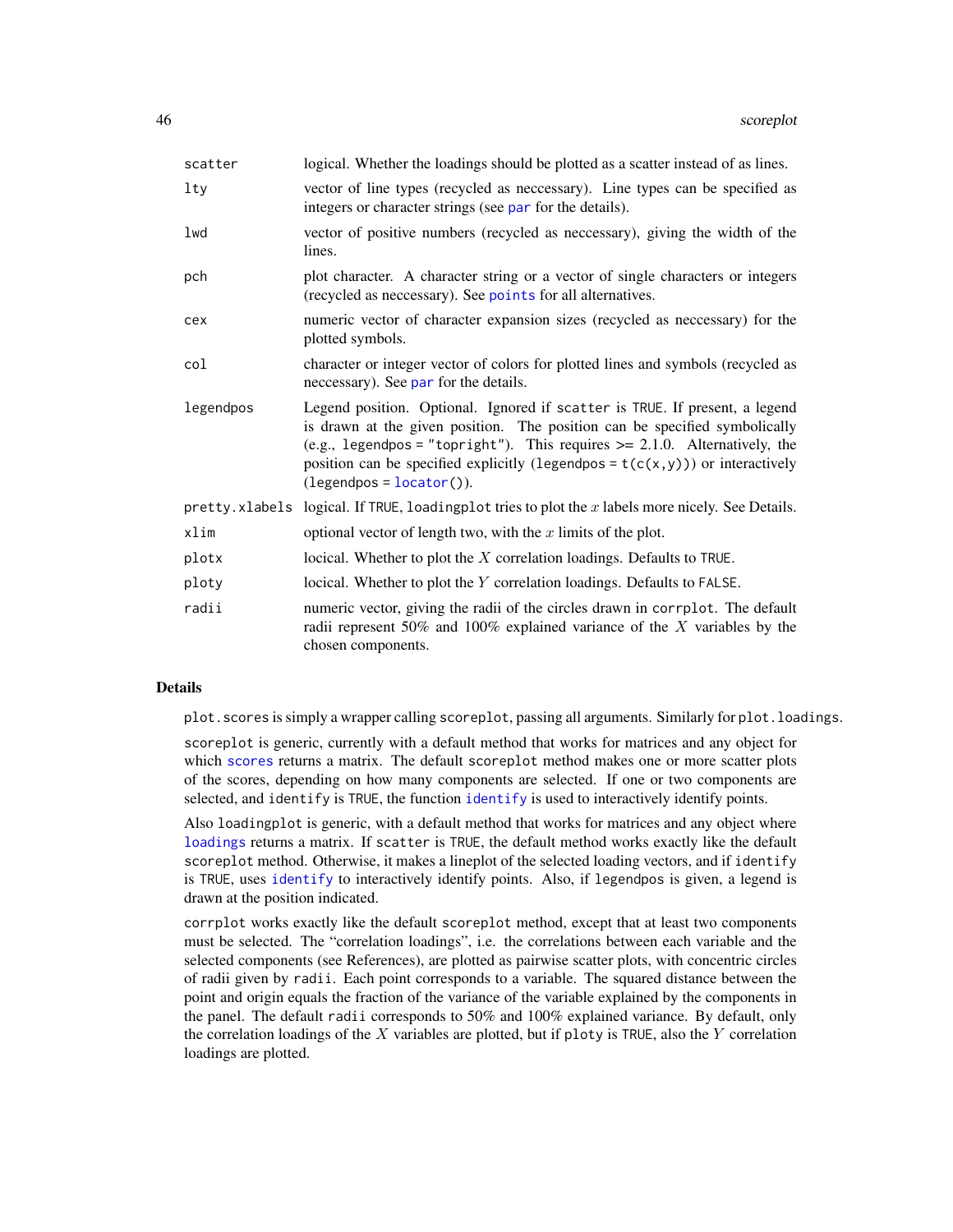#### <span id="page-46-0"></span>scoreplot that the second state of the second state of the second state of the second state of the second state of the second state of the second state of the second state of the second state of the second state of the sec

scoreplot, loadingplot and corrplot can also be called through the plot method for mvr objects, by specifying plottype as "scores", "loadings" or "correlation", respectively. See [plot.mvr](#page-34-1).

The argument labels can be a vector of labels or one of "names" and "numbers".

If a scatter plot is produced (i.e., scoreplot, corrplot, or loadingplot with scatter = TRUE), the labels are used instead of plot symbols for the points plotted. If labels is "names" or "numbers", the row names or row numbers of the matrix (scores, loadings or correlation loadings) are used.

If a line plot is produced (i.e., loadingplot), the labels are used as x axis labels. If labels is "names" or "numbers", the variable names are used as labels, the difference being that with "numbers", the variable names are converted to numbers, if possible. Variable names of the forms '"number"' or '"number text"' (where the space is optional), are handled.

The argument pretty.xlabels is only used when labels is specified for a line plot. If TRUE (default), the code tries to use a 'pretty' selection of labels. If labels is "numbers", it also uses the numerical values of the labels for horisontal spacing. If one has excluded parts of the spectral region, one might therefore want to use pretty.xlabels = FALSE.

## Value

The functions return whatever the underlying plot function (or identify) returns.

#### **Note**

[legend](#page-0-0) has many options. If you want greater control over the appearance of the legend, omit the legendpos argument and call legend manually.

Graphical parametres (such as pch and cex) can also be used with scoreplot and corrplot. They are not listed in the argument list simply because they are not handled specifically in the function (unlike in loadingplot), but passed directly to the underlying plot functions by  $\dots$  { }.

Tip: If the labels specified with labels are too long, they get clipped at the border of the plot region. This can be avoided by supplying the graphical parameter xpd = TRUE in the plot call.

The handling of labels and pretty.xlabels in coefplot is experimental.

#### Author(s)

Ron Wehrens and Bjørn-Helge Mevik

#### References

Martens, H., Martens, M. (2000) Modified Jack-knife Estimation of Parameter Uncertainty in Bilinear Modelling by Partial Least Squares Regression (PLSR). *Food Quality and Preference*, 11(1–2), 5–16.

#### See Also

[mvr](#page-22-1), [plot.mvr](#page-34-1), [scores](#page-47-2), [loadings](#page-47-1), [identify](#page-0-0), [legend](#page-0-0)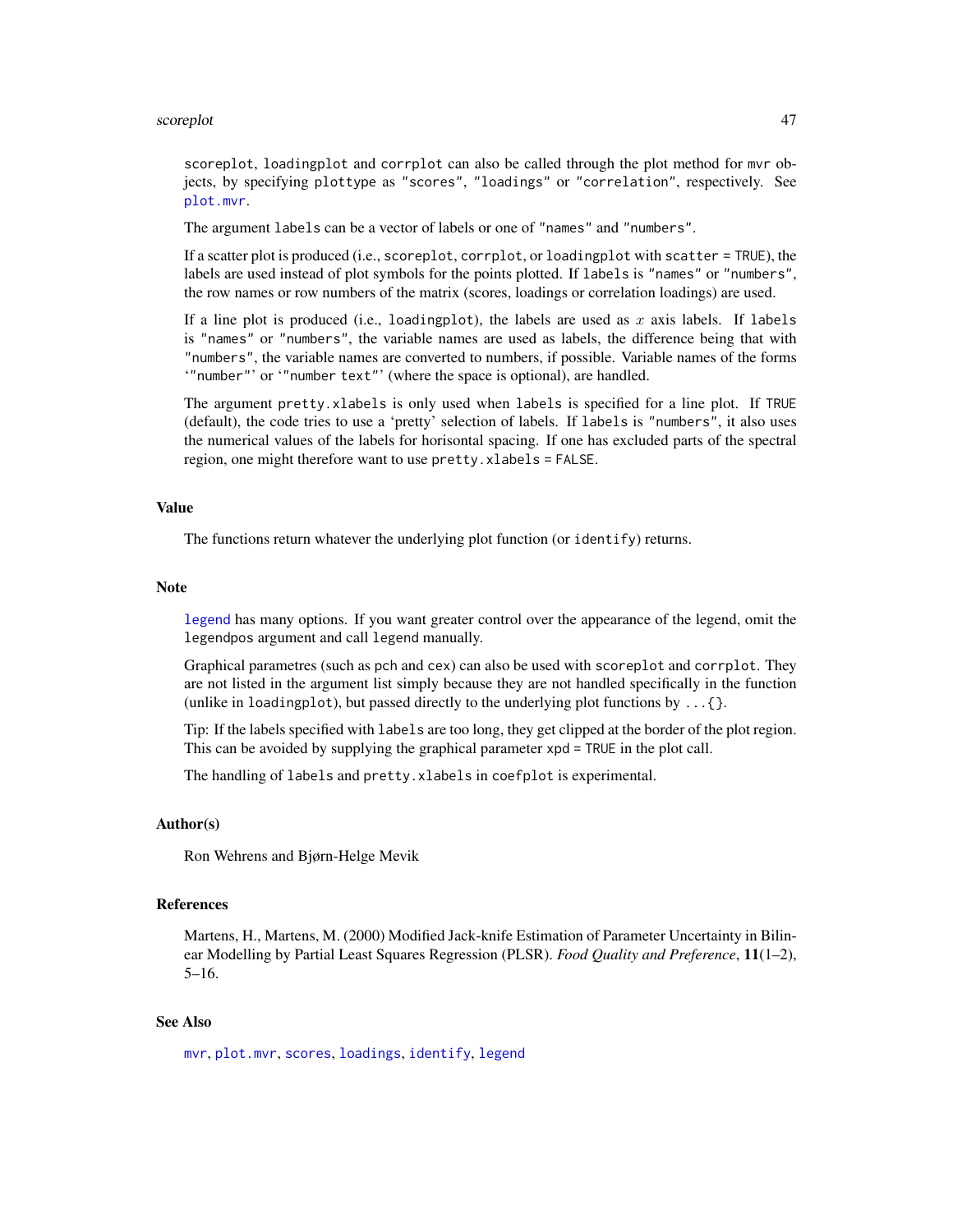48 scores

## Examples

```
data(yarn)
mod \leq plsr(density \sim NIR, ncomp = 10, data = yarn)
## These three are equivalent:
## Not run:
scoreplot(mod, comps = 1:5)
plot(scores(mod), comps = 1:5)
plot(mod, plottype = "scores", comps = 1:5)
loadingplot(mod, comps = 1:5)
loadingplot(mod, comps = 1:5, legendpos = "topright") # With legend
loadingplot(mod, comps = 1:5, scatter = TRUE) # Plot as scatterplots
corrplot(mod, comps = 1:2)
corrplot(mod, comps = 1:3)
## End(Not run)
```
scores *Extract Scores and Loadings from PLSR and PCR Models*

#### <span id="page-47-1"></span>Description

These functions extract score and loading matrices from fitted mvr models.

#### Usage

```
loadings(object, ...)
## Default S3 method:
loadings(object, ...)
scores(object, ...)
## Default S3 method:
scores(object, ...)
Yscores(object)
loading.weights(object)
Yloadings(object)
```

| object  | a fitted model to extract from.      |
|---------|--------------------------------------|
| $\cdot$ | extra arguments, currently not used. |

<span id="page-47-0"></span>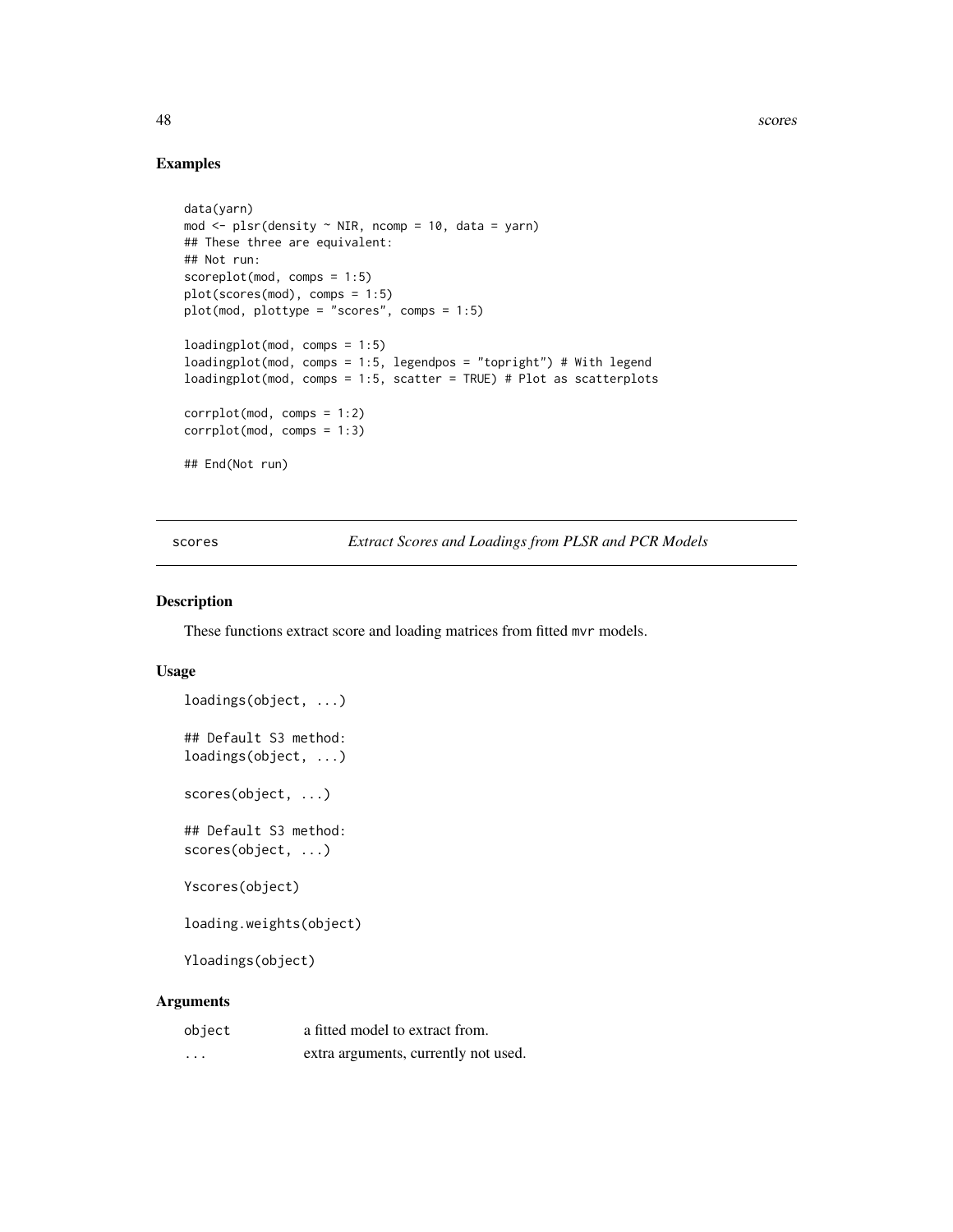## <span id="page-48-0"></span>selectNcomp 49

#### Details

All functions extract the indicated matrix from the fitted model, and will work with any object having a suitably named component.

The default scores and loadings methods also handle prcomp objects (their scores and loadings components are called x and rotation, resp.), and add an attribute "explvar" with the variance explained by each component, if this is available. (See [explvar](#page-3-2) for details.)

#### Value

A matrix with scores or loadings.

#### Note

There is a loadings function in package stats. It simply returns any element named "loadings". See [loadings](#page-47-1) for details. The function can be accessed as stats::loadings(...).

#### Author(s)

Ron Wehrens and Bjørn-Helge Mevik

#### See Also

[mvr](#page-22-1), [coef.mvr](#page-3-1)

#### Examples

```
data(yarn)
plsmod <- plsr(density ~ NIR, 6, data = yarn)
scores(plsmod)
loadings(plsmod)[,1:4]
```
selectNcomp *Suggestions for the optimal number of components in PCR and PLSR models*

#### Description

Choosing the best number of components in PCR and PLSR models is difficult and usually done on the basis of visual inspection of the validation plots. In cases where large numbers of models are built this choice needs to be automated. This function implements two proposals, one based on randomization (permutation) testing, and an approach based on the standard error of the crossvalidation residuals.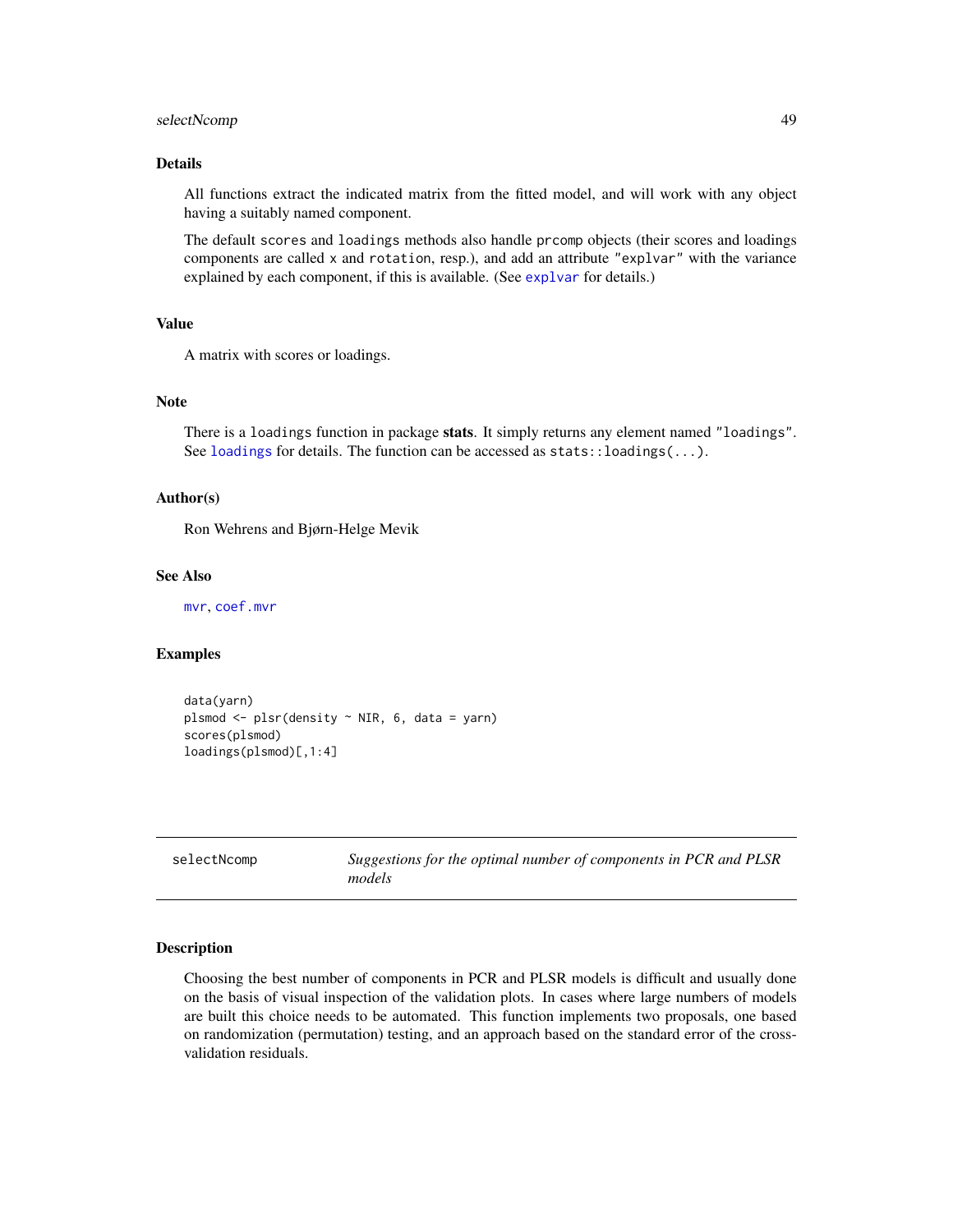## Usage

```
selectNcomp(
  object,
  method = c("randomization", "onesigma"),
  nperm = 999,
  alpha = 0.01,
  ncomp = object$ncomp,
 plot = FALSE,
  ...
)
```
## Arguments

| object | an mvr object. The fitted model. It should contain a validation element.                                                                                                                                                                                                                                                                           |
|--------|----------------------------------------------------------------------------------------------------------------------------------------------------------------------------------------------------------------------------------------------------------------------------------------------------------------------------------------------------|
| method | character string, indicating the heuristic to use.                                                                                                                                                                                                                                                                                                 |
| nperm  | number of permutations in the "randomization" approach - not used in the<br>"onesigma" approach.                                                                                                                                                                                                                                                   |
| alpha  | cutoff for p values in the "randomization" approach - not used in the "onesigma"<br>approach.                                                                                                                                                                                                                                                      |
| ncomp  | maximum number of components to consider when determining the global min-<br>imum in the cross-validation curve.                                                                                                                                                                                                                                   |
| plot   | whether or not to show a cross-validation plot. The plot for the "randomization"<br>approach shows models that do not differ significantly from the global RMSEP<br>minimum with open circles; the "onesigma" approach shows the one-sigma<br>bands around the RMSEP values. In both cases, the selection is indicated with<br>a blue dashed line. |
| .      | Further plotting arguments, e.g., to add a title to the plot, or to limit the plotting<br>range.                                                                                                                                                                                                                                                   |

## Details

In both approaches the results of cross-validation are used, so the model should have been calculated with some form of cross-validation. First, the absolute minimum in the CV curve is determined (considering only the first ncomp components), leading to the reference model. The randomization test approach (Van der Voet, 1994) checks whether the squared prediction errors of models with fewer components are significantly larger than in the reference model. This leads for each model considered to a  $p$  value; the smallest model not significantly worse than the reference model is returned as the selected one.

The approach "onesigma" simply returns the first model where the optimal CV is within one standard error of the absolute optimum (Hastie, Tibshirani and Friedman, 2009). Note that here we simply use the standard deviation of the cross-validation residuals, in line with the procedure used to calculate the error measure itself. Some other packages implementing similar procedures (such as glmnet) calculate an error measure for each validation segment separately and use the average as the final estimate. In such cases the standard error across segments is the relevant measure of spread. For LOO, the two procedures are identical. In other forms of validation, small differences will occur.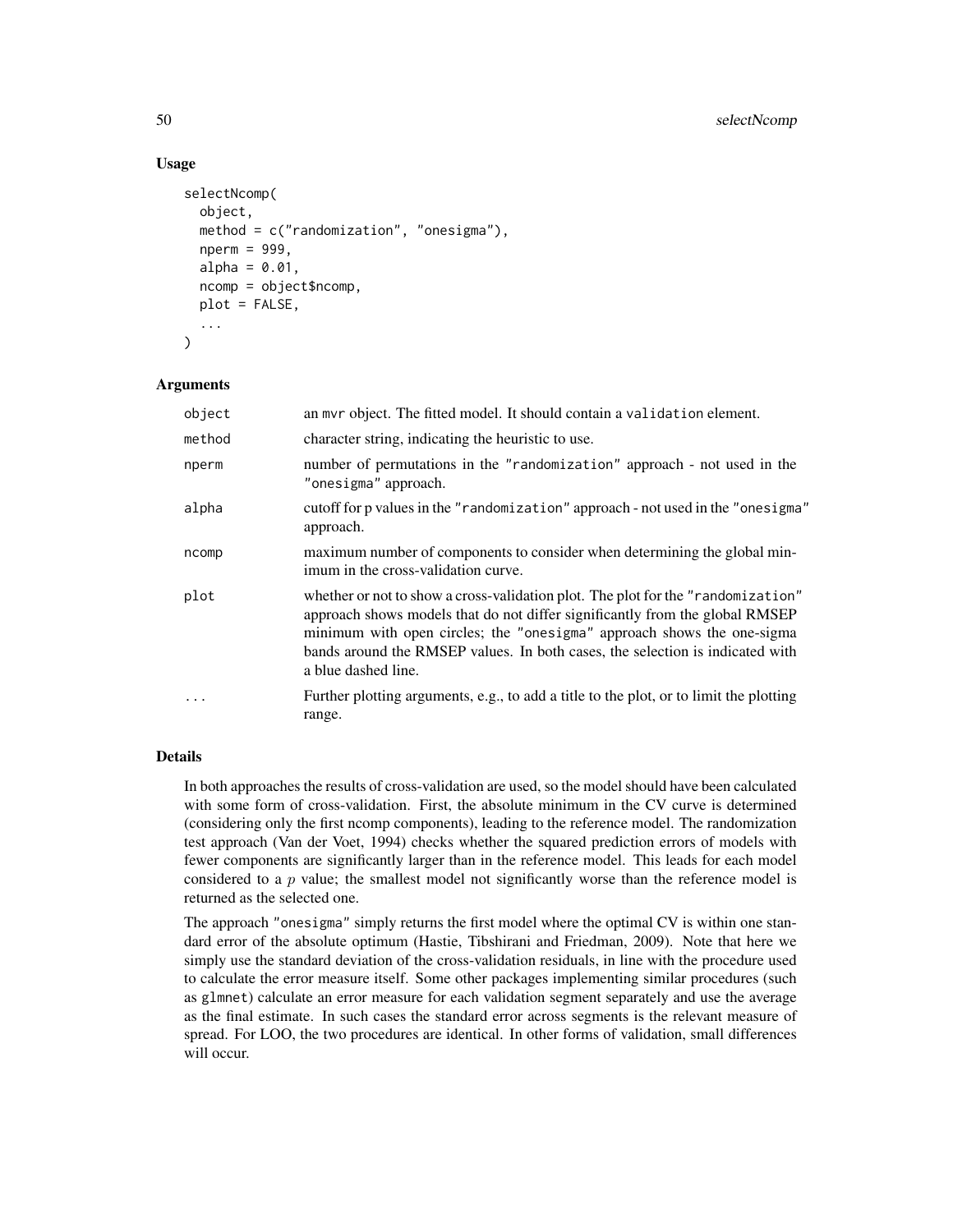#### <span id="page-50-0"></span>simpls.fit 51

## Value

A number indicating the suggested number of components in the model.

## Author(s)

Ron Wehrens, Hilko van der Voet and Gerie van der Heijden

## References

Van der Voet, H. (1994) Comparing the predictive accuracy of models using a simple randomization test. Chemom. Intell. Lab. Syst. 25 (2), 313-323

Hastie, T., Friedman, J. and Tibshirani, R. The Elements of Statistical Learning: data mining, inference, and prediction, Springer (2013), 10th printing with corrections, paragraph 7.10.

## See Also

[mvr](#page-22-1), [summary.mvr](#page-42-1)

#### Examples

```
data(yarn)
yarn.pls <- plsr(density ~ NIR, data = yarn, scale = TRUE,
                 ncomp = 20, validation = "LOO")
selectNcomp(yarn.pls, "onesigma", plot = TRUE, ylim = c(0, 3))
selectNcomp(yarn.pls, "randomization", plot = TRUE)
selectNcomp(yarn.pls, "randomization", plot = TRUE,
            ncomp = 10, ylim = c(0, 3)
```
<span id="page-50-1"></span>simpls.fit *Sijmen de Jong's SIMPLS*

#### Description

Fits a PLSR model with the SIMPLS algorithm.

## Usage

simpls.fit(X, Y, ncomp, center = TRUE, stripped = FALSE, ...)

|       | a matrix of observations. NAs and Infs are not allowed.        |
|-------|----------------------------------------------------------------|
|       | a vector or matrix of responses. NAs and Infs are not allowed. |
| ncomp | the number of components to be used in the modelling.          |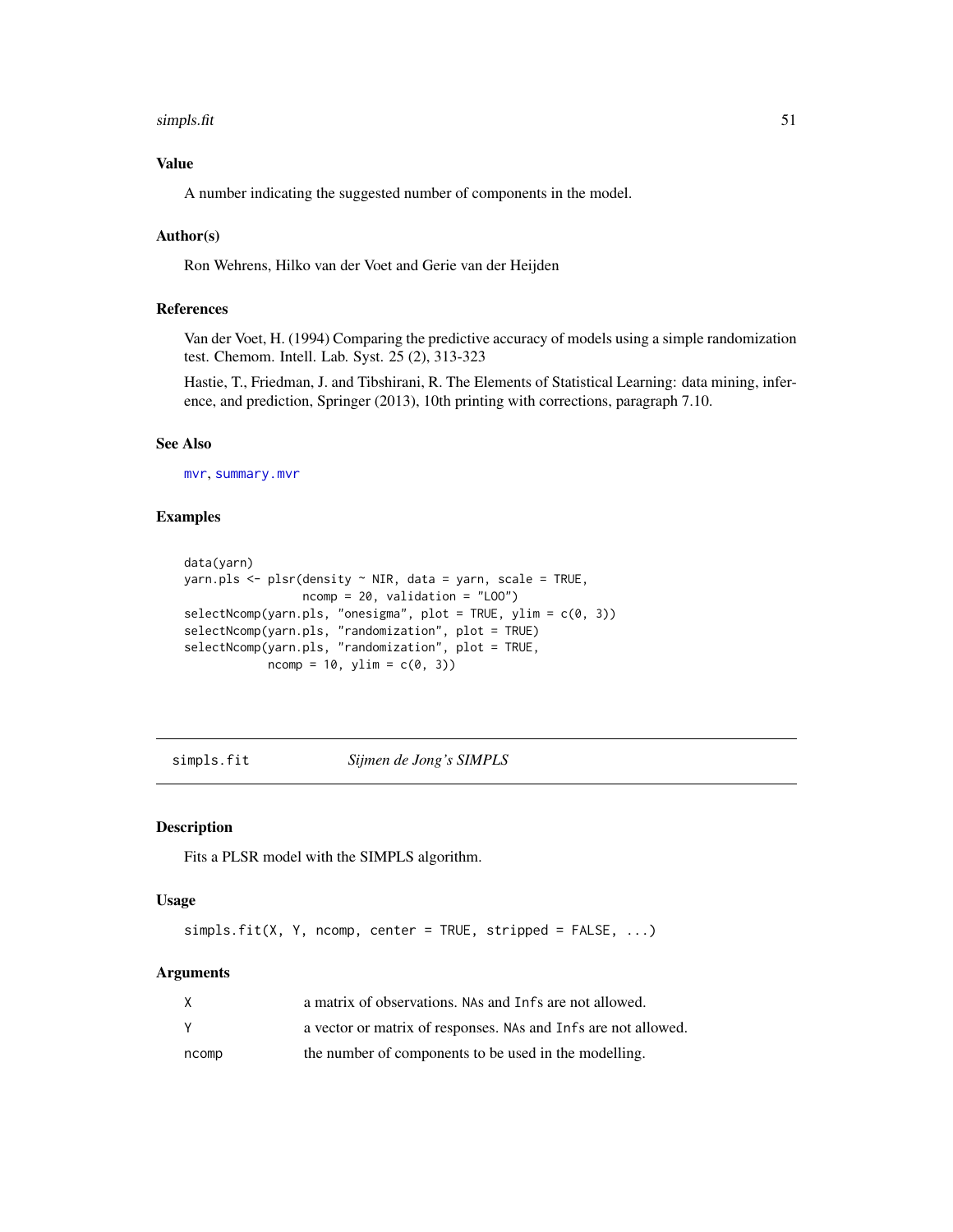| center   | logical, determines if the $X$ and $Y$ matrices are mean centered or not. Default<br>is to perform mean centering.                                                                                       |
|----------|----------------------------------------------------------------------------------------------------------------------------------------------------------------------------------------------------------|
| stripped | logical. If TRUE the calculations are stripped as much as possible for speed; this<br>is meant for use with cross-validation or simulations when only the coefficients<br>are needed. Defaults to FALSE. |
| $\cdot$  | other arguments. Currently ignored.                                                                                                                                                                      |

## Details

This function should not be called directly, but through the generic functions plsr or mvr with the argument method="simpls". SIMPLS is much faster than the NIPALS algorithm, especially when the number of X variables increases, but gives slightly different results in the case of multivariate Y. SIMPLS truly maximises the covariance criterion. According to de Jong, the standard PLS2 algorithms lie closer to ordinary least-squares regression where a precise fit is sought; SIMPLS lies closer to PCR with stable predictions.

#### Value

A list containing the following components is returned:

| coefficients  | an array of regression coefficients for $1, \ldots$ , noomp components. The dimen-<br>sions of coefficients are c(nvar, npred, ncomp) with nvar the number of X<br>variables and npred the number of variables to be predicted in Y. |
|---------------|--------------------------------------------------------------------------------------------------------------------------------------------------------------------------------------------------------------------------------------|
| scores        | a matrix of scores.                                                                                                                                                                                                                  |
| loadings      | a matrix of loadings.                                                                                                                                                                                                                |
| Yscores       | a matrix of Y-scores.                                                                                                                                                                                                                |
| Yloadings     | a matrix of Y-loadings.                                                                                                                                                                                                              |
| projection    | the projection matrix used to convert X to scores.                                                                                                                                                                                   |
| Xmeans        | a vector of means of the X variables.                                                                                                                                                                                                |
| Ymeans        | a vector of means of the Y variables.                                                                                                                                                                                                |
| fitted.values | an array of fitted values. The dimensions of fitted values are c(nobj, npred, ncomp)<br>with nobj the number samples and npred the number of Y variables.                                                                            |
| residuals     | an array of regression residuals. It has the same dimensions as fitted, values.                                                                                                                                                      |
| Xvar          | a vector with the amount of X-variance explained by each component.                                                                                                                                                                  |
| Xtotvar       | Total variance in X.                                                                                                                                                                                                                 |

If stripped is TRUE, only the components coefficients, Xmeans and Ymeans are returned.

#### Author(s)

Ron Wehrens and Bjørn-Helge Mevik

#### References

de Jong, S. (1993) SIMPLS: an alternative approach to partial least squares regression. *Chemometrics and Intelligent Laboratory Systems*, 18, 251–263.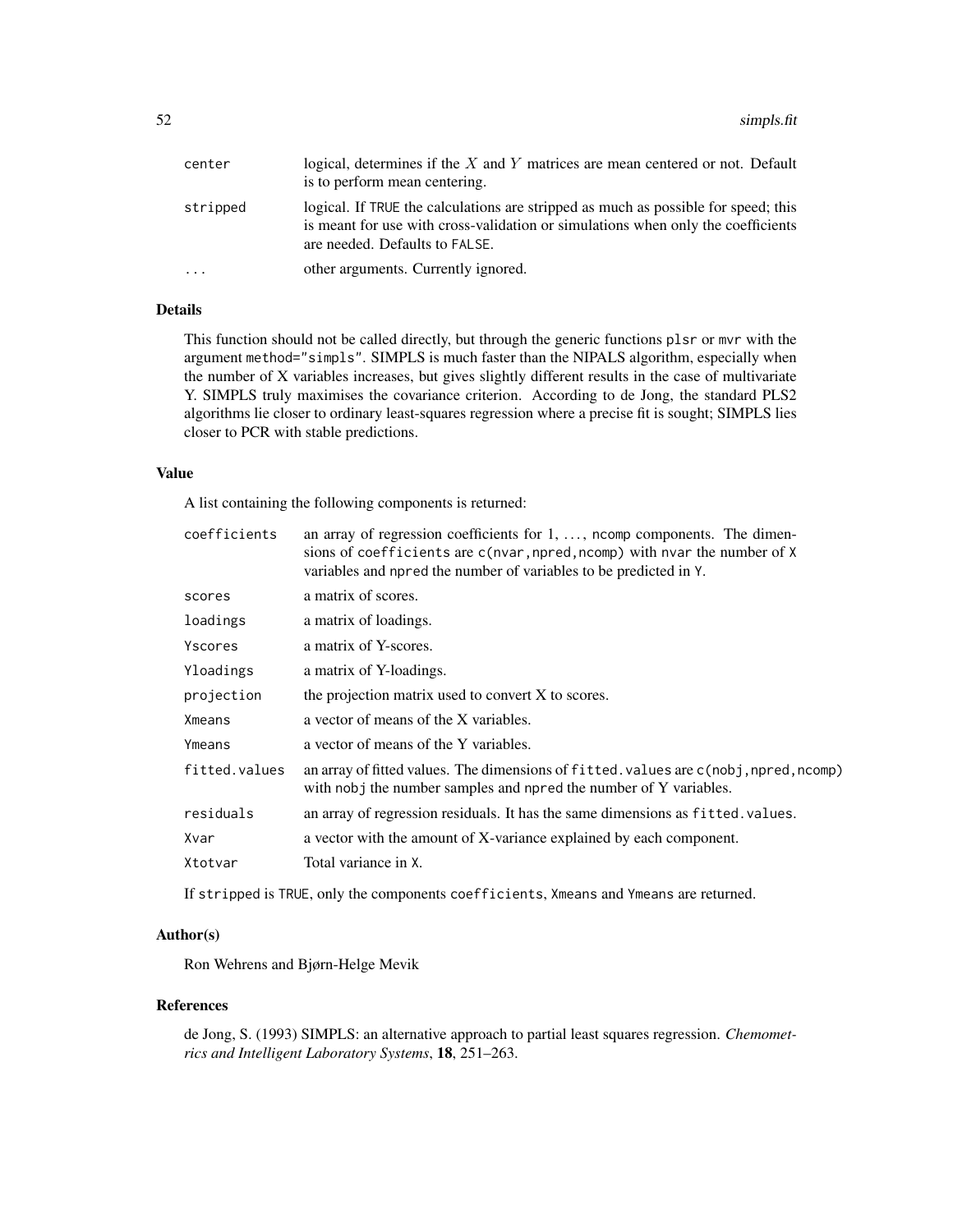#### <span id="page-52-0"></span>stdize 53

## See Also

[mvr](#page-22-1) [plsr](#page-22-2) [pcr](#page-22-2) [kernelpls.fit](#page-18-1) [widekernelpls.fit](#page-59-1) [oscorespls.fit](#page-32-1)

#### <span id="page-52-1"></span>stdize *Standardization of Data Matrices*

## Description

Performs standardization (centering and scaling) of a data matrix.

#### Usage

```
stdize(x, center = TRUE, scale = TRUE)## S3 method for class 'stdized'
predict(object, newdata, ...)
## S3 method for class 'stdized'
makepredictcall(var, call)
```
#### **Arguments**

| x, newdata | numeric matrices. The data to standardize.                                          |
|------------|-------------------------------------------------------------------------------------|
| center     | logical value or numeric vector of length equal to the number of coloumns of x.     |
| scale      | logical value or numeric vector of length equal to the number of coloumns of x.     |
| object     | an object inheriting from class "stdized", normally the result of a call to stdize. |
| $\cdots$   | other arguments. Currently ignored.                                                 |
| var        | A variable.                                                                         |
| call       | The term in the formula, as a call.                                                 |

#### Details

makepredictcall.stdized is an internal utility function; it is not meant for interactive use. See [makepredictcall](#page-0-0) for details.

If center is TRUE, x is centered by subtracting the coloumn mean from each coloumn. If center is a numeric vector, it is used in place of the coloumn means.

If scale is TRUE, x is scaled by dividing each coloumn by its sample standard deviation. If scale is a numeric vector, it is used in place of the standard deviations.

#### Value

Both stdize and predict.stdized return a scaled and/or centered matrix, with attributes "stdized: center" and/or "stdized: scale" the vector used for centering and/or scaling. The matrix is given class c("stdized","matrix").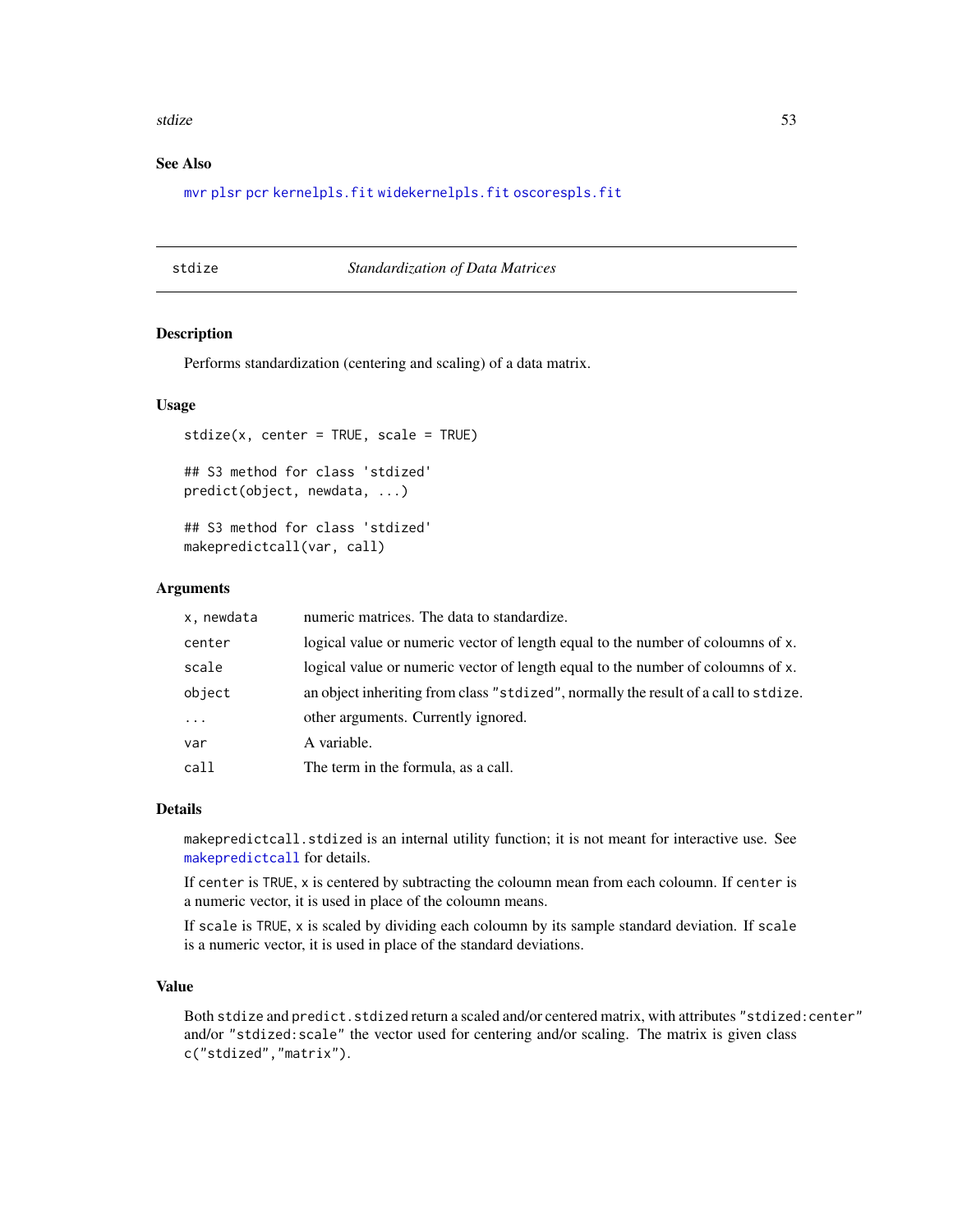#### Note

stdize is very similar to [scale](#page-0-0). The difference is that when scale = TRUE, stdize divides the coloumns by their standard deviation, while scale uses the root-mean-square of the coloumns. If center is TRUE, this is equivalent, but in general it is not.

#### Author(s)

Bjørn-Helge Mevik and Ron Wehrens

## See Also

[mvr](#page-22-1), [pcr](#page-22-2), [plsr](#page-22-2), [msc](#page-20-1), [scale](#page-0-0)

## Examples

```
data(yarn)
## Direct standardization:
Ztrain <- stdize(yarn$NIR[yarn$train,])
Ztest <- predict(Ztrain, yarn$NIR[!yarn$train,])
```

```
## Used in formula:
mod <- plsr(density ~ stdize(NIR), ncomp = 6, data = yarn[yarn$train,])
pred <- predict(mod, newdata = yarn[!yarn$train,]) # Automatically standardized
```
<span id="page-53-1"></span>

| svdpc.fit | <b>Principal Component Regression</b> |  |
|-----------|---------------------------------------|--|
|           |                                       |  |

#### Description

Fits a PCR model using the singular value decomposition.

#### Usage

```
svdpc.fit(X, Y, ncomp, center = TRUE, stripped = FALSE, ...)
```

| X        | a matrix of observations. NAs and Infs are not allowed.                                                                                                                                                  |
|----------|----------------------------------------------------------------------------------------------------------------------------------------------------------------------------------------------------------|
| Y        | a vector or matrix of responses. NAs and Infs are not allowed.                                                                                                                                           |
| ncomp    | the number of components to be used in the modelling.                                                                                                                                                    |
| center   | logical, determines if the $X$ and $Y$ matrices are mean centered or not. Default<br>is to perform mean centering.                                                                                       |
| stripped | logical. If TRUE the calculations are stripped as much as possible for speed; this<br>is meant for use with cross-validation or simulations when only the coefficients<br>are needed. Defaults to FALSE. |
|          | other arguments. Currently ignored.                                                                                                                                                                      |

<span id="page-53-0"></span>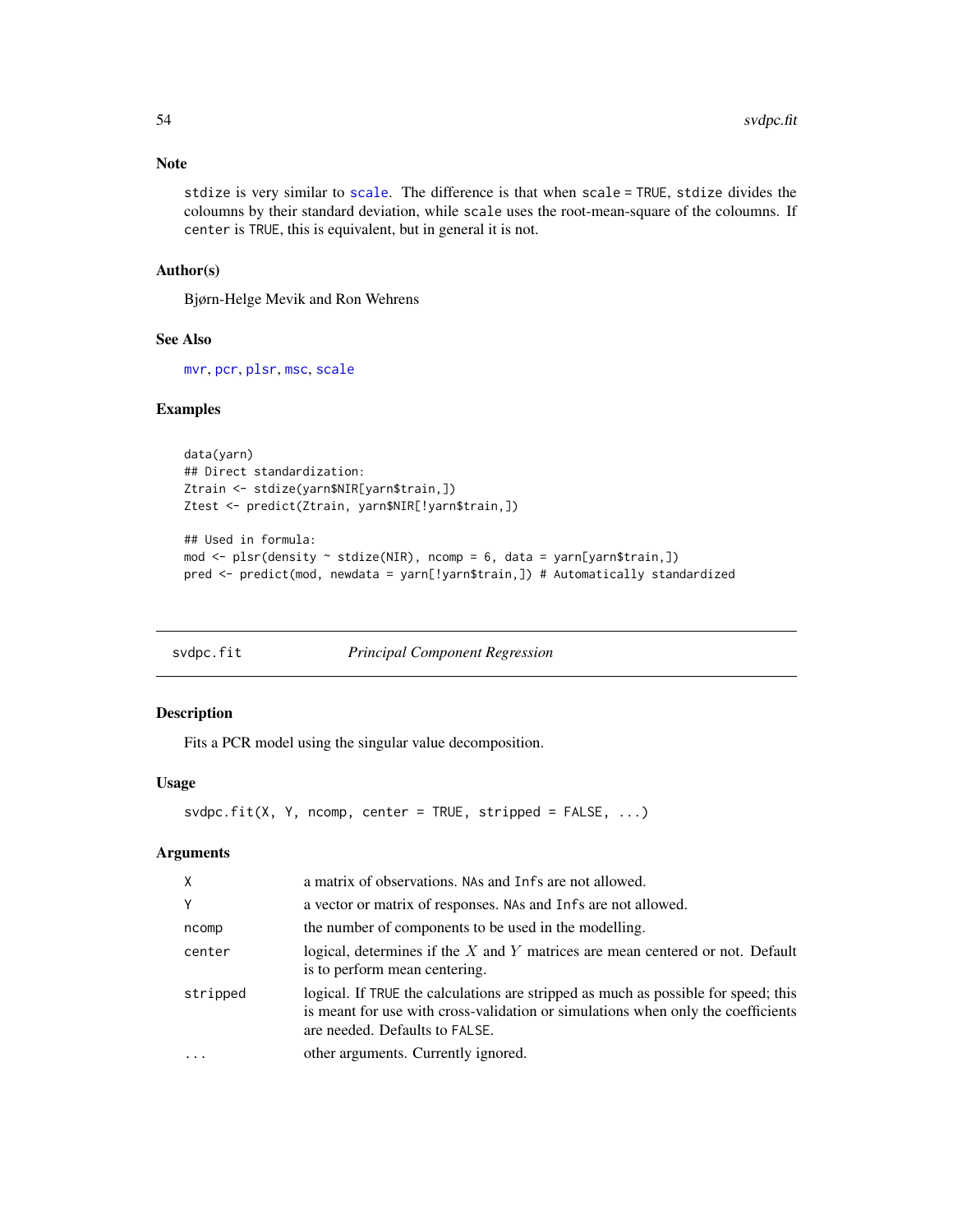#### <span id="page-54-0"></span>svdpc.fit 55

## Details

This function should not be called directly, but through the generic functions pcr or mvr with the argument method="svdpc". The singular value decomposition is used to calculate the principal components.

## Value

A list containing the following components is returned:

| coefficients  | an array of regression coefficients for $1, \ldots$ , noomp components. The dimen-<br>sions of coefficients are c(nvar, npred, ncomp) with nvar the number of X<br>variables and npred the number of variables to be predicted in Y. |
|---------------|--------------------------------------------------------------------------------------------------------------------------------------------------------------------------------------------------------------------------------------|
| scores        | a matrix of scores.                                                                                                                                                                                                                  |
| loadings      | a matrix of loadings.                                                                                                                                                                                                                |
| Yloadings     | a matrix of Y-loadings.                                                                                                                                                                                                              |
| projection    | the projection matrix used to convert X to scores.                                                                                                                                                                                   |
| Xmeans        | a vector of means of the X variables.                                                                                                                                                                                                |
| Ymeans        | a vector of means of the Y variables.                                                                                                                                                                                                |
| fitted.values | an array of fitted values. The dimensions of fitted values are c(nobj, npred, ncomp)<br>with nobj the number samples and npred the number of Y variables.                                                                            |
| residuals     | an array of regression residuals. It has the same dimensions as fitted. values.                                                                                                                                                      |
| Xvar          | a vector with the amount of X-variance explained by each component.                                                                                                                                                                  |
| Xtotvar       | Total variance in X.                                                                                                                                                                                                                 |
|               |                                                                                                                                                                                                                                      |

If stripped is TRUE, only the components coefficients, Xmeans and Ymeans are returned.

## Author(s)

Ron Wehrens and Bjørn-Helge Mevik

## References

Martens, H., Næs, T. (1989) *Multivariate calibration.* Chichester: Wiley.

## See Also

[mvr](#page-22-1) [plsr](#page-22-2) [pcr](#page-22-2) [cppls](#page-22-2)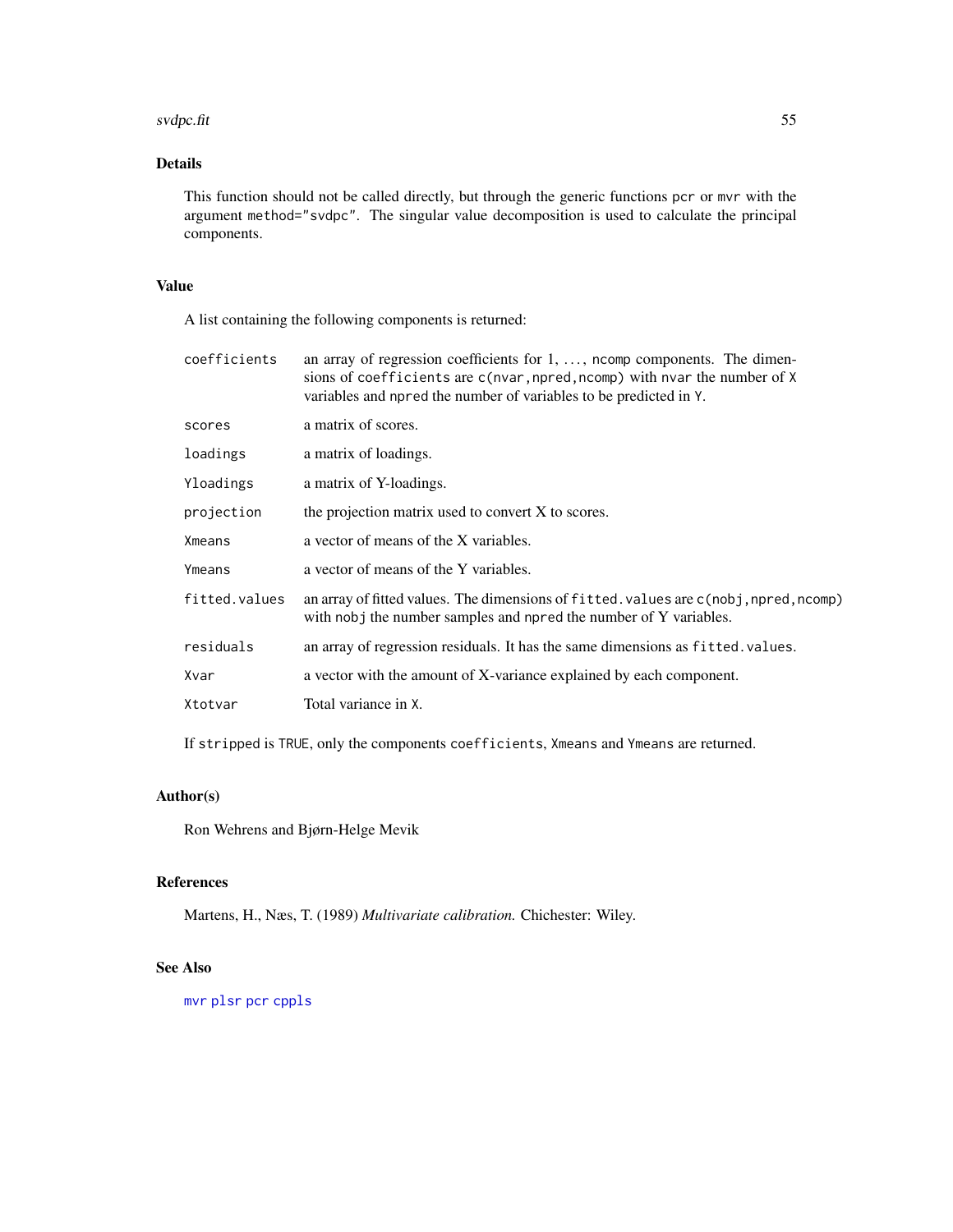<span id="page-55-1"></span><span id="page-55-0"></span>validationplot *Validation Plots*

## <span id="page-55-2"></span>Description

Functions to plot validation statistics, such as RMSEP or  $R^2$ , as a function of the number of components.

## Usage

```
validationplot(
 object,
  val.type = c("RMSEP", "MSEP", "R2"),
  estimate,
 newdata,
 ncomp,
 comps,
  intercept,
  ...
)
## S3 method for class 'mvrVal'
plot(
  x,
 nCols,
 nRows,
  type = "1",lty = 1:nEst,lwd = par("lwd"),
 pch = 1:nEst,cex = 1,
  col = 1:nEst,legendpos,
 xlab = "number of components",
 ylab = x$type,
 main,
  ask = nRows * nCols < nResp && dev.interactive(),
  ...
\mathcal{L}
```

| object   | an myr object.                                                       |
|----------|----------------------------------------------------------------------|
| val.type | character. What type of validation statistic to plot.                |
| estimate | character. Which estimates of the statistic to calculate. See RMSEP. |
| newdata  | data frame. Optional new data used to calculate statistic.           |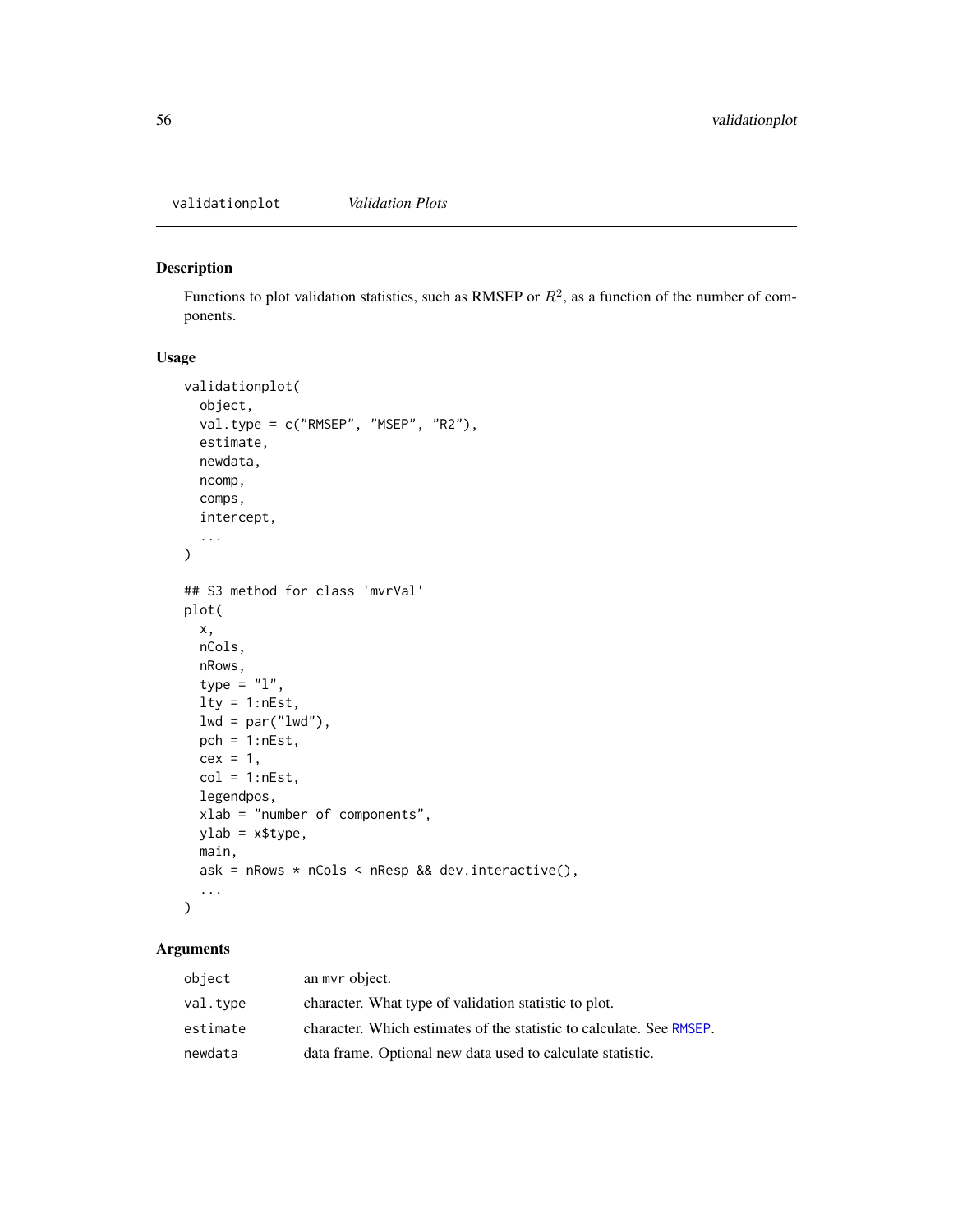<span id="page-56-0"></span>

| ncomp, comps | integer vector. The model sizes to compute the statistic for. See RMSEP.                                                                                                                                                                                                                                                                                                                  |
|--------------|-------------------------------------------------------------------------------------------------------------------------------------------------------------------------------------------------------------------------------------------------------------------------------------------------------------------------------------------------------------------------------------------|
| intercept    | logical. Whether estimates for a model with zero components should be calcu-<br>lated as well.                                                                                                                                                                                                                                                                                            |
| $\cdots$     | Further arguments sent to underlying plot functions.                                                                                                                                                                                                                                                                                                                                      |
| X            | an mvrVal object. Usually the result of a RMSEP, MSEP or R2 call.                                                                                                                                                                                                                                                                                                                         |
| nCols, nRows | integers. The number of coloumns and rows the plots will be laid out in. If not<br>specified, plot.mvrVal tries to be intelligent.                                                                                                                                                                                                                                                        |
| type         | character. What type of plots to create. Defaults to "1" (lines). Alternative types<br>include "p" (points) and "b" (both). See plot for a complete list of types.                                                                                                                                                                                                                        |
| lty          | vector of line types (recycled as neccessary). Line types can be specified as<br>integers or character strings (see par for the details).                                                                                                                                                                                                                                                 |
| lwd          | vector of positive numbers (recycled as neccessary), giving the width of the<br>lines.                                                                                                                                                                                                                                                                                                    |
| pch          | plot character. A character string or a vector of single characters or integers<br>(recycled as neccessary). See points for all alternatives.                                                                                                                                                                                                                                             |
| cex          | numeric vector of character expansion sizes (recycled as neccessary) for the<br>plotted symbols.                                                                                                                                                                                                                                                                                          |
| col          | character or integer vector of colors for plotted lines and symbols (recycled as<br>neccessary). See par for the details.                                                                                                                                                                                                                                                                 |
| legendpos    | Legend position. Optional. If present, a legend is drawn at the given position.<br>The position can be specified symbolically (e.g., legendpos = "topright").<br>This requires $\ge$ 2.1.0. Alternatively, the position can be specified explicitly<br>(legendpos = $t(c(x, y))$ ) or interactively (legendpos = locator()). This only<br>works well for plots of single-response models. |
| xlab, ylab   | titles for x and y axes. Typically character strings, but can be expressions (e.g.,<br>expression(R^2) or lists. See title for details.                                                                                                                                                                                                                                                   |
| main         | optional main title for the plot. See Details.                                                                                                                                                                                                                                                                                                                                            |
| ask          | logical. Whether to ask the user before each page of a plot.                                                                                                                                                                                                                                                                                                                              |

## Details

validationplot calls the proper validation function (currently [MSEP](#page-29-1), [RMSEP](#page-29-1) or [R2](#page-29-1)) and plots the results with plot.mvrVal. validationplot can be called through the mvr plot method, by specifying plottype = "validation".

plot.mvrVal creates one plot for each response variable in the model, laid out in a rectangle. It uses [matplot](#page-0-0) for performing the actual plotting. If legendpos is given, a legend is drawn at the given position.

The argument main can be used to specify the main title of the plot. It is handled in a non-standard way. If there is only on (sub) plot, main will be used as the main title of the plot. If there is *more* than one (sub) plot, however, the presence of main will produce a corresponding 'global' title on the page. Any graphical parametres, e.g., cex.main, supplied to coefplot will only affect the 'ordinary' plot titles, not the 'global' one. Its appearance can be changed by setting the parameters with [par](#page-0-0), which will affect *both* titles. (To have different settings for the two titles, one can override the par settings with arguments to the plot function.)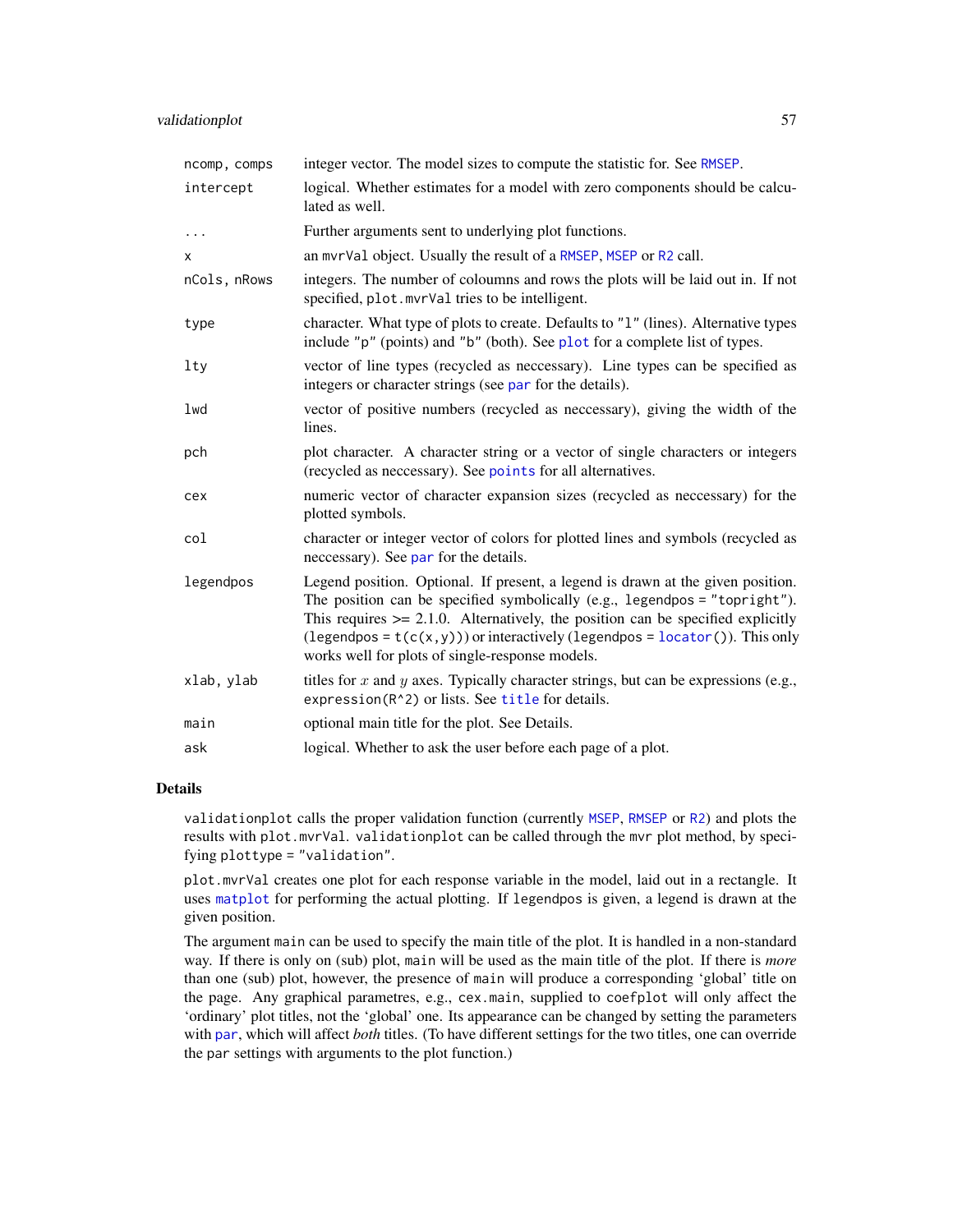<span id="page-57-0"></span>[legend](#page-0-0) has many options. If you want greater control over the appearance of the legend, omit the legendpos argument and call legend manually.

#### Author(s)

Ron Wehrens and Bjørn-Helge Mevik

#### See Also

[mvr](#page-22-1), [plot.mvr](#page-34-1), [RMSEP](#page-29-1), [MSEP](#page-29-1), [R2](#page-29-1), [matplot](#page-0-0), [legend](#page-0-0)

#### Examples

```
data(oliveoil)
mod <- plsr(sensory ~ chemical, data = oliveoil, validation = "LOO")
## Not run:
## These three are equivalent:
validationplot(mod, estimate = "all")
plot(mod, "validation", estimate = "all")
plot(RMSEP(mod, estimate = "all"))
## Plot R2:
plot(mod, "validation", val.type = "R2")
## Plot R2, with a legend:
plot(mod, "validation", val.type = "MSEP", legendpos = "top") # R >= 2.1.0
## End(Not run)
```
<span id="page-57-1"></span>var.jack *Jackknife Variance Estimates of Regression Coefficients*

#### **Description**

Calculates jackknife variance or covariance estimates of regression coefficients.

The original (Tukey) jackknife variance estimator is defined as  $(g-1)/g\sum_{i=1}^{g}(\tilde{\beta}_{-i}-\bar{\beta})^2$ , where g is the number of segments,  $\tilde{\beta}_{-i}$  is the estimated coefficient when segment i is left out (called the jackknife replicates), and  $\bar{\beta}$  is the mean of the  $\tilde{\beta}_{-i}$ . The most common case is delete-one jackknife, with  $g = n$ , the number of observations.

This is the definition var. jack uses by default.

However, Martens and Martens (2000) defined the estimator as  $(g-1)/g\sum_{i=1}^g(\tilde{\beta}_{-i}-\hat{\beta})^2$ , where  $\hat{\beta}$  is the coefficient estimate using the entire data set. I.e., they use the original fitted coefficients instead of the mean of the jackknife replicates. Most (all?) other jackknife implementations for PLSR use this estimator. var.jack can be made to use this definition with use.mean = FALSE. In practice, the difference should be small if the number of observations is sufficiently large. Note, however, that all theoretical results about the jackknife refer to the 'proper' definition. (Also note that this option might disappear in a future version.)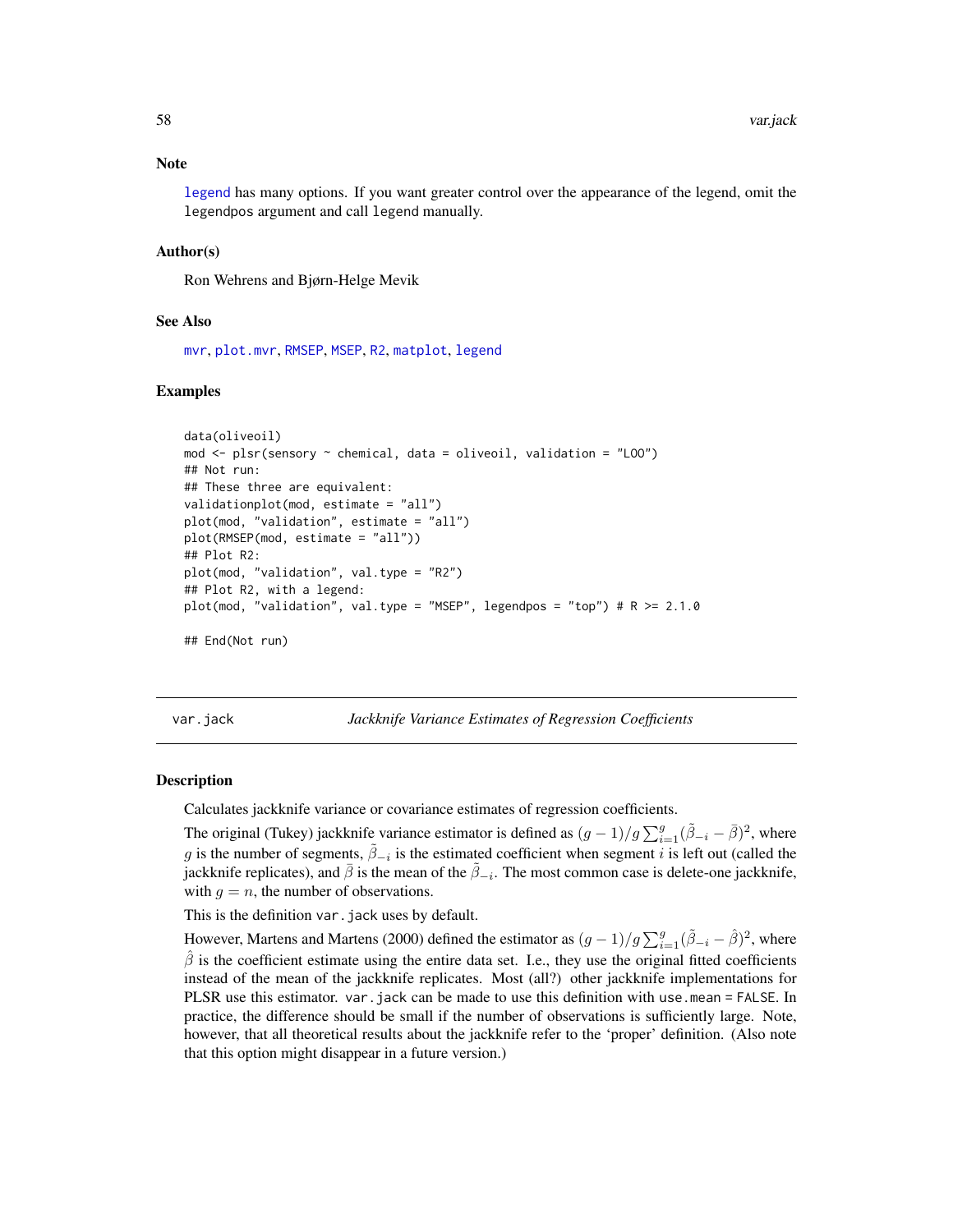#### var.jack 59

#### Usage

```
var.jack(object, ncomp = object$ncomp, covariance = FALSE, use.mean = TRUE)
```
#### Arguments

| object     | an myr object. A cross-validated model fitted with jackknife $=$ TRUE.                                                                                                                  |
|------------|-----------------------------------------------------------------------------------------------------------------------------------------------------------------------------------------|
| ncomp      | the number of components to use for estimating the (co)variances                                                                                                                        |
| covariance | logical. If TRUE, covariances are calculated; otherwise only variances. The de-<br>fault is FALSE.                                                                                      |
| use.mean   | logical. If TRUE (default), the mean coefficients are used when estimating the<br>(co)variances; otherwise the coefficients from a model fitted to the entire data<br>set. See Details. |

## Value

If covariance is FALSE, an  $p \times q \times c$  array of variance estimates, where p is the number of predictors,  $q$  is the number of responses, and  $c$  is the number of components.

If covariance id TRUE, an  $pq \times pq \times c$  array of variance-covariance estimates.

#### Warning

Note that the Tukey jackknife variance estimator is not unbiased for the variance of regression coefficients (Hinkley 1977). The bias depends on the  $X$  matrix. For ordinary least squares regression (OLSR), the bias can be calculated, and depends on the number of observations  $n$  and the number of parameters k in the mode. For the common case of an orthogonal design matrix with  $\pm 1$  levels, the delete-one jackknife estimate equals  $(n - 1)/(n - k)$  times the classical variance estimate for the regression coefficients in OLSR. Similar expressions hold for delete-d estimates. Modifications have been proposed to reduce or eliminate the bias for the OLSR case, however, they depend on the number of parameters used in the model. See e.g. Hinkley (1977) or Wu (1986).

Thus, the results of var. jack should be used with caution.

#### Author(s)

Bjørn-Helge Mevik

## References

Tukey J.W. (1958) Bias and Confidence in Not-quite Large Samples. (Abstract of Preliminary Report). *Annals of Mathematical Statistics*, 29(2), 614.

Martens H. and Martens M. (2000) Modified Jack-knife Estimation of Parameter Uncertainty in Bilinear Modelling by Partial Least Squares Regression (PLSR). *Food Quality and Preference*, 11, 5–16.

Hinkley D.V. (1977), Jackknifing in Unbalanced Situations. *Technometrics*, 19(3), 285–292.

Wu C.F.J. (1986) Jackknife, Bootstrap and Other Resampling Methods in Regression Analysis. *Te Annals of Statistics*, 14(4), 1261–1295.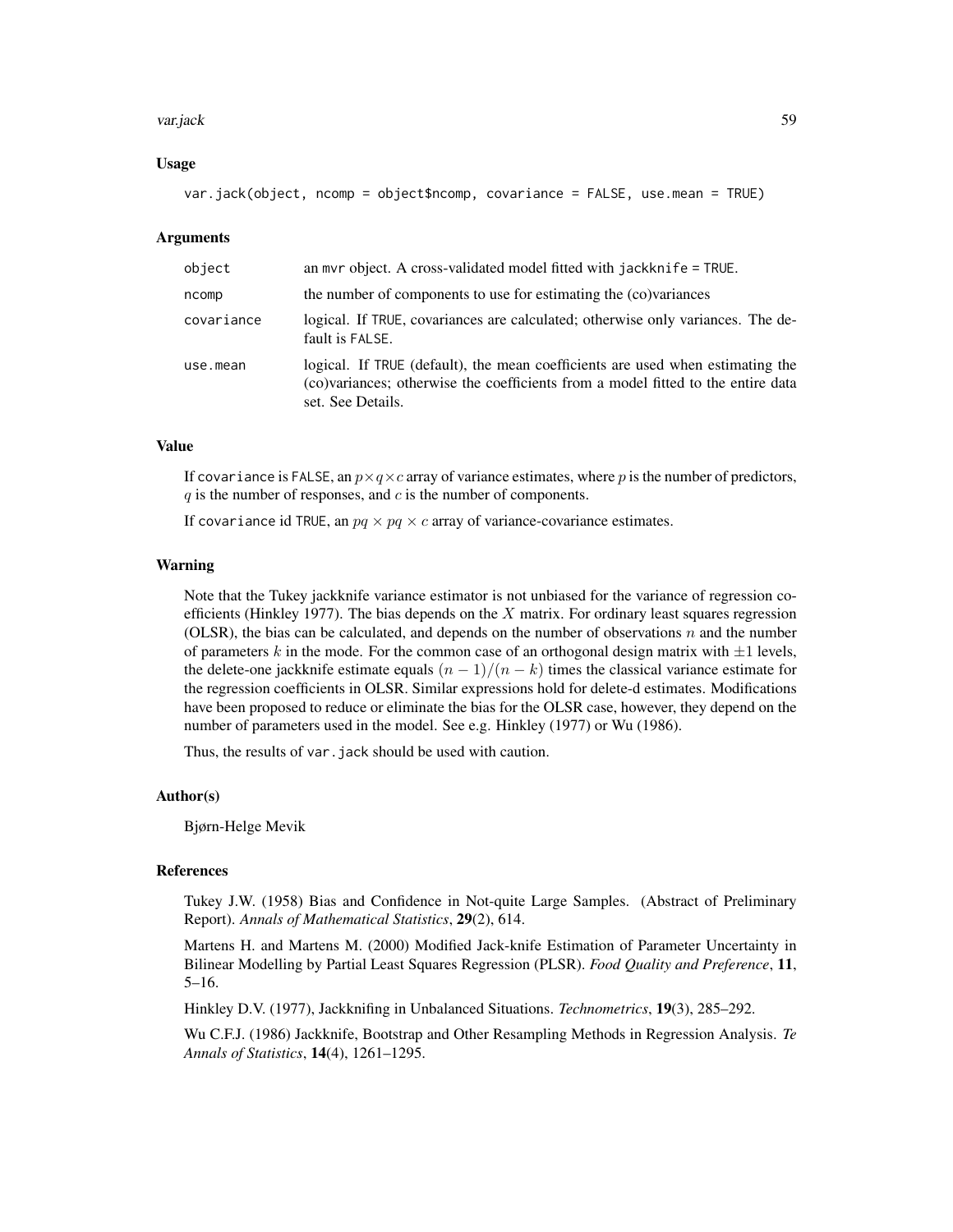## See Also

[mvrCv](#page-26-1), [jack.test](#page-16-1)

## Examples

```
data(oliveoil)
mod <- pcr(sensory ~ chemical, data = oliveoil, validation = "LOO",
          jackknife = TRUE)
var.jack(mod, ncomp = 2)
```
<span id="page-59-1"></span>widekernelpls.fit *Wide Kernel PLS (Rännar et al.)*

## Description

Fits a PLSR model with the wide kernel algorithm.

### Usage

```
widekernelpls.fit(
  X,
  Y,
  ncomp,
  center = TRUE,
  stripped = FALSE,
  tol = .Machine$double.eps^0.5,
  maxit = 100,
  ...
\mathcal{L}
```

| X        | a matrix of observations. NAs and Infs are not allowed.                                                                                                                                                  |
|----------|----------------------------------------------------------------------------------------------------------------------------------------------------------------------------------------------------------|
| Y        | a vector or matrix of responses. NAs and Infs are not allowed.                                                                                                                                           |
| ncomp    | the number of components to be used in the modelling.                                                                                                                                                    |
| center   | logical, determines if the $X$ and $Y$ matrices are mean centered or not. Default<br>is to perform mean centering.                                                                                       |
| stripped | logical. If TRUE the calculations are stripped as much as possible for speed; this<br>is meant for use with cross-validation or simulations when only the coefficients<br>are needed. Defaults to FALSE. |
| tol      | numeric. The tolerance used for determining convergence in the algorithm.                                                                                                                                |
| maxit    | positive integer. The maximal number of iterations used in the internal Eigen-<br>vector calculation.                                                                                                    |
| $\cdots$ | other arguments. Currently ignored.                                                                                                                                                                      |

<span id="page-59-0"></span>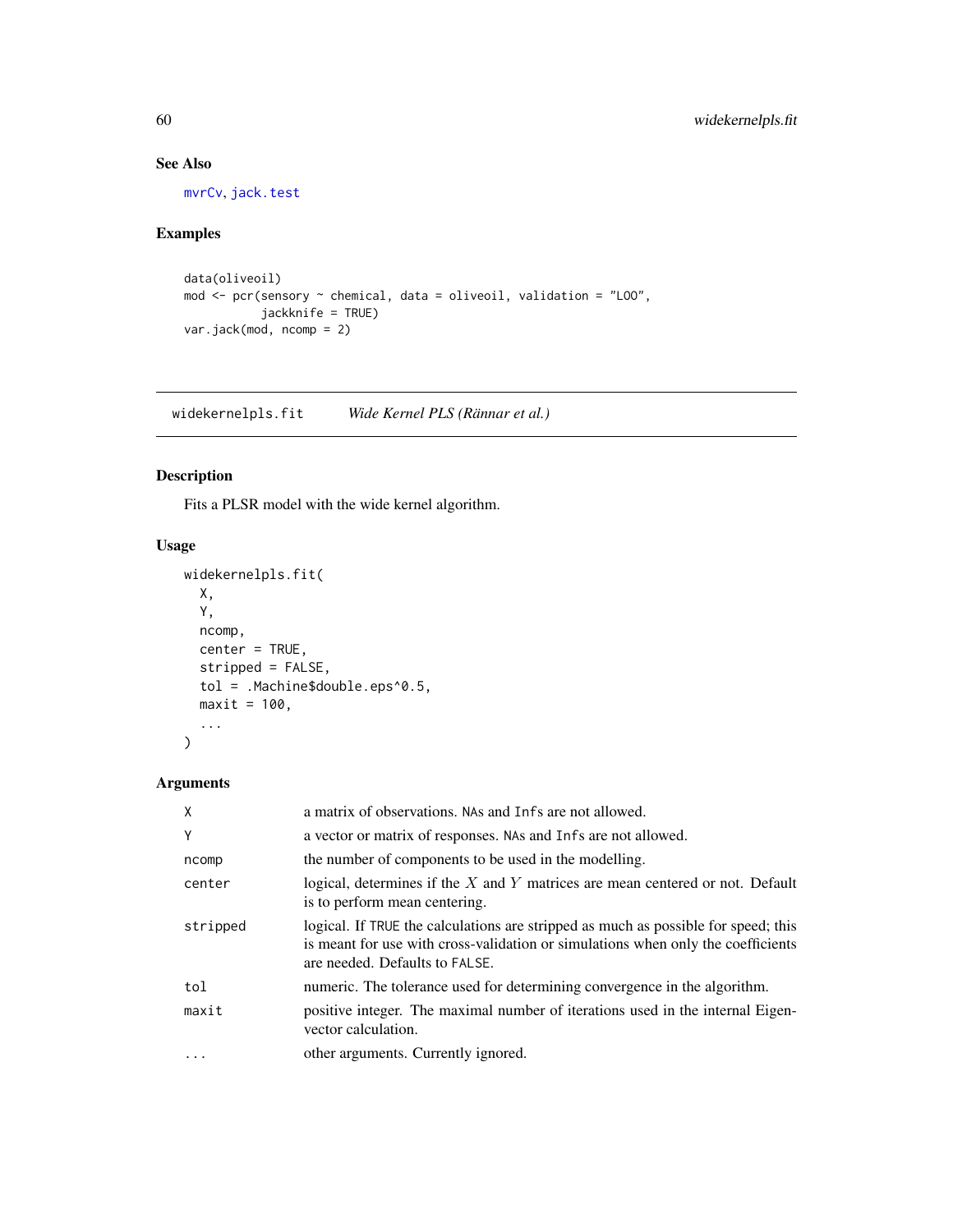## <span id="page-60-0"></span>Details

This function should not be called directly, but through the generic functions plsr or mvr with the argument method="widekernelpls". The wide kernel PLS algorithm is efficient when the number of variables is (much) larger than the number of observations. For very wide X, for instance 12x18000, it can be twice as fast as [kernelpls.fit](#page-18-1) and [simpls.fit](#page-50-1). For other matrices, however, it can be much slower. The results are equal to the results of the NIPALS algorithm.

## Value

A list containing the following components is returned:

| coefficients    | an array of regression coefficients for $1, \ldots$ , noomp components. The dimen-<br>sions of coefficients are c(nvar, npred, ncomp) with nvar the number of X<br>variables and npred the number of variables to be predicted in Y. |
|-----------------|--------------------------------------------------------------------------------------------------------------------------------------------------------------------------------------------------------------------------------------|
| scores          | a matrix of scores.                                                                                                                                                                                                                  |
| loadings        | a matrix of loadings.                                                                                                                                                                                                                |
| loading.weights |                                                                                                                                                                                                                                      |
|                 | a matrix of loading weights.                                                                                                                                                                                                         |
| Yscores         | a matrix of Y-scores.                                                                                                                                                                                                                |
| Yloadings       | a matrix of Y-loadings.                                                                                                                                                                                                              |
| projection      | the projection matrix used to convert X to scores.                                                                                                                                                                                   |
| Xmeans          | a vector of means of the X variables.                                                                                                                                                                                                |
| Ymeans          | a vector of means of the Y variables.                                                                                                                                                                                                |
| fitted.values   | an array of fitted values. The dimensions of fitted values are c(nobj, npred, ncomp)<br>with nobj the number samples and npred the number of Y variables.                                                                            |
| residuals       | an array of regression residuals. It has the same dimensions as fitted. values.                                                                                                                                                      |
| Xvar            | a vector with the amount of X-variance explained by each component.                                                                                                                                                                  |
| Xtotvar         | Total variance in X.                                                                                                                                                                                                                 |
|                 |                                                                                                                                                                                                                                      |

If stripped is TRUE, only the components coefficients, Xmeans and Ymeans are returned.

## Note

The current implementation has not undergone extensive testing yet, and should perhaps be regarded as experimental. Specifically, the internal Eigenvector calculation does not always converge in extreme cases where the Eigenvalue is close to zero. However, when it does converge, it always converges to the same results as kernelpls. fit, up to numerical inacurracies.

The algorithm also has a bit of overhead, so when the number of observations is moderately high, [kernelpls.fit](#page-18-1) can be faster even if the number of predictors is much higher. The relative speed of the algorithms can also depend greatly on which BLAS and/or LAPACK library is linked against.

#### Author(s)

Bjørn-Helge Mevik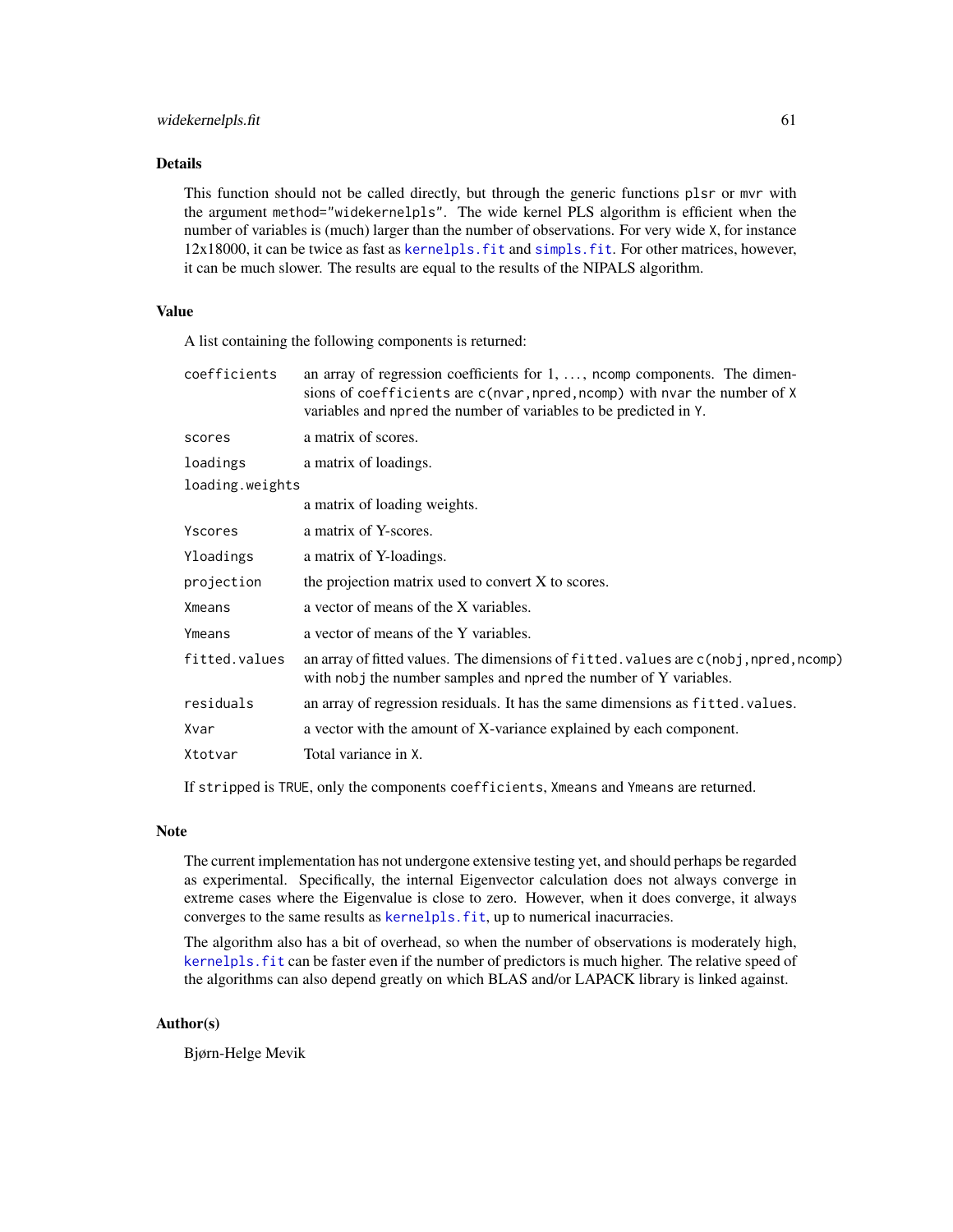## <span id="page-61-0"></span>References

Rännar, S., Lindgren, F., Geladi, P. and Wold, S. (1994) A PLS Kernel Algorithm for Data Sets with Many Variables and Fewer Objects. Part 1: Theory and Algorithm. *Journal of Chemometrics*, 8, 111–125.

#### See Also

[mvr](#page-22-1) [plsr](#page-22-2) [cppls](#page-22-2) [pcr](#page-22-2) [kernelpls.fit](#page-18-1) [simpls.fit](#page-50-1) [oscorespls.fit](#page-32-1)

yarn *NIR spectra and density measurements of PET yarns*

## Description

A training set consisting of 21 NIR spectra of PET yarns, measured at 268 wavelengths, and 21 corresponding densities. A test set of 7 samples is also provided. Many thanks to Erik Swierenga.

#### Format

A data frame with components

NIR Numeric matrix of NIR measurements

density Numeric vector of densities

train Logical vector with TRUE for the training samples and FALSE for the test samples

#### Source

Swierenga H., de Weijer A. P., van Wijk R. J., Buydens L. M. C. (1999) Strategy for constructing robust multivariate calibration models *Chemometrics and Intelligent Laboratoryy Systems*, 49(1), 1–17.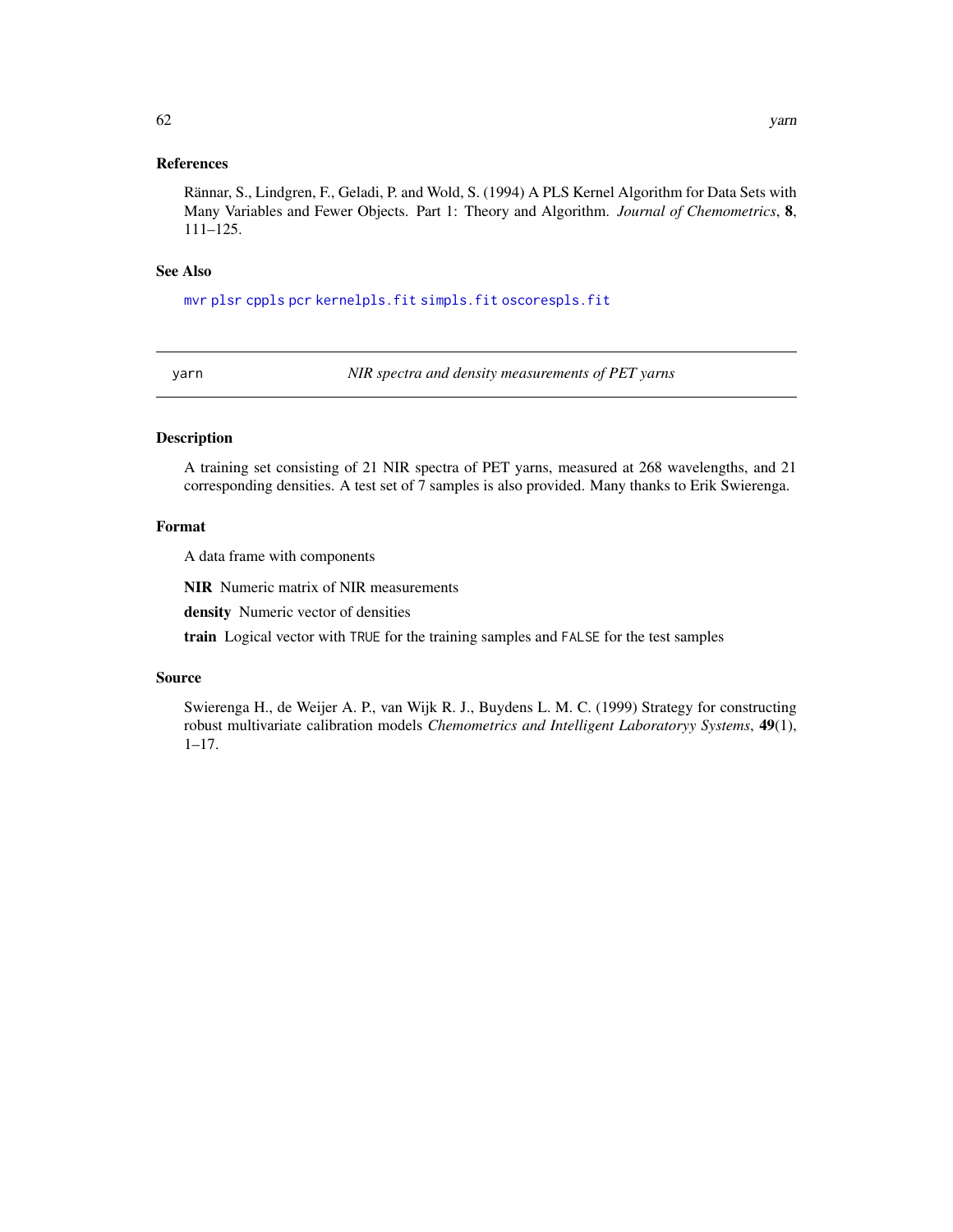# <span id="page-62-0"></span>Index

∗ classification cppls.fit , [9](#page-8-0) ∗ datasets gasoline , [17](#page-16-0) mayonnaise , [21](#page-20-0) oliveoil , [33](#page-32-0) yarn , [62](#page-61-0) ∗ hplot biplot.mvr , [2](#page-1-0) coefplot , [6](#page-5-0) plot.mvr , [35](#page-34-0) predplot , [40](#page-39-0) scoreplot , [44](#page-43-0) validationplot , [56](#page-55-0) ∗ htest jack.test, [17](#page-16-0) ∗ models cvsegments , [15](#page-14-0) ∗ multivariate biplot.mvr , [2](#page-1-0) coef.mvr , [4](#page-3-0) coefplot , [6](#page-5-0) cppls.fit , [9](#page-8-0) crossval , [12](#page-11-0) kernelpls.fit , [19](#page-18-0) msc , [21](#page-20-0) mvr , [23](#page-22-0) mvrCv , [27](#page-26-0) mvrVal, [30](#page-29-0) oscorespls.fit , [33](#page-32-0) plot.mvr , [35](#page-34-0) pls.options , [36](#page-35-0) predict.mvr , [38](#page-37-0) predplot , [40](#page-39-0) print.mvr , [43](#page-42-0) scoreplot , [44](#page-43-0) scores , [48](#page-47-0) selectNcomp , [49](#page-48-0) simpls.fit, [51](#page-50-0)

stdize , [53](#page-52-0) svdpc.fit , [54](#page-53-0) validationplot , [56](#page-55-0) widekerne $\texttt{lpls.fit}, 60$  $\texttt{lpls.fit}, 60$ ∗ regression biplot.mvr , [2](#page-1-0) coef.mvr , [4](#page-3-0) coefplot , [6](#page-5-0) cppls.fit , [9](#page-8-0) crossval , [12](#page-11-0) kernelpls.fit , [19](#page-18-0) msc , [21](#page-20-0) mvr , [23](#page-22-0) mvrCv , [27](#page-26-0) mvrVal,[30](#page-29-0) oscorespls.fit , [33](#page-32-0) plot.mvr , [35](#page-34-0) pls.options , [36](#page-35-0) predict.mvr , [38](#page-37-0) predplot , [40](#page-39-0) print.mvr , [43](#page-42-0) scoreplot , [44](#page-43-0) scores, [48](#page-47-0) selectNcomp , [49](#page-48-0) simpls.fit, [51](#page-50-0) stdize , [53](#page-52-0) svdpc.fit , [54](#page-53-0) validationplot , [56](#page-55-0) widekernelpls.fit, [60](#page-59-0) ∗ univar var.jack, [58](#page-57-0) biplot.default , *[3](#page-2-0)* biplot.mvr , [2](#page-1-0) , *[35](#page-34-0) , [36](#page-35-0)* coef , *[5](#page-4-0) , [6](#page-5-0)* coef.mvr , [4](#page-3-0) , *[7](#page-6-0)* , *[9](#page-8-0)* , *[26](#page-25-0)* , *[39](#page-38-0)* , *[49](#page-48-0)* coefplot , [6](#page-5-0) , *[35](#page-34-0) , [36](#page-35-0)* compnames *(*coef.mvr *)* , [4](#page-3-0)

corrplot , *[35](#page-34-0) , [36](#page-35-0)*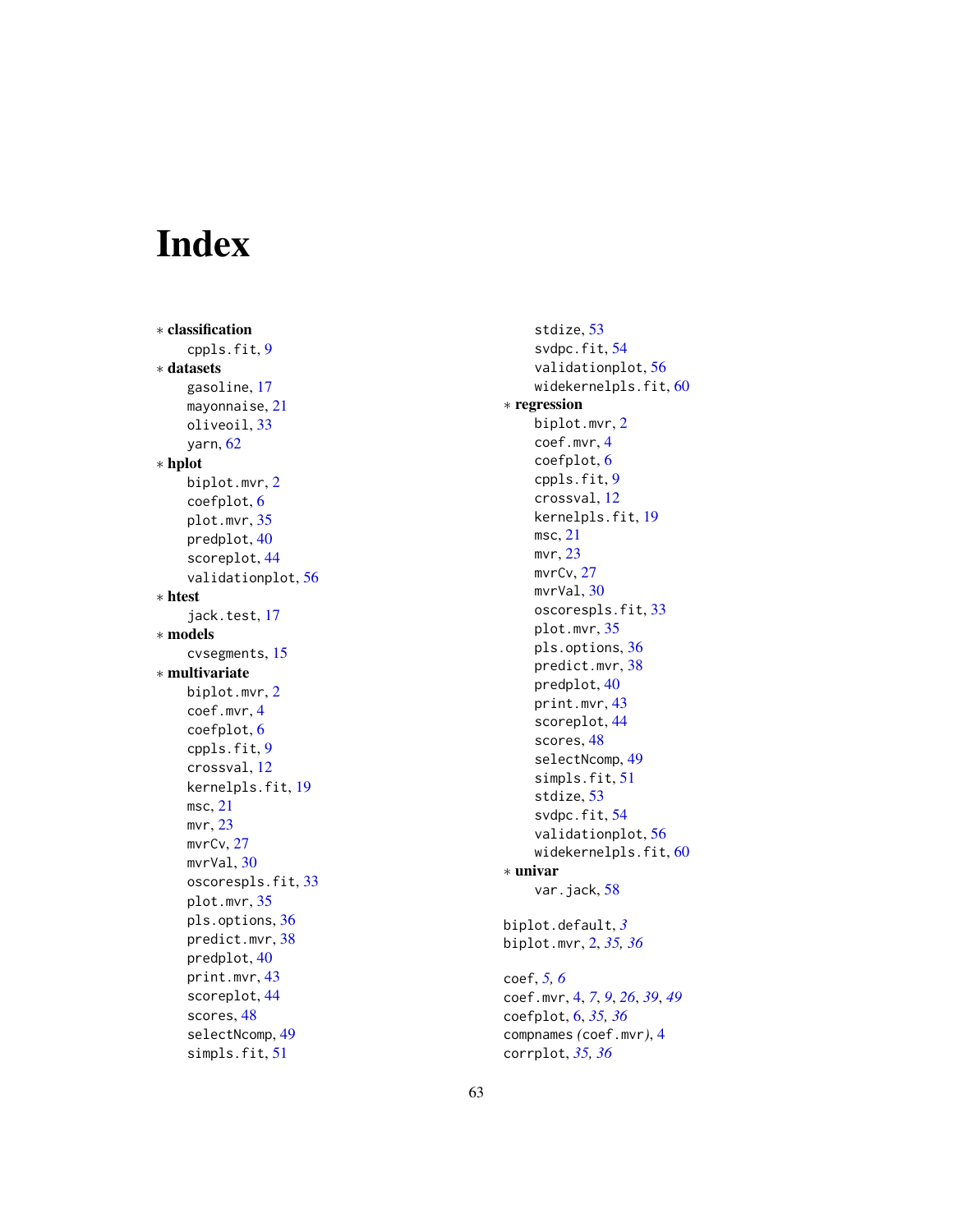## 64 INDEX

corrplot *(*scoreplot*)*, [44](#page-43-0) cppls, *[20](#page-19-0)*, *[37](#page-36-0)*, *[55](#page-54-0)*, *[62](#page-61-0)* cppls *(*mvr*)*, [23](#page-22-0) cppls.fit, [9,](#page-8-0) *[24](#page-23-0)*, *[26](#page-25-0)* crossval, [12,](#page-11-0) *[25,](#page-24-0) [26](#page-25-0)*, *[28,](#page-27-0) [29](#page-28-0)*, *[32](#page-31-0)* cvsegments, *[13,](#page-12-0) [14](#page-13-0)*, [15,](#page-14-0) *[27](#page-26-0)*, *[29](#page-28-0)* explvar, *[49](#page-48-0)* explvar *(*coef.mvr*)*, [4](#page-3-0) fitted, *[5,](#page-4-0) [6](#page-5-0)* fitted.mvr *(*coef.mvr*)*, [4](#page-3-0) gasoline, [17](#page-16-0) identify, *[46,](#page-45-0) [47](#page-46-0)* jack.test, *[13,](#page-12-0) [14](#page-13-0)*, [17,](#page-16-0) *[27](#page-26-0)*, *[29](#page-28-0)*, *[60](#page-59-0)* kernelpls.fit, [19,](#page-18-0) *[26](#page-25-0)*, *[35](#page-34-0)*, *[53](#page-52-0)*, *[61,](#page-60-0) [62](#page-61-0)* legend, *[8,](#page-7-0) [9](#page-8-0)*, *[47](#page-46-0)*, *[58](#page-57-0)* lm, *[23](#page-22-0)*, *[25](#page-24-0)* loading.weights, *[26](#page-25-0)* loading.weights *(*scores*)*, [48](#page-47-0) loadingplot, *[35,](#page-34-0) [36](#page-35-0)* loadingplot *(*scoreplot*)*, [44](#page-43-0) loadings, *[5](#page-4-0)*, *[26](#page-25-0)*, *[46,](#page-45-0) [47](#page-46-0)*, *[49](#page-48-0)* loadings *(*scores*)*, [48](#page-47-0) locator, *[7](#page-6-0)*, *[46](#page-45-0)*, *[57](#page-56-0)* makeCluster, *[37](#page-36-0)* makepredictcall, *[22](#page-21-0)*, *[53](#page-52-0)* makepredictcall.msc *(*msc*)*, [21](#page-20-0) makepredictcall.stdized *(*stdize*)*, [53](#page-52-0) matplot, *[57,](#page-56-0) [58](#page-57-0)* mayonnaise, [21](#page-20-0) mclapply, *[37](#page-36-0)* model.frame, *[5,](#page-4-0) [6](#page-5-0)* model.frame.mvr *(*coef.mvr*)*, [4](#page-3-0) model.matrix, *[5,](#page-4-0) [6](#page-5-0)* model.matrix.mvr *(*coef.mvr*)*, [4](#page-3-0) msc, [21,](#page-20-0) *[54](#page-53-0)* MSEP, *[14](#page-13-0)*, *[26](#page-25-0)*, *[29](#page-28-0)*, *[44](#page-43-0)*, *[57,](#page-56-0) [58](#page-57-0)* MSEP *(*mvrVal*)*, [30](#page-29-0) mvr, *[3](#page-2-0)*, *[6](#page-5-0)*, *[9](#page-8-0)*, *[11](#page-10-0)*, *[14](#page-13-0)*, *[20](#page-19-0)*, *[22](#page-21-0)*, [23,](#page-22-0) *[29](#page-28-0)*, *[32](#page-31-0)*, *[35–](#page-34-0)[37](#page-36-0)*, *[39](#page-38-0)*, *[42](#page-41-0)*, *[44](#page-43-0)*, *[47](#page-46-0)*, *[49](#page-48-0)*, *[51](#page-50-0)*, *[53–](#page-52-0)[55](#page-54-0)*, *[58](#page-57-0)*, *[62](#page-61-0)* mvrCv, *[14](#page-13-0)*, *[19](#page-18-0)*, *[24](#page-23-0)[–26](#page-25-0)*, [27,](#page-26-0) *[32](#page-31-0)*, *[37](#page-36-0)*, *[60](#page-59-0)*

mvrVal, [30](#page-29-0) mvrValstats *(*mvrVal*)*, [30](#page-29-0) na.exclude, *[24](#page-23-0)* na.fail, *[23](#page-22-0)* na.omit, *[6](#page-5-0)*, *[24](#page-23-0)*, *[39](#page-38-0)* oliveoil, [33](#page-32-0) options, *[5](#page-4-0)*, *[23](#page-22-0)* oscorespls.fit, *[11](#page-10-0)*, *[20](#page-19-0)*, *[24](#page-23-0)*, *[26](#page-25-0)*, [33,](#page-32-0) *[53](#page-52-0)*, *[62](#page-61-0)* par, *[7,](#page-6-0) [8](#page-7-0)*, *[41,](#page-40-0) [42](#page-41-0)*, *[46](#page-45-0)*, *[57](#page-56-0)* parallel, *[13](#page-12-0)*, *[25](#page-24-0)*, *[28](#page-27-0)*, *[37](#page-36-0)* parLapply, *[37](#page-36-0)* pcr, *[11](#page-10-0)*, *[20](#page-19-0)*, *[22](#page-21-0)*, *[35](#page-34-0)*, *[37](#page-36-0)*, *[44](#page-43-0)*, *[53](#page-52-0)[–55](#page-54-0)*, *[62](#page-61-0)* pcr *(*mvr*)*, [23](#page-22-0) plot, *[7](#page-6-0)*, *[9](#page-8-0)*, *[41](#page-40-0)*, *[45](#page-44-0)*, *[57](#page-56-0)* plot.loadings *(*scoreplot*)*, [44](#page-43-0) plot.mvr, *[3](#page-2-0)*, *[9](#page-8-0)*, *[26](#page-25-0)*, [35,](#page-34-0) *[39](#page-38-0)*, *[42](#page-41-0)*, *[47](#page-46-0)*, *[58](#page-57-0)* plot.mvrVal, *[32](#page-31-0)* plot.mvrVal *(*validationplot*)*, [56](#page-55-0) plot.scores *(*scoreplot*)*, [44](#page-43-0) pls, [36](#page-35-0) pls.options, *[13](#page-12-0)*, *[25](#page-24-0)*, *[28](#page-27-0)*, [36](#page-35-0) plsr, *[11](#page-10-0)*, *[20](#page-19-0)*, *[22](#page-21-0)*, *[35](#page-34-0)*, *[37](#page-36-0)*, *[44](#page-43-0)*, *[53](#page-52-0)[–55](#page-54-0)*, *[62](#page-61-0)* plsr *(*mvr*)*, [23](#page-22-0) points, *[7](#page-6-0)*, *[46](#page-45-0)*, *[57](#page-56-0)* predict.msc *(*msc*)*, [21](#page-20-0) predict.mvr, *[25,](#page-24-0) [26](#page-25-0)*, [38](#page-37-0) predict.stdized *(*stdize*)*, [53](#page-52-0) prednames *(*coef.mvr*)*, [4](#page-3-0) predplot, *[39](#page-38-0)*, [40](#page-39-0) predplot.mvr, *[35,](#page-34-0) [36](#page-35-0)* predplotXy *(*predplot*)*, [40](#page-39-0) print.jacktest *(*jack.test*)*, [17](#page-16-0) print.mvr, [43](#page-42-0) print.mvrVal *(*print.mvr*)*, [43](#page-42-0) printCoefmat, *[18](#page-17-0)*

R2, *[26](#page-25-0)*, *[39](#page-38-0)*, *[57,](#page-56-0) [58](#page-57-0)* R2 *(*mvrVal*)*, [30](#page-29-0) residuals, *[5,](#page-4-0) [6](#page-5-0)* residuals.mvr *(*coef.mvr*)*, [4](#page-3-0) respnames *(*coef.mvr*)*, [4](#page-3-0) RMSEP, *[26](#page-25-0)*, *[39](#page-38-0)*, *[44](#page-43-0)*, *[56](#page-55-0)[–58](#page-57-0)* RMSEP *(*mvrVal*)*, [30](#page-29-0)

scale, *[54](#page-53-0)* scoreplot, *[35,](#page-34-0) [36](#page-35-0)*, [44](#page-43-0) scores, *[5](#page-4-0)*, *[26](#page-25-0)*, *[46,](#page-45-0) [47](#page-46-0)*, [48](#page-47-0) selectNcomp, [49](#page-48-0) simpls.fit, *[11](#page-10-0)*, *[20](#page-19-0)*, *[26](#page-25-0)*, *[35](#page-34-0)*, [51,](#page-50-0) *[61,](#page-60-0) [62](#page-61-0)*